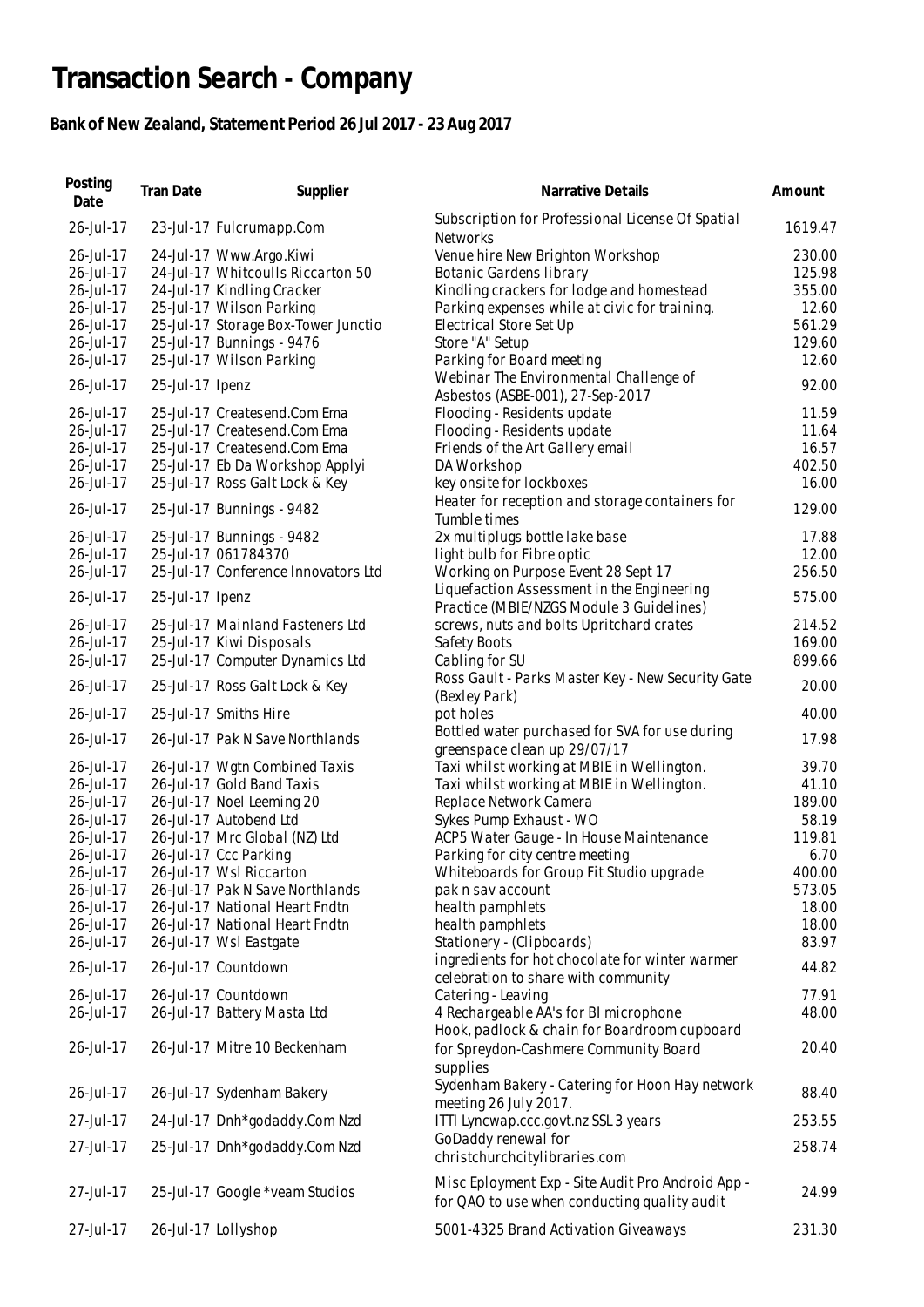| Posting<br>Date | Tran Date       | Supplier                            | Narrative Details                                                                  | Amount  |
|-----------------|-----------------|-------------------------------------|------------------------------------------------------------------------------------|---------|
| 27-Jul-17       |                 | 26-Jul-17 Nz Safety Blackwoods      | H & S Consumables - Workshop WO                                                    | 107.53  |
| 27-Jul-17       |                 | 26-Jul-17 Bunnings - 9476           | bottle holders and fastenings for spin studio                                      | 43.27   |
| 27-Jul-17       |                 | 26-Jul-17 Anderson & Hill           | Shuttlecocks for badminton programme                                               | 50.00   |
|                 |                 |                                     | Microfibre colths and spray bottles for group                                      |         |
| 27-Jul-17       |                 | 26-Jul-17 The Service Company Ltd C | fitness                                                                            | 54.72   |
| 27-Jul-17       |                 | 26-Jul-17 Wilson Parking            | Major Events Strategy meeting                                                      | 4.60    |
| 27-Jul-17       |                 | 26-Jul-17 The Coffee Club Christchu | Breakfast meeting with CDC on innovation                                           | 11.00   |
| 27-Jul-17       |                 | 26-Jul-17 Hart Sport Pty Ltd        | Basketball nets for Sports Hall                                                    | 91.30   |
| 27-Jul-17       |                 | 26-Jul-17 Bunnings - 9482           | Replacement battery tester for PlayAways                                           | 8.25    |
| 27-Jul-17       |                 | 26-Jul-17 Fitnessgear4u             | Loop bands for the fitness centre                                                  | 60.00   |
| 27-Jul-17       |                 | 26-Jul-17 New Zealand Library       | LIANZA transaction fee                                                             | 17.12   |
| 27-Jul-17       |                 | 26-Jul-17 New Zealand Library       | LIANZA conference                                                                  | 684.99  |
| 27-Jul-17       |                 | 26-Jul-17 Paardekooper & Associa    | ITBR ESRI User Conference 14-16 August 2017                                        | 975.00  |
| 27-Jul-17       |                 | 26-Jul-17 Paardekooper & Associa    | ITBR ESRI User Conference 14-16 August 2017                                        | 975.00  |
| 27-Jul-17       |                 | 26-Jul-17 Paardekooper & Associa    | ITBR ESRI User Conference 14-16 August 2017                                        | 1170.00 |
| 27-Jul-17       | 26-Jul-17 Fmanz |                                     | <b>FMANZ</b> fees                                                                  | 201.25  |
| 27-Jul-17       |                 | 26-Jul-17 Nz Safety Blackwoods      | Health and Safety - safety boots                                                   | 171.30  |
| 27-Jul-17       |                 | 26-Jul-17 Larson Juhl               | strap hangers for len Iye exhibition                                               | 11.24   |
| 27-Jul-17       |                 | 26-Jul-17 Nz Safety Blackwoods      | Dust masks                                                                         | 109.59  |
| 27-Jul-17       |                 | 26-Jul-17 Countdown                 | Milk for resale in the shop                                                        | 48.10   |
| 27-Jul-17       | 26-Jul-17 Fmanz |                                     | FMANZ Annual membership renewal                                                    | 201.25  |
| 27-Jul-17       |                 | 27-Jul-17 Blue Star Taxis           | Taxi whilst working at MBIE in Wellington.                                         | 40.80   |
| 27-Jul-17       |                 | 27-Jul-17 Pak N Save Riccarton      | batteries for scales in spray shed                                                 | 7.15    |
| 27-Jul-17       |                 | 27-Jul-17 Twl 175 South City        | Materials for Art Safari 1st August 2017                                           | 27.50   |
| 27-Jul-17       |                 | 27-Jul-17 WsI South City            | Materials for Len Lye and Bridget Riley Lessons                                    | 32.94   |
|                 |                 |                                     | Term 3 2017                                                                        |         |
| 27-Jul-17       |                 | 27-Jul-17 Armstrong Locksmiths      | keys                                                                               | 54.00   |
| 27-Jul-17       |                 | 27-Jul-17 Industrial Radiators      | G3 Turbo Repairs - WO                                                              | 1092.50 |
| 27-Jul-17       |                 | 27-Jul-17 Hutt & City Taxis         | taxi Wgtn airport to hotel for Road Controlling<br>Authorities forum               | 38.40   |
| 27-Jul-17       |                 | 27-Jul-17 Fendalton Service Ctr     | Parking Coupons for Elected Members                                                | 62.00   |
| 27-Jul-17       |                 | 27-Jul-17 Kathmandu The Palms       | Wet weather clothing for photographer                                              | 149.98  |
| 27-Jul-17       |                 | 27-Jul-17 Countdown                 | Board supported networking forum                                                   | 24.20   |
| 27-Jul-17       |                 | 27-Jul-17 Countdown                 | Apps for team iPad                                                                 | 30.00   |
| 27-Jul-17       |                 | 27-Jul-17 Ccc Parking               | Parking for meeting at civic                                                       | 5.15    |
| 27-Jul-17       |                 | 27-Jul-17 Wsl Riccarton             | 8mb USBs for sale within all libraries across the                                  | 71.91   |
|                 |                 |                                     | network<br>8mb USBs for sale within all libraries across the                       |         |
| 27-Jul-17       |                 | 27-Jul-17 Wsl Papanui               | network                                                                            | 79.90   |
| 27-Jul-17       |                 | 27-Jul-17 Wsl South City            | 8mb USBs for sale within all libraries across the                                  | 127.84  |
|                 |                 |                                     | network                                                                            |         |
| 27-Jul-17       |                 | 27-Jul-17 Mitre 10 Beckenham        | screws and washers for signage install                                             | 48.70   |
| 27-Jul-17       |                 | 27-Jul-17 Mitre 10 Beckenham        | Bulk cable ties                                                                    | 61.15   |
| 27-Jul-17       |                 | 27-Jul-17 Countdown                 | gift vouchers for instructors for winter warmer<br>health and wellbeing initiative | 40.00   |
| 27-Jul-17       |                 | 27-Jul-17 Southern Woods Nursery    | Fruit trees curators garden x 2                                                    | 68.00   |
| 27-Jul-17       |                 | 27-Jul-17 Nz Post Online            | courier charges                                                                    | 11.00   |
| 27-Jul-17       |                 | 27-Jul-17 Mitre 10 Mega Papanui     | Masking tape x2, extension leads x6, power                                         | 257.28  |
| 27-Jul-17       |                 | 27-Jul-17 Fab Plastics Limited      | boards x6<br>Replacement sensor mounts Anytime Lib                                 | 51.75   |
| 28-Jul-17       |                 | 25-Jul-17 Christchurch Airport      | Christchurch airport parking, LGNZ conference                                      | 72.00   |
|                 |                 |                                     | attendance Auckland 23-25 July                                                     |         |
| 28-Jul-17       |                 | 25-Jul-17 Dnh*godaddy.Com Nzd       | ITTI GoDaddy SSL maps.ccc.govt.nz 3 years                                          | 253.55  |
| 28-Jul-17       |                 | 26-Jul-17 Saigon Taste              | Dinner whilst working at MBIE in Wellington                                        | 19.00   |
| 28-Jul-17       |                 | 27-Jul-17 Capital Taxis             | Taxi whilst working at MBIE in Wellington.                                         | 47.60   |
| 28-Jul-17       |                 | 27-Jul-17 Nz Safety Blackwoods      | 3 pairs of gumboots for staff                                                      | 225.81  |
| 28-Jul-17       |                 | 27-Jul-17 Gough Gough & Hamer       | G3 Engine Repair - WO                                                              | 293.80  |
| 28-Jul-17       |                 | 27-Jul-17 Redpaths Ferry Road       | Spare fluro tubes                                                                  | 241.40  |
| 28-Jul-17       |                 | 27-Jul-17 Bunnings - 9482           | Building and safety supplies                                                       | 147.70  |
| 28-Jul-17       |                 | 27-Jul-17 Ecocentral Ltd            | Refuse                                                                             | 264.92  |
| 28-Jul-17       |                 | 27-Jul-17 Richard Suckling          | Eye examination as per Council policy                                              | 51.75   |
| 28-Jul-17       |                 | 27-Jul-17 Createsend.Com Ema        | Construction Standard Specifications 2017                                          | 14.95   |
| 28-Jul-17       |                 | 27-Jul-17 Createsend.Com Ema        | Swimsmart membership                                                               | 19.47   |
| 28-Jul-17       |                 | 27-Jul-17 Ballingers Hunting & Fish | Waders for photographer                                                            | 99.99   |
| 28-Jul-17       |                 | 27-Jul-17 Relish Catering           | Board Supported Networking Forum                                                   | 257.60  |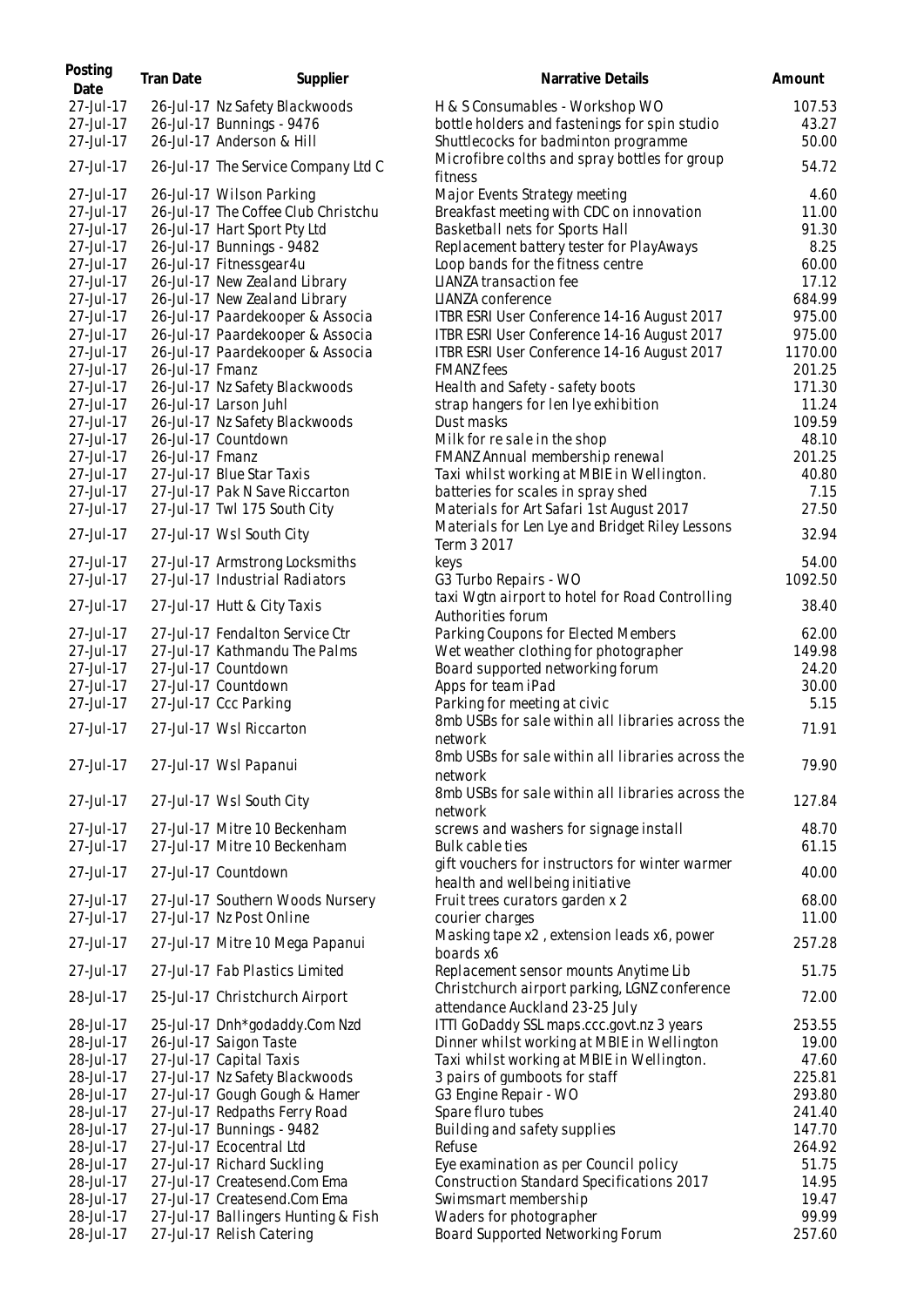| Posting<br>Date                                                                                                                | <b>Tran Date</b>   | Supplier                                                                                                                                                                                                                                                                                                                               | Narrative Details                                                                                                                                                                                                                                                                  | Amount                                                                                    |
|--------------------------------------------------------------------------------------------------------------------------------|--------------------|----------------------------------------------------------------------------------------------------------------------------------------------------------------------------------------------------------------------------------------------------------------------------------------------------------------------------------------|------------------------------------------------------------------------------------------------------------------------------------------------------------------------------------------------------------------------------------------------------------------------------------|-------------------------------------------------------------------------------------------|
| 28-Jul-17<br>28-Jul-17                                                                                                         |                    | 27-Jul-17 Elite Fitness - Christchu<br>27-Jul-17 Elite Fitness - Dps                                                                                                                                                                                                                                                                   | 5kg dumbbell to replace stolen one from gym<br>Dumbbells and swiss balls for fitness centre                                                                                                                                                                                        | 22.45<br>236.35                                                                           |
| 28-Jul-17                                                                                                                      |                    | 27-Jul-17 Parker Hannifin (NZ) Ltd                                                                                                                                                                                                                                                                                                     | replace broken adaptor on tail lift truck HUM327                                                                                                                                                                                                                                   | 84.07                                                                                     |
| 28-Jul-17<br>28-Jul-17<br>28-Jul-17<br>28-Jul-17<br>28-Jul-17<br>28-Jul-17<br>28-Jul-17                                        |                    | 27-Jul-17 Bunnings - 9476<br>27-Jul-17 Ballingers Hunting & Fish<br>27-Jul-17 Bunnings - 9482<br>27-Jul-17 Bunnings - 9482<br>27-Jul-17 Nz Safety Blackwoods<br>27-Jul-17 Leedsafe Limited<br>27-Jul-17 New World St Martins                                                                                                           | Rat poison for MV.<br>Waders for town crew.<br>hinges and screws and nails<br>18mm plywood sheet<br>Safety boots<br>Jacket<br>staff morning tea supplies                                                                                                                           | 31.45<br>229.99<br>48.88<br>59.20<br>171.30<br>182.84<br>24.94                            |
| 28-Jul-17                                                                                                                      |                    | 27-Jul-17 Ross Galt Lock & Key                                                                                                                                                                                                                                                                                                         | master keys contractor use & spare for broken                                                                                                                                                                                                                                      | 34.00                                                                                     |
| 28-Jul-17<br>28-Jul-17<br>28-Jul-17<br>28-Jul-17<br>28-Jul-17<br>28-Jul-17<br>28-Jul-17<br>28-Jul-17<br>28-Jul-17<br>28-Jul-17 |                    | 27-Jul-17 Bp Connect Marshlands<br>27-Jul-17 Fosters Outdoor Power<br>27-Jul-17 Hart Sport Pty Ltd<br>27-Jul-17 Bunnings - 9476<br>27-Jul-17 Bunnings - 9476<br>27-Jul-17 Corporate Consumable<br>27-Jul-17 Corporate Consumable<br>27-Jul-17 Corporate Consumable<br>27-Jul-17 The Mind Lab By Unit<br>27-Jul-17 The Mind Lab By Unit | key<br>Milk for BLFP<br>Pruning saws x 2<br>Misc charges for NCL item<br>Batteries for Environmental Compliance Use<br>Batteries for I & E Use<br>2 wireless mouse stock<br>Flash drives stock<br>Brother ptouch laminated tape x4<br>prizes for film fest<br>prizes for film fest | 11.97<br>155.66<br>22.00<br>59.90<br>59.92<br>53.82<br>103.85<br>161.83<br>4.50<br>150.00 |
| 28-Jul-17                                                                                                                      |                    | 27-Jul-17 Parsley And Sage                                                                                                                                                                                                                                                                                                             | Parsley & Sage - Catering for Spreydon-Cashmere<br>Community Board meeting 21 July 2017.                                                                                                                                                                                           | 159.85                                                                                    |
| 28-Jul-17<br>28-Jul-17<br>28-Jul-17<br>28-Jul-17                                                                               |                    | 28-Jul-17 Mitre 10 Mega Hornby<br>28-Jul-17 Mrc Global (NZ) Ltd<br>28-Jul-17 Trowel Trades Chch<br>28-Jul-17 Placemakers Riccarton                                                                                                                                                                                                     | hose reel for BG yard wash down area<br>In House Maintenance - WO<br>Masking Tape for Len Lye paint out<br>Coloured Silicon for trunking Len Lye Electrical                                                                                                                        | 299.00<br>77.60<br>30.38<br>91.95                                                         |
| 28-Jul-17                                                                                                                      |                    | 28-Jul-17 Placemakers Riccarton                                                                                                                                                                                                                                                                                                        | cables<br>Coloured Silicon for trunking Len Lye Electrical<br>cables                                                                                                                                                                                                               | 119.96                                                                                    |
| 28-Jul-17                                                                                                                      |                    | 28-Jul-17 Placemakers Antigua St                                                                                                                                                                                                                                                                                                       | Silicon and Caulking Gun for Len Lye electrical<br>trunking                                                                                                                                                                                                                        | 145.36                                                                                    |
| 28-Jul-17                                                                                                                      |                    | 28-Jul-17 Auckland Co Op Taxis                                                                                                                                                                                                                                                                                                         | Travel from Work Conference to accommodation<br>in Auckland.                                                                                                                                                                                                                       | 35.30                                                                                     |
| 28-Jul-17                                                                                                                      |                    | 28-Jul-17 Trademe Paynow                                                                                                                                                                                                                                                                                                               | Mah Jong set for new games group incl. postage                                                                                                                                                                                                                                     | 61.98                                                                                     |
| 28-Jul-17<br>28-Jul-17<br>28-Jul-17<br>28-Jul-17                                                                               |                    | 28-Jul-17 Ferrymead Mitre 10 Mega<br>28-Jul-17 Mitre 10 Mega Papanui<br>28-Jul-17 Ferrymead Mitre 10 Mega<br>28-Jul-17 Briscoes Chch Salisbury                                                                                                                                                                                         | coat hook<br>wall anchor<br>skates for moving crates<br>2 x heaters (Shop & Form space)                                                                                                                                                                                            | 11.67<br>35.52<br>229.80<br>559.98                                                        |
| 28-Jul-17                                                                                                                      | 28-Jul-17 Nzc Taxi |                                                                                                                                                                                                                                                                                                                                        | Shuttle for 8 staff to airport from More<br>Conference                                                                                                                                                                                                                             | 113.00                                                                                    |
| 28-Jul-17<br>28-Jul-17<br>28-Jul-17<br>28-Jul-17                                                                               |                    | 28-Jul-17 Ferrymead Mitre 10 Mega<br>28-Jul-17 Smiths City 3207<br>28-Jul-17 Countdown<br>28-Jul-17 New World South City                                                                                                                                                                                                               | bolts purchased to secure desk dividers<br>washing machine for shelter<br>volunteer lunch food<br>Retirement function - 17 years service<br>Parking coupon books for Papanui-Innes                                                                                                 | 32.30<br>884.99<br>104.82<br>335.35                                                       |
| 28-Jul-17                                                                                                                      |                    | 28-Jul-17 Papanui Service Centre                                                                                                                                                                                                                                                                                                       | Community Governance team.<br>Countdown - Catering for Spreydon-Cashmere                                                                                                                                                                                                           | 93.00                                                                                     |
| 28-Jul-17                                                                                                                      |                    | 28-Jul-17 Countdown                                                                                                                                                                                                                                                                                                                    | Community Board Plan Workshop 28 July 2017.                                                                                                                                                                                                                                        | 12.77                                                                                     |
| 31-Jul-17<br>31-Jul-17                                                                                                         |                    | 26-Jul-17 Christchurch Airport<br>26-Jul-17 Sp Zoetrope Animatio                                                                                                                                                                                                                                                                       | airport car parking<br>Zoetrope examples for Len Lye Abstract Animation                                                                                                                                                                                                            | 25.00<br>246.14                                                                           |
| 31-Jul-17<br>31-Jul-17<br>31-Jul-17<br>31-Jul-17<br>31-Jul-17<br>31-Jul-17                                                     |                    | 27-Jul-17 Library Juice Academy<br>27-Jul-17 Christchurch Airport<br>28-Jul-17 Christchurch Airport<br>28-Jul-17 Jc Installs Limited<br>28-Jul-17 Hoo*hootsuite Media Inc.<br>28-Jul-17 Bunnings - 9476                                                                                                                                | Lesson Term 3 and 4 2017<br>Description of online photographs course<br><b>CHCH Airport Parking</b><br>airport car parking<br>Reversing Camera - On Call Vehicle<br>Hootsuite invoice<br>Cleaning equipment for filors in Touring Gallery                                          | 239.33<br>25.00<br>25.00<br>420.00<br>90.46<br>23.94                                      |
|                                                                                                                                |                    |                                                                                                                                                                                                                                                                                                                                        | spaces - Len Lye exhibition                                                                                                                                                                                                                                                        |                                                                                           |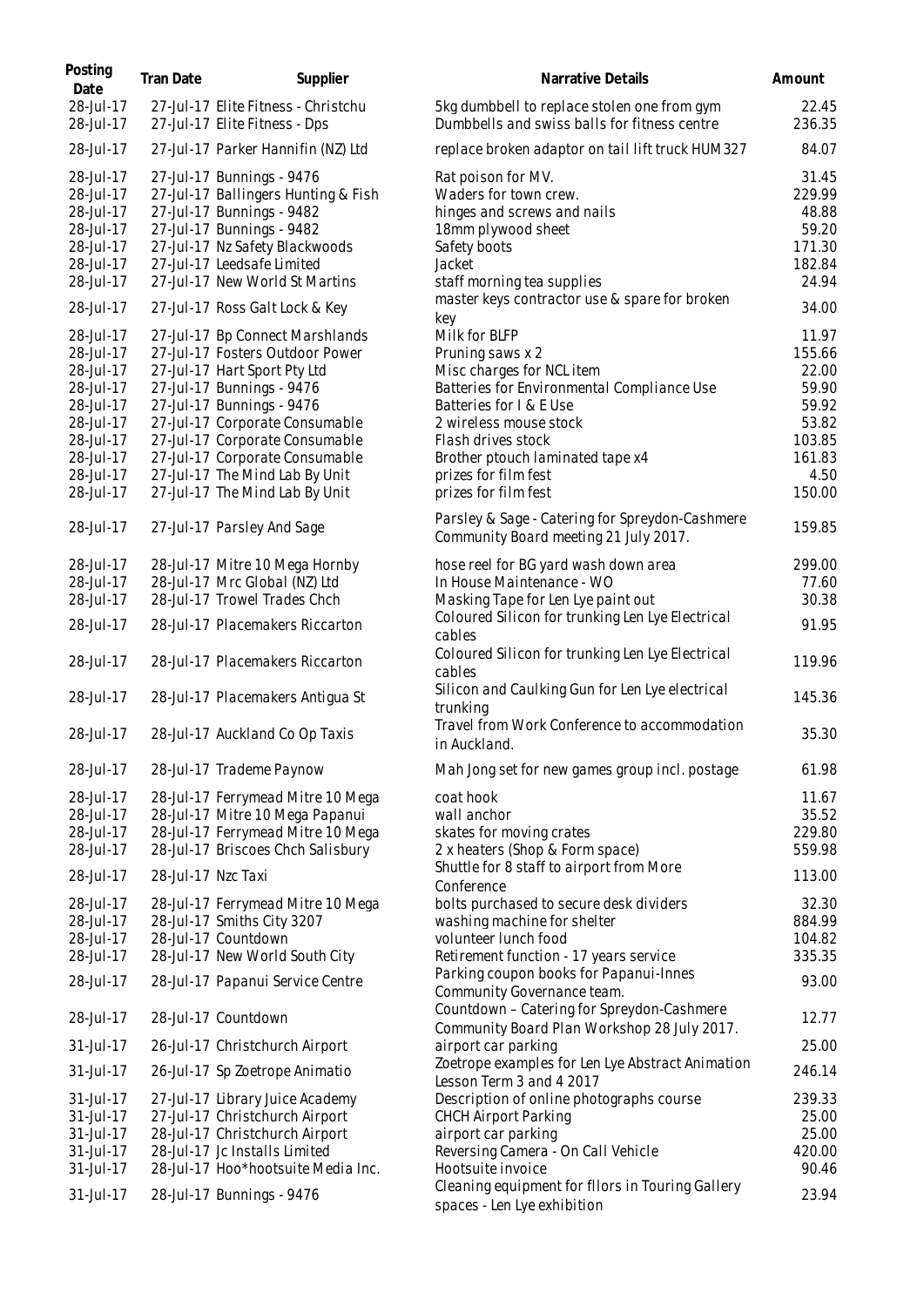| Posting<br>Date        | <b>Tran Date</b> | Supplier                                                                   | Narrative Details                                                                               | Amount           |
|------------------------|------------------|----------------------------------------------------------------------------|-------------------------------------------------------------------------------------------------|------------------|
| 31-Jul-17              |                  | 28-Jul-17 Sifco Fastening Solutions                                        | 10mm stainless steel staples for hanging Matisse<br>Taivaevae                                   | 64.40            |
| 31-Jul-17              |                  | 28-Jul-17 Amalga Taxis 3-888-000                                           | taxi Wellington CBD to airport after Road<br>Controlling Authorities forum                      | 39.30            |
| 31-Jul-17              |                  | 28-Jul-17 Christchurch Airport                                             | Chch airport parking while in Wellington at Road<br>Controlling Authorities forum               | 50.00            |
| 31-Jul-17              |                  | 28-Jul-17 Bunnings - 9476                                                  | Hose reel for teach pool                                                                        | 69.98            |
| 31-Jul-17              |                  | 28-Jul-17 Scorpio Books                                                    | totara book for landscape library                                                               | 75.00            |
| 31-Jul-17              |                  | 28-Jul-17 Createsend.Com Ema                                               | Akaroa Wastewater project                                                                       | 9.16             |
| 31-Jul-17              |                  | 28-Jul-17 Createsend.Com Ema                                               | Newsline 28/07/2017                                                                             | 82.83            |
| 31-Jul-17              |                  | 28-Jul-17 1 \$ 8 Shop The Palms Mall                                       | Programme resources                                                                             | 5.00             |
| 31-Jul-17              |                  | 28-Jul-17 Christchurch Airport                                             | Parking at airport: More conference                                                             | 64.00            |
| 31-Jul-17              |                  | 28-Jul-17 Christchurch Radiolo                                             | medical treatment                                                                               | 107.00           |
| 31-Jul-17<br>31-Jul-17 |                  | 28-Jul-17 Cyclone Cycles & Mowers L                                        | repair and service leaf blower                                                                  | 74.90<br>109.90  |
| 31-Jul-17              |                  | 28-Jul-17 Cyclone Cycles & Mowers L<br>28-Jul-17 Cyclone Cycles & Mowers L | service chainsaw plant no 2023<br>Service lawnmower plant no 1736                               | 253.60           |
| 31-Jul-17              |                  | 28-Jul-17 Officevibe                                                       | ITDC Officevibe Monthly sub 2017-07                                                             | 1025.41          |
| 31-Jul-17              |                  | 28-Jul-17 Id Solutions                                                     | purchase of plastic tag holders and tags                                                        | 438.15           |
| 31-Jul-17              |                  | 28-Jul-17 Metromart Hereford                                               | chips, crackers for drinks for last day                                                         | 23.95            |
|                        |                  |                                                                            | Pizza Hut - Catering for Spreydon-Cashmere                                                      |                  |
| 31-Jul-17              |                  | 28-Jul-17 Pizza Hut - 762                                                  | Community Board Plan Workshop 28 July 2017.                                                     | 15.00            |
| 31-Jul-17              |                  | 29-Jul-17 Bunnings - 9482                                                  | Other containers unprofessional and tatty.                                                      | 34.65            |
| 31-Jul-17              |                  | 29-Jul-17 Facebk *hfg2ea2a32                                               | Sport & Rec Facebook posts                                                                      | 330.03           |
| 31-Jul-17              |                  | 29-Jul-17 Safari Bks Online-Flow                                           | ITII OReilly Sarafi Books Online 2017-07                                                        | 53.47            |
| 31-Jul-17              |                  | 30-Jul-17 Ecocentral Ltd                                                   | dump fees                                                                                       | 19.62            |
| 31-Jul-17              |                  | 30-Jul-17 Spotlight Stores NZ Ltd                                          | Spotlight - material to make resources for<br>storytime sessions                                | 11.80            |
| 31-Jul-17              |                  | 30-Jul-17 On The Spot Cashmere                                             | morning tea supplies for mtb working bee                                                        | 11.10            |
| 31-Jul-17              |                  | 31-Jul-17 Norgren Ltd                                                      | In House Maintenance - WO                                                                       | 93.50            |
| 31-Jul-17              |                  | 31-Jul-17 Nzrc Online Shop                                                 | First Aid Revalidation                                                                          | 130.00           |
| 31-Jul-17              |                  | 31-Jul-17 Photo Warehouse                                                  | Freight for Pelican cases                                                                       | 70.27            |
| 31-Jul-17              |                  | 31-Jul-17 Briscoes Riccarton                                               | Hanging rack                                                                                    | 159.98           |
| 31-Jul-17              |                  | 31-Jul-17 Mitre 10 Beckenham                                               | Hose connectors for the woolshed for spraying                                                   | 22.41            |
| 31-Jul-17              |                  | 31-Jul-17 Countdown                                                        | Milk for 188 Carlyle Street                                                                     | 6.88             |
| 31-Jul-17              |                  | 31-Jul-17 Acorn Models                                                     | Double sided tape for mounting devices in<br>Sumner library                                     | 7.30             |
| 31-Jul-17              |                  | 31-Jul-17 Mitre 10 Beckenham                                               | screw drivers                                                                                   | 27.92            |
| 31-Jul-17              |                  | 31-Jul-17 Green Cabs Ltd                                                   | Taxi from airport to meeting to discuss Producer<br>Statements with IPENZ and Auckland Council. | 33.60            |
|                        |                  |                                                                            | Breakfast for two CCC staff prior to meeting with                                               |                  |
| 31-Jul-17              |                  | 31-Jul-17 Mojo Wellington Airport                                          | <b>IPENZ and Auckland Council on Producer</b><br>Statements.                                    | 47.10            |
| 31-Jul-17              |                  | 31-Jul-17 Wsl Belfast                                                      | tape for beach gate sign and office item                                                        | 37.48            |
| 31-Jul-17              |                  | 31-Jul-17 New World Redcliffs                                              | Cleaning Items for Sumner Project                                                               | 43.60            |
| 1-Aug-17               |                  | 31-Jul-17 Business Fitness Nz                                              | Succession Planning Webinar for HR staff                                                        | 230.00           |
| 1-Aug-17               |                  | 31-Jul-17 Ma Baker Bishopdale                                              | Catering for Bishopdale Community Centre<br>Opening                                             | 355.60           |
| 1-Aug-17               |                  | 31-Jul-17 The Little Big Tree                                              | tree for council planting project                                                               | 63.95            |
| 1-Aug-17               |                  | 31-Jul-17 Nz Safety Blackwoods                                             | Ear protection for Response Teams                                                               | 211.18           |
| 1-Aug-17               |                  | 31-Jul-17 Specsavers Shirley                                               | Used Pcard for CCC contribution as per Vision                                                   | 172.50           |
|                        |                  |                                                                            | policy. Glasses for VDU use                                                                     |                  |
| 1-Aug-17               |                  | 1-Aug-17 Z Moorhouse                                                       | gas bottle refill for path weed control burner                                                  | 107.70           |
| 1-Aug-17<br>1-Aug-17   |                  | 1-Aug-17 Ferrymead Mitre 10 Mega<br>1-Aug-17 Ferrymead Mitre 10 Mega       | Window Clean - Misc Expenses<br>Store "A" Setup                                                 | 6.98<br>48.37    |
| 1-Aug-17               |                  | 1-Aug-17 Mrc Global (NZ) Ltd                                               | Workshop Supplies - WO                                                                          | 82.75            |
| 1-Aug-17               |                  | 1-Aug-17 Placemakers Riccarton                                             | 5-3-15-4160 Replacement batteries                                                               | 49.42            |
| 1-Aug-17               |                  | 1-Aug-17 Monicas Eatery                                                    | Eventing the Future Conference 2017 - Staff Meals                                               | 47.20            |
|                        |                  |                                                                            |                                                                                                 |                  |
| 1-Aug-17<br>1-Aug-17   |                  | 1-Aug-17 Wsl Eastgate<br>1-Aug-17 Briscoes Northlands                      | Storage boxes<br>Table cloths - venue hire supplies                                             | 238.10<br>104.97 |
|                        |                  |                                                                            | Petrol voucher - recognition of unpaid hours                                                    |                  |
| 1-Aug-17               |                  | 1-Aug-17 Z Cashmere                                                        | interviewing new Disability Advisory Group<br>members                                           | 200.00           |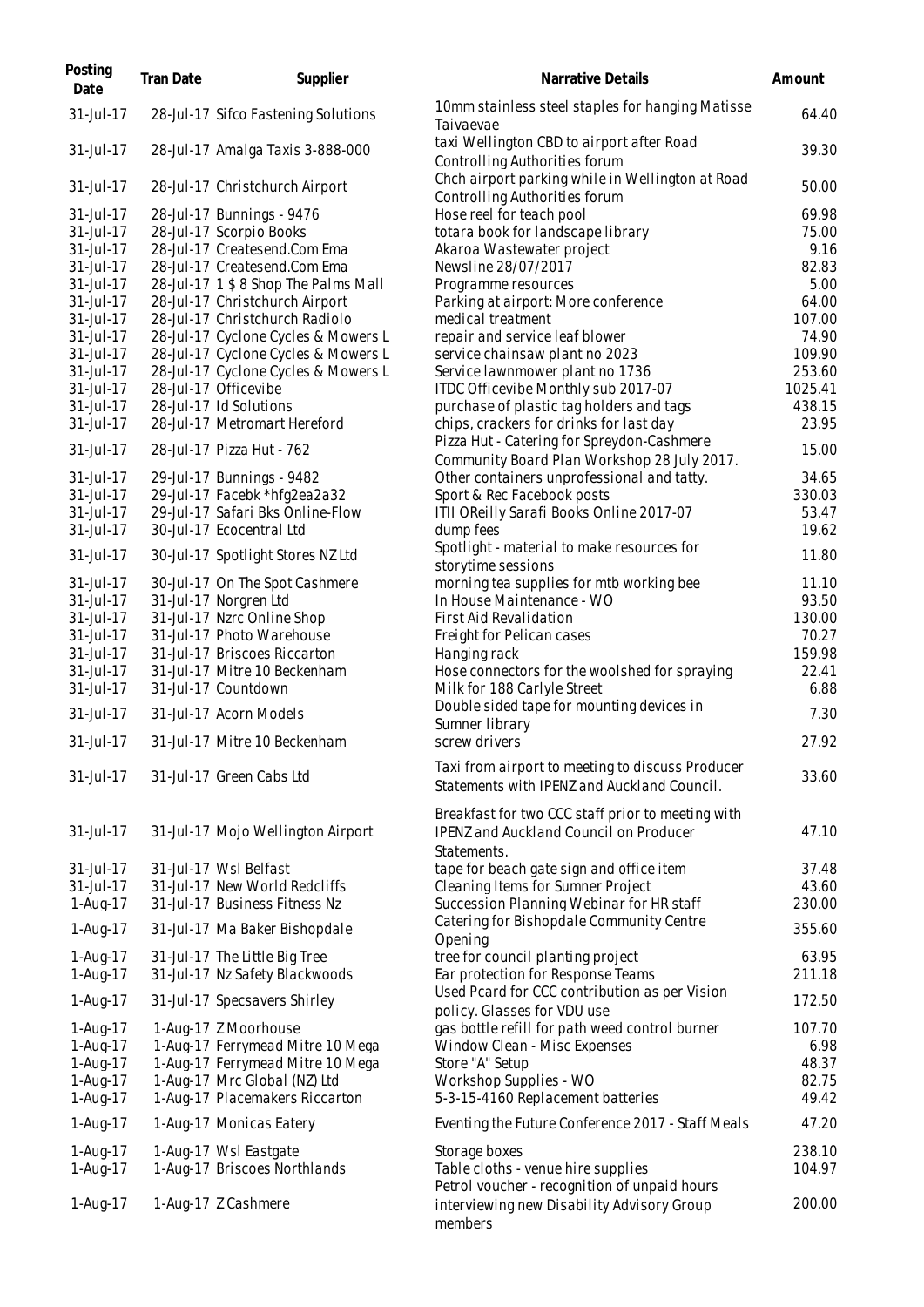| Posting<br>Date      | <b>Tran Date</b>  | Supplier                                                        | Narrative Details                                                                           | Amount         |
|----------------------|-------------------|-----------------------------------------------------------------|---------------------------------------------------------------------------------------------|----------------|
| 1-Aug-17<br>1-Aug-17 |                   | 1-Aug-17 Ccc Art Gallery Car Prk<br>1-Aug-17 Mitre 10 Beckenham | Parking at Civic for meetings<br>Doormat - Little River Service Centre                      | 6.00<br>26.67  |
| 1-Aug-17             |                   | 1-Aug-17 James Bull & Co                                        | Misc Eployment Exp - spare keys cut for Asbestos<br>contaminated unit                       | 36.80          |
| 1-Aug-17             |                   | 1-Aug-17 Noel Leeming 1w                                        | New toaster for SP staffroom                                                                | 65.00          |
| 1-Aug-17             |                   | 1-Aug-17 Spotlight Stores NZ Ltd                                | materials for Tivaevae mounting                                                             | 83.53          |
| 1-Aug-17             |                   | 1-Aug-17 Pak N Save Northlands                                  | For Styx working party meeting held on 2/8/17.                                              | 17.37          |
| 2-Aug-17             |                   | 27-Jul-17 National Heart Fndtn                                  | health pamphlets                                                                            | 5.00           |
| 2-Aug-17             |                   | 29-Jul-17 Surveymonkey.Com                                      | Monthly subscription                                                                        | 35.60          |
| 2-Aug-17             |                   | 30-Jul-17 Paypal *nationaldig                                   | NDF membership                                                                              | 25.00          |
| 2-Aug-17             |                   | 30-Jul-17 Christchurch Airport                                  | carparking CHCH airport                                                                     | 96.00          |
| 2-Aug-17<br>2-Aug-17 | 30-Jul-17 Goformz | 31-Jul-17 Facebk *bgfzecea32                                    | ITCC GoFormz monthly sub 2017-07<br>5001-4342 Social Media Advertising                      | 86.27<br>90.77 |
| 2-Aug-17             |                   | 31-Jul-17 Facebk *agfzecea32                                    | 5001-4342 Social Media Advertising                                                          | 358.68         |
| 2-Aug-17             |                   | 31-Jul-17 Facebk *kwnwcds3y2                                    | facebook promotion for gallery events                                                       | 109.58         |
| 2-Aug-17             |                   | 31-Jul-17 Facebk *169z3cs622                                    | Sport & Rec Facebook posts                                                                  | 20.28          |
| 2-Aug-17             |                   | 31-Jul-17 Facebk *j69z3cs622                                    | Sport & Rec and Libraries Facebook charges                                                  | 31.35          |
| 2-Aug-17             |                   | 31-Jul-17 Facebk *f6tuqba932                                    | Swimsmart Facebook posts                                                                    | 41.80          |
| 2-Aug-17             |                   | 31-Jul-17 Facebk *tsqr2dnkt2                                    | Neighbourhood Week Facebook posts                                                           | 50.00          |
| 2-Aug-17             |                   | 31-Jul-17 Facebk *7e5z8dwcr2                                    | ChCh Art Gallery Facebookposts                                                              | 65.64          |
| 2-Aug-17             |                   | 31-Jul-17 Facebk *b67ufdss62                                    | Libraries, Dog Registration, Swimsmart, Rain<br>Update, Neighborhood Week Instagram posts   | 197.61         |
| 2-Aug-17             |                   | 31-Jul-17 Facebk *a67ufdss62                                    | Dog Registration, Libraries, Pipes & Roads, Cycle<br>road markings, Swimsmart, Rain update, | 776.38         |
| 2-Aug-17             |                   | 31-Jul-17 Www.Aliexpress.Com                                    | Flashlights for security                                                                    | 136.94         |
| 2-Aug-17             |                   | 31-Jul-17 Facebk *vgjfcdjzs2                                    | Facebook campaign                                                                           | 4.24           |
| 2-Aug-17             |                   | 31-Jul-17 Facebk *8f3akdnmr2                                    | Facebook campaign                                                                           | 24.84          |
| 2-Aug-17             |                   | 31-Jul-17 Atlassian                                             | Credit Voucher (USD 10.00) Atlassian                                                        | $-12.99$       |
| 2-Aug-17             |                   | 31-Jul-17 Facebk *bkuacd6tp2                                    | Facebook for promotion of TI and TFC                                                        | 306.41         |
| 2-Aug-17             |                   | 1-Aug-17 Bunnings - 9476                                        | lighter flints for weed gas burner<br>In House Maintenance                                  | 34.40<br>99.99 |
| 2-Aug-17<br>2-Aug-17 |                   | 1-Aug-17 Mr Boats<br>1-Aug-17 Computaleta Services              | Red Vinyl for the Matisse Lesson Term 3/4 2017                                              | 259.83         |
| 2-Aug-17             |                   | 1-Aug-17 Mainland Fasteners Ltd                                 | Store "A" Setup - WO                                                                        | 7.59           |
| 2-Aug-17             |                   | 1-Aug-17 Saecowilson - Christch                                 | Workshop Supplies - WO                                                                      | 275.80         |
| 2-Aug-17             |                   | 1-Aug-17 South Pacific Hydraulics                               | In House Maintenance - WO                                                                   | 1487.64        |
| 2-Aug-17             |                   | 1-Aug-17 Nz Safety Blackwoods                                   | 5-3-15-4160                                                                                 | 86.54          |
| 2-Aug-17             |                   | 1-Aug-17 P935 Chester Street                                    | Town Hall Showbiz meeting                                                                   | 3.60           |
| 2-Aug-17             |                   | 1-Aug-17 Nz Institute Of Surveyors                              | NZIS Associate Membership                                                                   | 402.50         |
| 2-Aug-17             |                   | 1-Aug-17 Monicas Eatery                                         | Eventing the Future Conference 2017 - Staff Meals                                           | 35.70          |
| 2-Aug-17             |                   | 1-Aug-17 Mary (New Plymouth) Limit                              | Eventing the Future Conference 2017 - Staff Meals                                           | 55.00          |
| 2-Aug-17             |                   | 1-Aug-17 Snug Lounge                                            | Eventing the Future Conference 2017 - Staff Meals                                           | 73.00          |
| 2-Aug-17             |                   | 1-Aug-17 Createsend.Com Ema                                     | Civic Awards email                                                                          | 7.77           |
| 2-Aug-17             |                   | 1-Aug-17 Createsend.Com Ema                                     | Ngā Puna Wai Sports Hub update                                                              | 17.76          |
| 2-Aug-17             |                   | 1-Aug-17 Createsend.Com Ema                                     | Cycling Newsletter July 2017                                                                | 36.61          |
| 2-Aug-17             |                   | 1-Aug-17 Createsend.Com Ema                                     | Roads and Pipes                                                                             | 46.41          |
| 2-Aug-17             |                   | 1-Aug-17 Kings Seeds (Nz) Limited                               | Vegetable seeds - Curators House                                                            | 176.33         |
| 2-Aug-17             |                   | 1-Aug-17 1 \$ 8 Shop The Palms Mall                             | Craft activities materials                                                                  | 24.50          |
| 2-Aug-17<br>2-Aug-17 |                   | 1-Aug-17 Cmi Springs<br>1-Aug-17 Bp 2go Mairehau                | tension spring for travis gate<br>Milk for BLFP tearoom                                     | 57.50<br>7.50  |
| 2-Aug-17             |                   | 1-Aug-17 The Sauce Kitchen Ltd                                  | Catering for Kurashiki inbound group Civic                                                  | 270.00         |
| 2-Aug-17             |                   | 1-Aug-17 Jemmetts Power Tool                                    | Welcome on 28 July 2017<br>Repair paslode nail gun                                          | 123.05         |
| 2-Aug-17             |                   | 1-Aug-17 Couplands Bakeries                                     | For Styx working party meeting held on 2/8/17.                                              | 34.75          |
| 2-Aug-17             |                   | 1-Aug-17 Avonside Wainoni Vet                                   | Euthanasia of labx dog                                                                      | 63.70          |
| 2-Aug-17             |                   | 2-Aug-17 Parsley And Sage                                       | Board Meeting Catering - 31 July 2017                                                       | 202.23         |
| 2-Aug-17             |                   | 2-Aug-17 The General Practitione                                | Dinner whilst working at MBIE in Wellington                                                 | 36.00          |
| 2-Aug-17             |                   | 2-Aug-17 Green Cabs Limited                                     | Taxi whilst working at MBIE in Wellington.                                                  | 36.90          |
| 2-Aug-17             |                   | 2-Aug-17 Gold Band Taxis                                        | Taxi whilst working at MBIE in Wellington.                                                  | 41.30          |
| 2-Aug-17             |                   | 2-Aug-17 Specsavers Northlands                                  | To be refunded - incorrect amount charged                                                   | 499.00         |
| 2-Aug-17             |                   | 2-Aug-17 Monicas Eatery                                         | Eventing the Future Conference 2017 - Staff Meals                                           | 74.10          |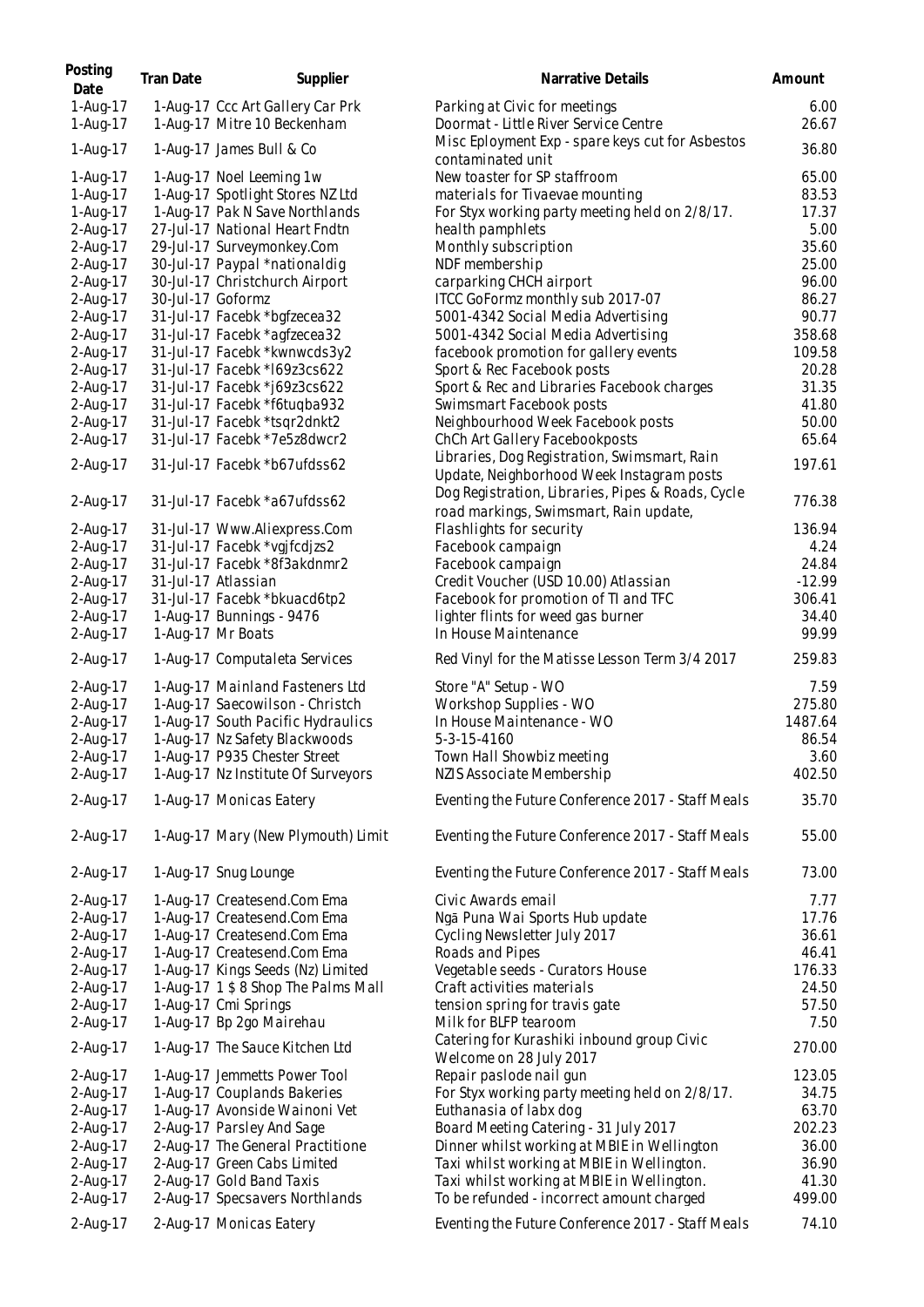| Posting<br>Date | <b>Tran Date</b> | Supplier                           | Narrative Details                                                                         | Amount   |
|-----------------|------------------|------------------------------------|-------------------------------------------------------------------------------------------|----------|
| 2-Aug-17        |                  | 2-Aug-17 Life Pharmacy Northland   | Steri strip tape for Poolside                                                             | 18.98    |
| 2-Aug-17        |                  | 2-Aug-17 Countdown                 | Learning Party resources                                                                  | 27.54    |
| 2-Aug-17        |                  | 2-Aug-17 Countdown                 | Milk for Port Hills tearoom                                                               | 6.88     |
| 2-Aug-17        |                  | 2-Aug-17 Ccc Parking               | Parking for meeting at civic                                                              | 3.60     |
| 2-Aug-17        |                  | 2-Aug-17 Briscoes Chch Salisbury   | Table cloths - venue hire supplies                                                        | 309.92   |
| 2-Aug-17        |                  | 2-Aug-17 Central Innovation        | ITCC ArchiCAD 2017-08 monthly sub                                                         | 339.25   |
| 2-Aug-17        |                  | 2-Aug-17 Pak N Save Hornby         | LIU Hornby Library Milk for staff room                                                    | 4.49     |
| 2-Aug-17        |                  | 2-Aug-17 James Bull & Co           | re key lock for season                                                                    | 57.85    |
| 2-Aug-17        |                  | 2-Aug-17 Xcm Group Limited         | Cargo pants                                                                               | 110.17   |
| 2-Aug-17        |                  | 2-Aug-17 Pakn Save Rangiora        | Chips for resale in the shop                                                              | 10.96    |
| 2-Aug-17        |                  |                                    |                                                                                           | 51.99    |
|                 |                  | 2-Aug-17 Pakn Save Rangiora        | Chips for re sale in the shop                                                             |          |
| 2-Aug-17        |                  | 2-Aug-17 Countdown                 | Countdown - Catering for Older Adults network<br>meeting 2 August 2017.                   | 6.50     |
| 2-Aug-17        |                  | 2-Aug-17 Countdown                 | Countdown - Catering for Combined Boards<br>Seminar at Civic 2 August 2017.               | 22.11    |
| 2-Aug-17        |                  | 2-Aug-17 Parsley And Sage          | Parsley & Sage - Catering for Spreydon-Cashmere<br>Community Board meeting 1 August 2017. | 110.40   |
| 3-Aug-17        |                  | 28-Jul-17 Bridgestone Christchurc  | replacement tyre for off-road nursery trailer                                             | 227.37   |
|                 |                  |                                    | Gold coast & south bank pool visits - overseas                                            |          |
| 3-Aug-17        |                  | 31-Jul-17 Ginga Sushi Bar & Di     | visit<br>Parking at Christchurch airport while in                                         | 61.37    |
| 3-Aug-17        |                  | 31-Jul-17 Christchurch Airport     | Wellington (Producer Statement meeting)                                                   | 25.00    |
| 3-Aug-17        |                  | 1-Aug-17 Google*svcsapps Antarc    | Google subscription for antarctic-office.org.nz                                           | 74.93    |
| 3-Aug-17        |                  | 1-Aug-17 Fulcrumapp.Com            | Supply of data capture tool CWW assets x2<br>additional users                             | 34.26    |
| 3-Aug-17        |                  | 1-Aug-17 Fulcrumapp.Com            | supply of data capture tool CWW assets                                                    | 205.57   |
| 3-Aug-17        |                  | 1-Aug-17 Amazon Mktplace Pmts      | Microphone to go with dictaphone                                                          | 63.08    |
| 3-Aug-17        |                  | 2-Aug-17 Wilson Parking            | <b>Wilson Parking</b>                                                                     | 8.60     |
| 3-Aug-17        |                  | 2-Aug-17 Smc Pneumatics (NZ)       | Credit Voucher Smc Pneumatics (NZ) - Overcharge<br>when keying amount into eftpos         | $-50.00$ |
| 3-Aug-17        |                  | 2-Aug-17 Bp Connect Fendalton      | Voucher for Walk n Talk<br>Lunch with NASA Programme Manager to discuss                   | 40.00    |
| 3-Aug-17        |                  | 2-Aug-17 Untouched World Cafe      | missions assessment of Chch                                                               | 75.00    |
| 3-Aug-17        |                  | 2-Aug-17 Hell Pizza Hereford St    | Dinner for 60+ staff competing in GovHack                                                 | 456.00   |
| 3-Aug-17        |                  | 2-Aug-17 Createsend.Com Ema        | RSU Fitness Newsletter 2 August 2017                                                      | 73.87    |
| 3-Aug-17        |                  | 2-Aug-17 Workplace Safety Sup      | Boots for john and gerald and hand gel 500ml.                                             | 300.32   |
| 3-Aug-17        |                  | 2-Aug-17 Workplace Safety Sup      | Supplies for BG.                                                                          | 304.52   |
| 3-Aug-17        |                  | 2-Aug-17 Workplace Safety Sup      | Boots and latex glove holder.                                                             | 333.33   |
| 3-Aug-17        |                  | 2-Aug-17 University Gateway        | Registration fee to attend the Active Living &<br>Environment                             | 480.00   |
| 3-Aug-17        |                  | 2-Aug-17 Kmart - Shirley           | Learning Through Action accessories for<br>Education programme                            | 19.00    |
| 3-Aug-17        |                  | 2-Aug-17 Bunnings - 9482           | Accessories for Learning Through Action<br>education programme pegs, padlocks             | 48.15    |
| 3-Aug-17        |                  | 2-Aug-17 Nz Safety Blackwoods      | Specialist Helmet for heights and Safety Glasses                                          | 187.25   |
| 3-Aug-17        |                  | 2-Aug-17 Southshore Marine Limited | chain for gates<br>H & S board to sign before roof access plus pens                       | 33.06    |
| 3-Aug-17        |                  | 2-Aug-17 Bunnings - 9476           | etc Pioneer plant room                                                                    | 59.15    |
| 3-Aug-17        |                  | 2-Aug-17 Shirley Optometrists      | Eye exam                                                                                  | 51.75    |
| 3-Aug-17        |                  | 2-Aug-17 Ramset Christchurch       | ramset fixings for Len Lye big blade install                                              | 322.43   |
| 3-Aug-17        |                  | 2-Aug-17 Corporate Consumable      | Keyboard k400 P Mcnulty customer and<br>community TFS Board Request 657373                | 74.75    |
| 3-Aug-17        |                  | 2-Aug-17 Burwood Produce           | saw dust for rabbits                                                                      | 15.00    |
| 3-Aug-17        |                  | 2-Aug-17 Vendella International    | <b>Blankets for Tourist Flats</b>                                                         | 72.39    |
| 3-Aug-17        |                  | 2-Aug-17 Bright Sparks             | Lollies for the Smart Cities Christchurch<br>Innovation Expo                              | 303.02   |
| 3-Aug-17        |                  | 3-Aug-17 Ferrymead Mitre 10 Mega   | Information Gathering                                                                     | 22.58    |
| 3-Aug-17        |                  | 3-Aug-17 Blue Star Taxis           | Dinner whilst working at MBIE in Wellington                                               | 46.20    |
| 3-Aug-17        |                  | 3-Aug-17 Ccc Parking               | Car parking for meeting at Civic                                                          | 3.60     |
|                 |                  |                                    |                                                                                           |          |
| 3-Aug-17        |                  | 3-Aug-17 Monicas Eatery            | Eventing the Future Conference 2017 - Staff Meals                                         | 18.00    |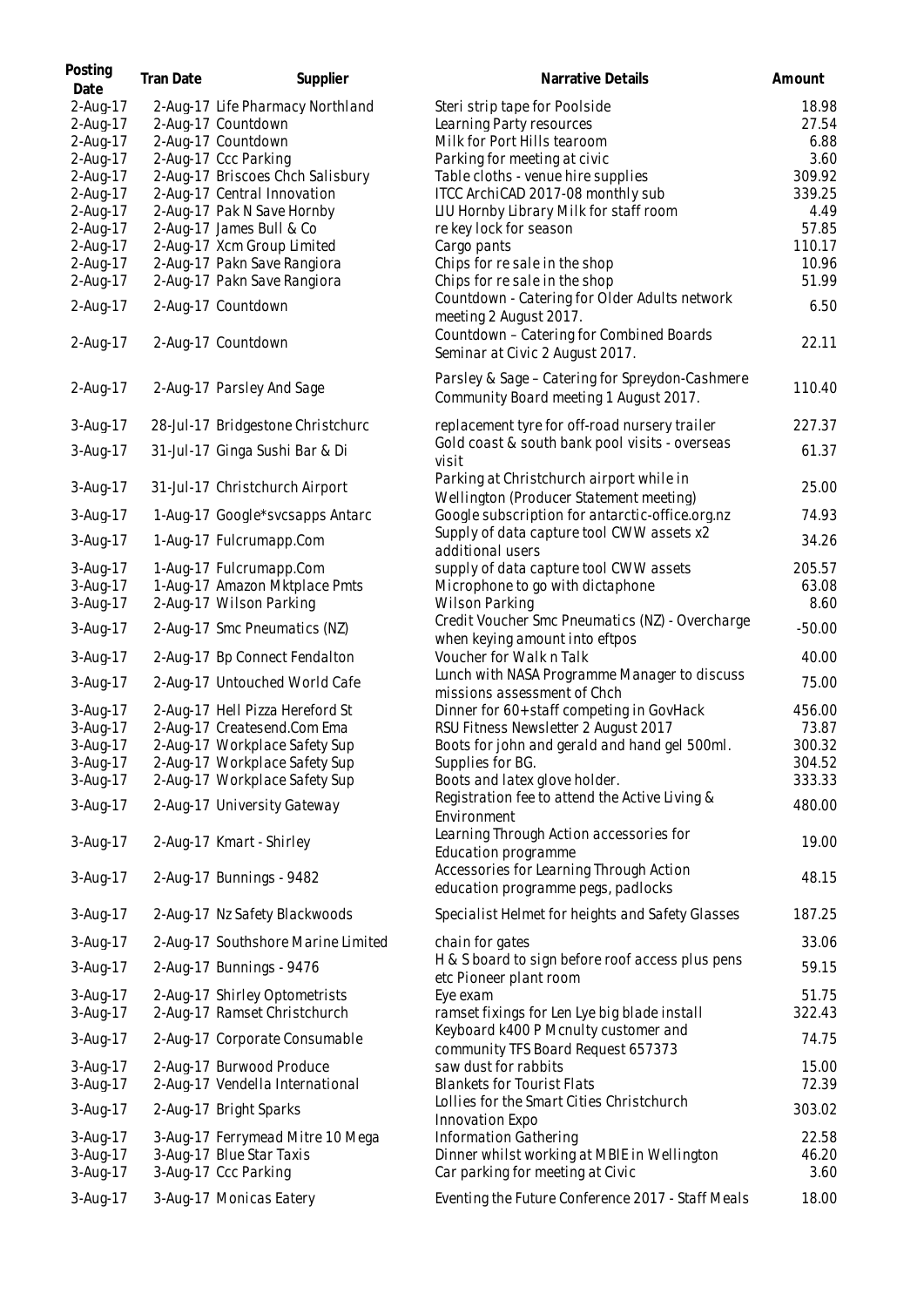| Posting<br>Date      | Tran Date | Supplier                                                       | <b>Narrative Details</b>                                                                   | Amount          |
|----------------------|-----------|----------------------------------------------------------------|--------------------------------------------------------------------------------------------|-----------------|
| 3-Aug-17             |           | 3-Aug-17 Monicas Eatery                                        | Eventing the Future Conference 2017 - Staff Meals                                          | 60.40           |
| 3-Aug-17             |           | 3-Aug-17 Countdown                                             | Meeting supplies - biscuits, for meetings with<br>community organisations                  | 46.96           |
| 3-Aug-17             |           | 3-Aug-17 Placemakers Antigua St                                | Misc items - Housing                                                                       | 67.88           |
| 3-Aug-17             |           | 3-Aug-17 Trademe Paynow                                        | PCard Used for Personal Payment in Error.<br>Reimbursed.                                   | 14.00           |
| 3-Aug-17             |           | 3-Aug-17 Four Square Akaroa                                    | tea, coffee, milk, cleaning products etc                                                   | 47.82           |
| 3-Aug-17             |           | 3-Aug-17 The Drawing Room Limite                               | 6 x TDR N24B Pads (Survey pads)                                                            | 77.94           |
| 3-Aug-17             |           | 3-Aug-17 Mitre 10 Beckenham                                    | Super strong magnets for LL show                                                           | 64.40           |
| 3-Aug-17             |           | 3-Aug-17 Twl 120 Northlands                                    | GC brushes to clean spa                                                                    | 12.00           |
| 3-Aug-17             |           | 3-Aug-17 Mitre 10 Mega Papanui                                 | ant bait & plant room door wedges GC                                                       | 27.92           |
| 3-Aug-17             |           | 3-Aug-17 Mitre 10 Mega Papanui                                 | 2 No. extension cords for Graham Condon                                                    | 106.94          |
| 4-Aug-17             |           | 1-Aug-17 Fulcrumapp.Com                                        | Supply of data capture tool CWW assets, x1<br>additional user charge                       | 33.39           |
| 4-Aug-17             |           | 1-Aug-17 Christchurch Airport                                  | Christchurch airport parking - SOLGM Forum WLG<br>1 August 2017                            | 32.00           |
| 4-Aug-17             |           | 2-Aug-17 South Bank Corpo                                      | car parking costs for site attendance - South Bank<br>Pool visit.                          | 27.44           |
| 4-Aug-17             |           | 2-Aug-17 Claridenglobal                                        | Registration - NZ Modular Construction and Pre-<br>fabrication Forum 4-6 October 2017      | 2295.00         |
| 4-Aug-17             |           | 2-Aug-17 Yogaglo.Com                                           | Yogaglo training tool for tutors.                                                          | 24.84           |
| 4-Aug-17             |           | 2-Aug-17 Silvertop Vic 131008                                  | Melb Airport - Accom Taxi                                                                  | 74.32           |
| 4-Aug-17             |           | 2-Aug-17 Pizza Hut - 762                                       | Pizza Hut - Catering for Combined Boards Seminar<br>at Civic, 2 August 2017.               | 68.00           |
| 4-Aug-17             |           | 3-Aug-17 Wilson Parking                                        | <b>Wilson Parking</b>                                                                      | 10.60           |
| 4-Aug-17             |           | 3-Aug-17 Supershuttle/custom                                   | Shuttle for 1 member of Glass Vaults from Chch<br>Airport to Gallery for MOVE              | 24.96           |
| 4-Aug-17             |           | 3-Aug-17 Supershuttle/custom                                   | Shuttle for 2 members of Glass Vaults from Chch<br>Airport to Gallery for MOVE             | 30.16           |
| 4-Aug-17             |           | 3-Aug-17 Astoria Cafe                                          | Breakfast whilst working at MBIE in Wellington                                             | 22.50           |
| 4-Aug-17             |           | 3-Aug-17 Wgtn Taxi 33888-882                                   | Taxi whilst working at MBIE in Wellington.                                                 | 46.30           |
| 4-Aug-17             |           | 3-Aug-17 Saecowilson - Christch                                | In House Maintenance - WO                                                                  | 61.80           |
| 4-Aug-17             |           | 3-Aug-17 Saecowilson - Hornby                                  | In House Maintenance - WO                                                                  | 142.49          |
| 4-Aug-17             |           | 3-Aug-17 Createsend.Com Ema                                    | Peacocks Gallop works                                                                      | 12.43           |
| 4-Aug-17             |           | 3-Aug-17 Createsend.Com Ema                                    | CAG newsletter email                                                                       | 113.34          |
| 4-Aug-17             |           | 3-Aug-17 Dollar Store                                          | Storage Bags for Audio equipment -<br>Orauwhata:Bishopdale                                 | 16.50           |
| 4-Aug-17             |           | 3-Aug-17 Bunnings - 9476                                       | Worklights for Response Teams                                                              | 787.40          |
| 4-Aug-17             |           | 3-Aug-17 M J Shardlow & Colid                                  | foil tape for Reg crates                                                                   | 85.63           |
| 4-Aug-17             |           | 3-Aug-17 Bunnings - 9476                                       | long drill bits for workshop                                                               | 134.71          |
| 4-Aug-17             |           | 3-Aug-17 Business Fitness Nz                                   | Webinar                                                                                    | 184.00          |
| 4-Aug-17             |           | 3-Aug-17 Blacks Fasteners Lt                                   | General fastenings for dog gate installation                                               | 115.66          |
| 4-Aug-17             |           | 3-Aug-17 R & S Trade Group Ltd                                 | Tri pod and harness for confined space entry at<br>Graham Condon                           | 183.91          |
| 4-Aug-17<br>4-Aug-17 |           | 3-Aug-17 Ramset Christchurch<br>3-Aug-17 Computer Dynamics Ltd | ramset fixings for Len Lye big blade install<br>Dynamics Cat6A patch leads and HDMI cables | 45.87<br>355.29 |
| 4-Aug-17             |           | 3-Aug-17 Amazon Web Services                                   | Christchurch CBD Development cloud hosting                                                 | 1.27            |
| 4-Aug-17             |           | 3-Aug-17 The Catering Company                                  | services<br>Meal                                                                           | 19.75           |
| 4-Aug-17             |           | 4-Aug-17 Twl 175 South City                                    | 6x A23 batteries and components for making<br>satchels purchased.                          | 27.49           |
| 4-Aug-17             |           | 4-Aug-17 New World South City                                  | 2 bottles of soda water for MOVE                                                           | 5.98            |
| 4-Aug-17             |           | 4-Aug-17 Twl 175 South City                                    | tape for MOVE<br>ping pong bats and balls for Move to go with the                          | 24.00<br>33.97  |
| 4-Aug-17<br>4-Aug-17 |           | 4-Aug-17 Rebel Christchurch<br>4-Aug-17 Total Pos Solutions    | gallery table tennis table<br>Hire of eftpos machines for Move                             | 431.25          |
| 4-Aug-17             |           | 4-Aug-17 Garden City Cafe & Bar                                | 5-0-08-4120                                                                                | 22.00           |
| 4-Aug-17             |           | 4-Aug-17 Garden City Bowl                                      | 5-0-08-4120                                                                                | 97.50           |
| 4-Aug-17             |           | 4-Aug-17 Edgeware Supervalue                                   | refreshments for workshop                                                                  | 42.36           |
| 4-Aug-17             |           | 4-Aug-17 Mitre 10 Beckenham                                    | Heater for volunteers in shed                                                              | 55.18           |
| 4-Aug-17             |           | 4-Aug-17 Ccc Parking                                           | Parking for city meeting                                                                   | 3.60            |
| 4-Aug-17             |           | 4-Aug-17 Ccc Parking                                           | Parking for city meeting                                                                   | 6.70            |
| 4-Aug-17             |           | 4-Aug-17 Parkland Products Ltd                                 | Sharpen bedknife and set up lawnmaster.                                                    | 103.50          |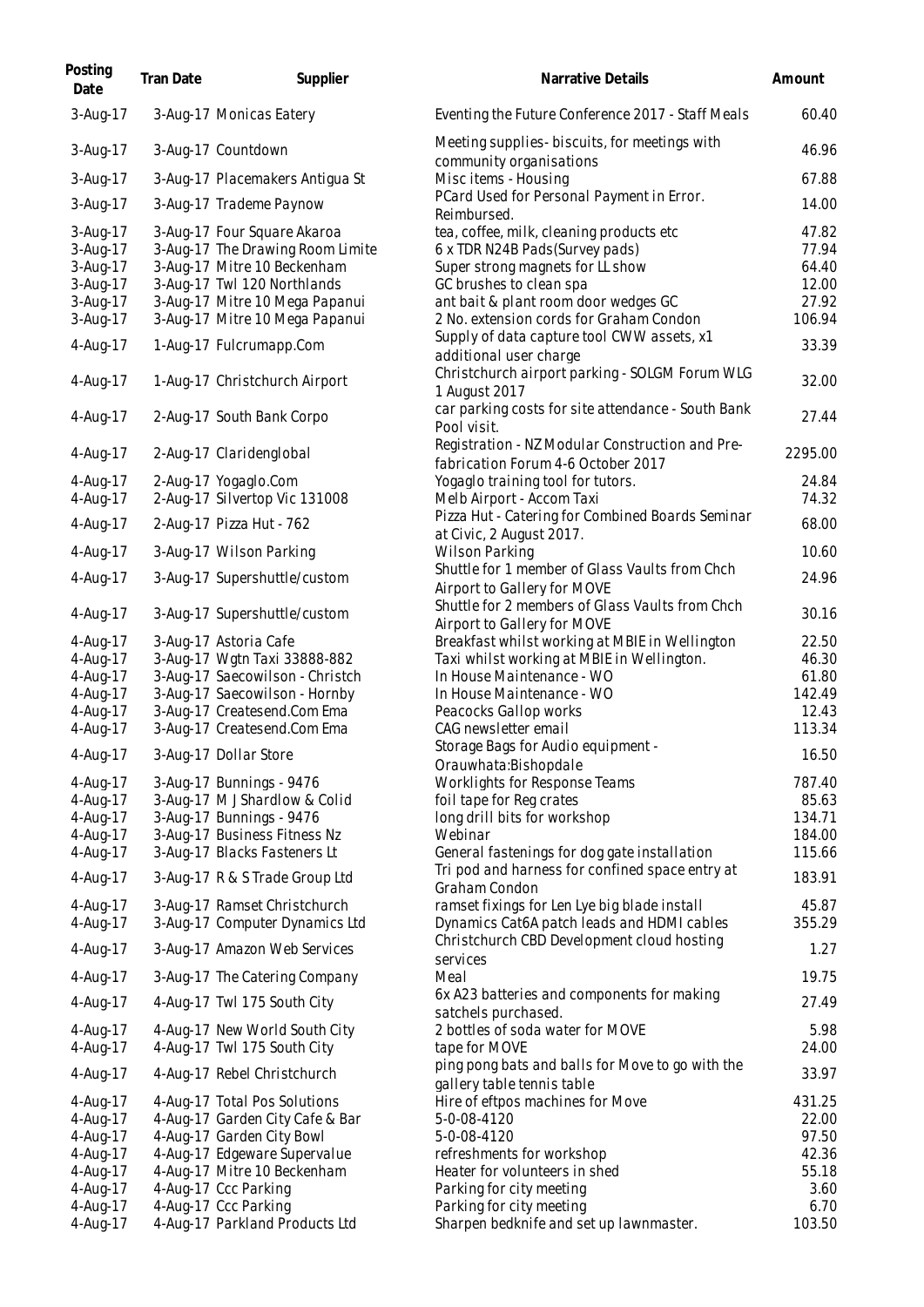| Posting<br>Date                              | <b>Tran Date</b> | Supplier                                                                                                           | Narrative Details                                                                                                                       | Amount                               |
|----------------------------------------------|------------------|--------------------------------------------------------------------------------------------------------------------|-----------------------------------------------------------------------------------------------------------------------------------------|--------------------------------------|
| 4-Aug-17                                     |                  | 4-Aug-17 Countdown                                                                                                 | Programme resources<br>groving saw blade and sanding disks for                                                                          | 9.33                                 |
| 4-Aug-17                                     |                  | 4-Aug-17 Sanco Tooling Ltd                                                                                         | workshop                                                                                                                                | 377.20                               |
| 4-Aug-17<br>4-Aug-17<br>4-Aug-17<br>4-Aug-17 |                  | 4-Aug-17 Countdown<br>4-Aug-17 Wsl South City<br>4-Aug-17 Mighty Ape Limited<br>4-Aug-17 Fresh Choice Parklands    | volunteer lunch food<br>printing A2 for planning session<br>Nyko xbox powerbox battery kits for AR<br>BBQ stuff for helper /volunteer's | 108.93<br>60.00<br>56.98<br>60.21    |
| 4-Aug-17<br>4-Aug-17                         |                  | 4-Aug-17 Supervalue Sumner<br>4-Aug-17 Cebelio Holdings Limite                                                     | Coffee and tea for Sumner Staff<br>Acrylic plastic cutting for InfoCube project                                                         | 22.47<br>60.00                       |
| 7-Aug-17                                     |                  | 2-Aug-17 Paypal *netflix.Com                                                                                       | Personal Use in Error - Reimbursed Direct to Card<br>30/08/17<br>Supply of data capture tool CWW assets, x1                             | 18.49                                |
| 7-Aug-17                                     |                  | 2-Aug-17 Fulcrumapp.Com                                                                                            | additional user charge                                                                                                                  | 32.36                                |
| 7-Aug-17                                     |                  | 2-Aug-17 Www.Aliexpress.Com                                                                                        | Props for Botanic Gardens discovery trail<br>Tablecloths hire for the Smart Cities Christchurch                                         | 29.18                                |
| 7-Aug-17<br>7-Aug-17                         |                  | 2-Aug-17 Paypal *littlehirec                                                                                       | Innovation Expo                                                                                                                         | 304.00<br>13.19                      |
| 7-Aug-17                                     |                  | 3-Aug-17 I Love Pho Express P<br>3-Aug-17 Sq *el Minara                                                            | Dinner<br>Goods For Resale<br>Lunch meeting to welcome new Te Papa CEO, and                                                             | 403.33                               |
| 7-Aug-17                                     | 3-Aug-17 Inati   |                                                                                                                    | to discuss on-going opportunities                                                                                                       | 119.00                               |
| 7-Aug-17                                     |                  | 3-Aug-17 Amazon Services-Kindle                                                                                    | Rocket Model Leadership e-book                                                                                                          | 13.12                                |
| 7-Aug-17                                     |                  | 3-Aug-17 Billie Chu                                                                                                | Eventing the Future Conference 2017 - Staff Meals                                                                                       | 60.20                                |
| 7-Aug-17<br>7-Aug-17<br>7-Aug-17<br>7-Aug-17 |                  | 3-Aug-17 Pmi - Certification<br>3-Aug-17 Spagalimis Pizza<br>3-Aug-17 Singaporeai 2419698470<br>3-Aug-17 Ganttexce | PMI- ACP Nonmember-rate Exam Fee<br>Response Teams Flooding DeBrief<br>Taxes on sponsored airfares<br>ITCC Gantexce Tool one off x2     | 684.92<br>108.00<br>426.83<br>110.55 |
| 7-Aug-17<br>7-Aug-17<br>7-Aug-17             |                  | 3-Aug-17 Coles 0671<br>3-Aug-17 Thrive Collective Pt<br>4-Aug-17 Spotify P0310a9324                                | Meal<br>Meal<br>Gallery spotify account                                                                                                 | 9.85<br>20.33<br>14.99               |
| 7-Aug-17                                     |                  | 4-Aug-17 Countdown Online Shopping                                                                                 | tonic, ice and food for green room for move event                                                                                       | 307.68                               |
| 7-Aug-17<br>7-Aug-17<br>7-Aug-17<br>7-Aug-17 |                  | 4-Aug-17 Super Liquor Colombo St<br>4-Aug-17 Pp*hlcreativep<br>4-Aug-17 Pp*mfgd<br>4-Aug-17 Saecowilson - Christch | gin for gin cocktails at MOVE<br>Product for resale<br>Goods For Resale<br>In House Maintenance - WO                                    | 359.92<br>231.40<br>419.05<br>10.74  |
| 7-Aug-17                                     |                  | 4-Aug-17 Bunnings - 9476                                                                                           | Cable hardware for stadium and reflector strips<br>for building H/                                                                      | 47.82                                |
| 7-Aug-17<br>7-Aug-17                         |                  | 4-Aug-17 Bunnings - 9482<br>4-Aug-17 Pminz Conferences                                                             | Building supplies<br>Registration of PMI Conference -x5                                                                                 | 130.32<br>5500.00                    |
| 7-Aug-17                                     |                  | 4-Aug-17 Createsend.Com Ema                                                                                        | Update for central city business group 31 July<br>2017                                                                                  | 8.26                                 |
| 7-Aug-17                                     |                  | 4-Aug-17 Createsend.Com Ema                                                                                        | Halswell-Hornby-Riccarton Community Board<br>((August Draft))                                                                           | 10.00                                |
| 7-Aug-17<br>7-Aug-17                         |                  | 4-Aug-17 Createsend.Com Ema<br>4-Aug-17 Paypal *lovelysarah                                                        | Newsline 04/08/2017<br>Nepenthes Seeds                                                                                                  | 82.71<br>23.78                       |
| 7-Aug-17                                     |                  | 4-Aug-17 Bunnings - 9476                                                                                           | Mehtylated Spirits, Key Cutting/Paddlocks,<br>batterires                                                                                | 98.86                                |
| 7-Aug-17<br>7-Aug-17                         |                  | 4-Aug-17 Officemax<br>4-Aug-17 Www.Aliexpress.Com                                                                  | wall planner<br>Security Flashlights                                                                                                    | 3.69<br>50.39                        |
| 7-Aug-17                                     |                  | 4-Aug-17 Cyclone Cycles & Mowers L                                                                                 | chainsaw fuel line filter -new spark plug and<br>service                                                                                | 108.90                               |
| 7-Aug-17<br>7-Aug-17                         |                  | 4-Aug-17 Paardekooper & Associa<br>4-Aug-17 Formassembly.Com                                                       | <b>ITBR ESRI Conference</b><br>ITDC FormAssembly monthly sub 2017-08                                                                    | 150.00<br>361.09                     |
| 7-Aug-17                                     |                  | 4-Aug-17 Relish Catering                                                                                           | Catering - Banks Peninsula Water Management<br>Committee                                                                                | 431.94                               |
| 7-Aug-17<br>7-Aug-17                         |                  | 4-Aug-17 Harvey Norman<br>4-Aug-17 Amazon.Com                                                                      | UE Boom wifi speaker for SU<br>Vibrating Tube X 2 - For Linda Holt SC                                                                   | 239.95<br>107.03                     |
| 7-Aug-17                                     |                  | 4-Aug-17 Wilson Parking                                                                                            | Accidental Personal Use - Repaid 10/08/17<br>#130850                                                                                    | 12.60                                |
| 7-Aug-17<br>7-Aug-17<br>7-Aug-17             |                  | 4-Aug-17 The Catering Company<br>4-Aug-17 Earl Canteen Emporiu<br>4-Aug-17 Sq *el Minara                           | Meal<br>Meal<br>Jewellery for resale in B G V C Giftshop                                                                                | 9.35<br>25.79<br>365.37              |
| 7-Aug-17                                     |                  | 5-Aug-17 Twl 122 Rolleston                                                                                         | 16GB USB's for backup of photo JPEG files                                                                                               | 60.00                                |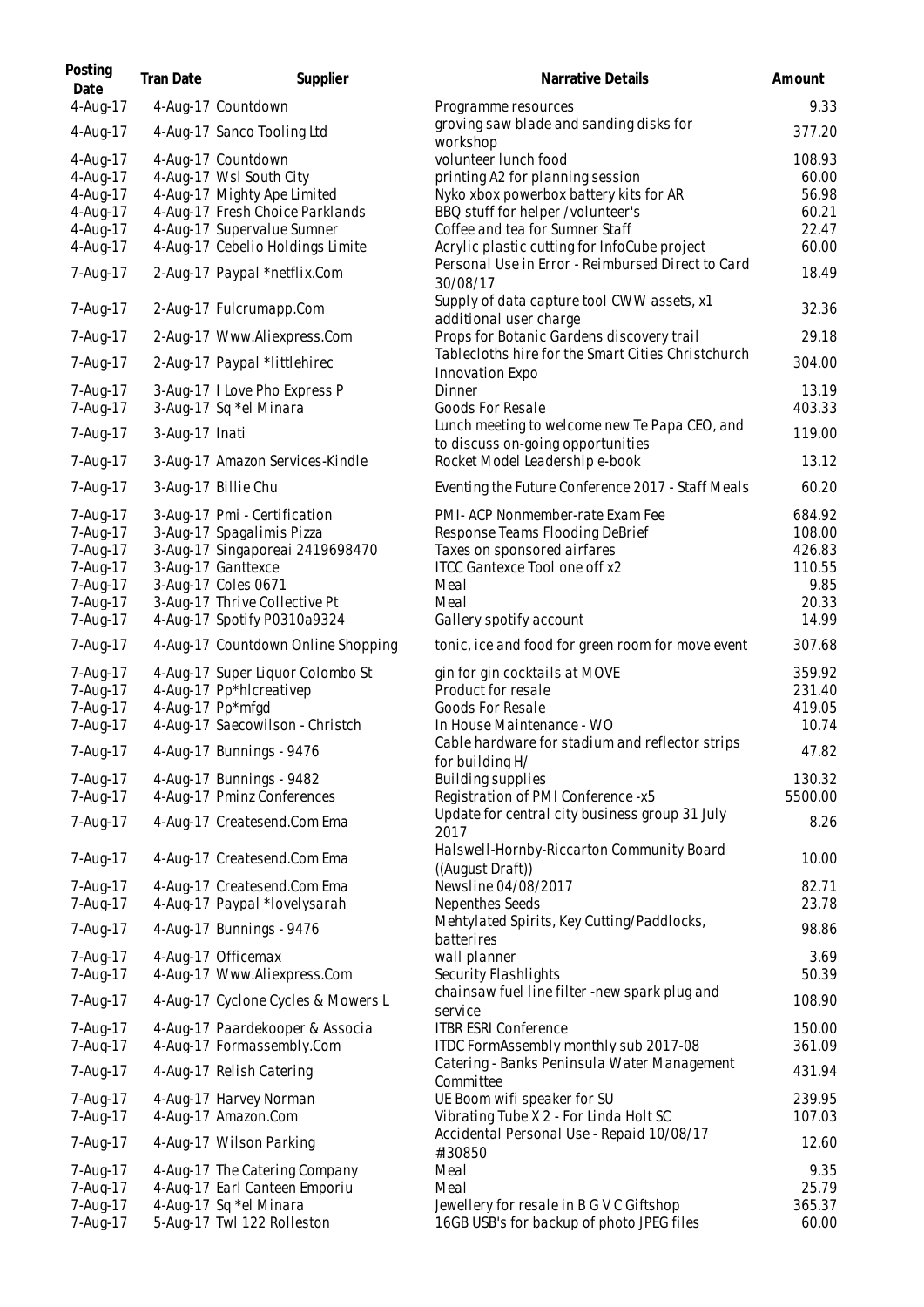| Posting<br>Date      | Tran Date        | Supplier                                                      | Narrative Details                                                                     | Amount           |
|----------------------|------------------|---------------------------------------------------------------|---------------------------------------------------------------------------------------|------------------|
| 7-Aug-17             | 5-Aug-17 Vesuvio |                                                               | Accidental Personal Use. Paid at CCC Cashier<br>09.08.2017                            | 14.50            |
| 7-Aug-17             |                  | 5-Aug-17 Mitre 10 Beckenham                                   | Cleaning Materials for post-Len Lye opening                                           | 29.94            |
| 7-Aug-17             |                  | 5-Aug-17 Gold Coast City Coun                                 | parking fees, international site visit, automated<br>parking, no receipt given        | 3.96             |
| 7-Aug-17             |                  | 5-Aug-17 Gold Coast City Coun                                 | parking fees, international site visit, automated<br>parking, no receipt given        | 3.96             |
| 7-Aug-17             |                  | 5-Aug-17 New World Halswell                                   | HQP Community volunteer planting day aug 5th                                          | 93.19            |
| 7-Aug-17             |                  | 5-Aug-17 Fulcrumapp.Com                                       | Fulcrum - Monthly account membership fees<br>(Irrigation Report)                      | 69.17            |
| 7-Aug-17             |                  | 6-Aug-17 Countdown                                            | drink and biscuits for vols at Charlesworth,<br>McCormacks Bay & Sth Brighton Reserve | 78.44            |
| 7-Aug-17             |                  | 6-Aug-17 Bunnings - 9482                                      | irrigation hose fittings for travis                                                   | 46.03            |
| 7-Aug-17             |                  | 6-Aug-17 Bunnings - 9482                                      | 25mm hose fittings for travis                                                         | 63.11            |
| 7-Aug-17             |                  | 6-Aug-17 Ecocentral Ltd                                       | dump fees                                                                             | 24.53            |
| 7-Aug-17             |                  | 6-Aug-17 On The Spot Cashmere                                 | morning tea for mtb track volunteers                                                  | 11.10            |
| 7-Aug-17             |                  | 7-Aug-17 Ferrymead Mitre 10 Mega                              | In House Maintenance - WO                                                             | 9.96             |
| 7-Aug-17<br>7-Aug-17 |                  | 7-Aug-17 Hydraguip<br>7-Aug-17 Ccc Parking                    | Clear Plant Blockage - WO                                                             | 702.88<br>2.50   |
| 7-Aug-17             |                  | 7-Aug-17 Rubber Stamps                                        | Parking for meeting in central city<br>Date and location stamp                        | 201.40           |
|                      |                  |                                                               | staff room expenses - coffee, tea, milk, milo                                         |                  |
| 7-Aug-17             |                  | 7-Aug-17 Fresh Choice Parklands                               | dishwash<br>RX hose fitting for adapting hose at Graham                               | 75.37            |
| 7-Aug-17             |                  | 7-Aug-17 Mitre 10 Beckenham                                   | Condon and a brush tube for cleaning of analyser<br>tubes                             | 29.25            |
| 7-Aug-17             |                  | 7-Aug-17 Lux Espresso                                         | food and drink expenses travelling to Dunedin                                         | 24.00            |
| 7-Aug-17             |                  | 7-Aug-17 Yuki Izakaya                                         | food and drink expenses travelling to Dunedin                                         | 55.00            |
| 7-Aug-17             |                  | 7-Aug-17 Z Palmerston                                         | fuel rental truck loan to DPAG                                                        | 64.77            |
| 8-Aug-17             |                  | 5-Aug-17 Crown Mel Gradi Bar                                  | Meal                                                                                  | 30.73            |
| 8-Aug-17             |                  | 6-Aug-17 Melbourn Conventon                                   | lunch                                                                                 | 11.52            |
| 8-Aug-17             |                  | 6-Aug-17 Fulcrumapp.Com                                       | subscription to mobile app for Urban Rangers to<br>caluclate soil purchase            | 69.17            |
| 8-Aug-17             |                  | 6-Aug-17 7-Eleven 1204                                        | Drink                                                                                 | 7.13             |
| 8-Aug-17             |                  | 6-Aug-17 Melbourn Conventon                                   | Meal                                                                                  | 11.52            |
| 8-Aug-17             |                  | 6-Aug-17 TEC Traders Pty Lt                                   | Cushions for resale in B G V C Giftshop                                               | 1086.23          |
| 8-Aug-17             |                  | 7-Aug-17 Hirepool Ltd Hb                                      | hire of compactor for Armagh carpark + nth<br>hagley path repairs                     | 765.00           |
| 8-Aug-17             |                  | 7-Aug-17 Mr Boats                                             | In House Maintenance - WO                                                             | 99.99            |
| 8-Aug-17             |                  | 7-Aug-17 George Henry & Co Ltd                                | Workshop Consumables - Standing Order                                                 | 66.78            |
| 8-Aug-17             |                  | 7-Aug-17 Mrc Global (NZ) Ltd                                  | Compressor Reposition - WO                                                            | 558.26           |
| 8-Aug-17             |                  | 7-Aug-17 Hydraulic Systems & Co                               | repairs to Avant bucket hydraulics                                                    | 215.05<br>797.52 |
| 8-Aug-17<br>8-Aug-17 |                  | 7-Aug-17 Egmont Commercial Lt M/O<br>7-Aug-17 Bunnings - 9476 | 300 x 45L bags for potting trees in to<br>Spare batteries for pager system            | 32.00            |
| 8-Aug-17             |                  | 7-Aug-17 Wilson Parking                                       | Parking for Town Hall Steering Committee meeting                                      | 6.60             |
| 8-Aug-17             |                  | 7-Aug-17 Createsend.Com Ema                                   | Friends of the Art Gallery email                                                      | 16.51            |
| 8-Aug-17             |                  | 7-Aug-17 Resene Colorshop                                     | Paint for SU outdoor table                                                            | 92.70            |
| 8-Aug-17             |                  | 7-Aug-17 Nz Safety Blackwoods                                 | Fire door signs (4)                                                                   | 19.57            |
|                      |                  |                                                               | Parking at West End for Interviewing all day                                          |                  |
| 8-Aug-17             |                  | 7-Aug-17 Wilson Parking                                       | followed by formal letter delivery at Redwood<br>Library                              | 24.60            |
| 8-Aug-17             |                  | 7-Aug-17 Institute Of Directo                                 | Institute of Directors Membership Renewal 2017                                        | 485.00           |
| 8-Aug-17             |                  | 7-Aug-17 Conferenz Ltd                                        | Registration + Workshop for BIM Conference -                                          | 3405.15          |
| 8-Aug-17             |                  | 7-Aug-17 Dans Produce                                         | Greater Linwood Forum catering 7 August 2017                                          | 14.94            |
| 8-Aug-17             |                  | 7-Aug-17 Mainland Fasteners Ltd                               | wingnuts and jetscrews for workshop                                                   | 76.27            |
| 8-Aug-17             |                  | 7-Aug-17 M J Shardlow & Colid                                 | rest of order for foil tape for Reg crates                                            | 199.80           |
| 8-Aug-17             |                  | 7-Aug-17 Dhl Express                                          | GST and import charges for air-freighted copies of<br>Little Books published by CAG   | 232.36           |
| 8-Aug-17             | 7-Aug-17 Steam   |                                                               | lunch - DPAG                                                                          | 30.50            |
| 8-Aug-17             |                  | 8-Aug-17 Ccc Parking                                          | Staff Parking                                                                         | 6.70             |
| 8-Aug-17             |                  | 8-Aug-17 Trents Wholesale Ltd                                 | 5-3-08-4401                                                                           | 410.23           |
| 8-Aug-17             |                  | 8-Aug-17 Parsley And Sage                                     | Catering for Community Board Meeting                                                  | 171.93           |
| 8-Aug-17             |                  | 8-Aug-17 Chch City Council Civic                              | Parking Coupons for Staff travel                                                      | 124.00           |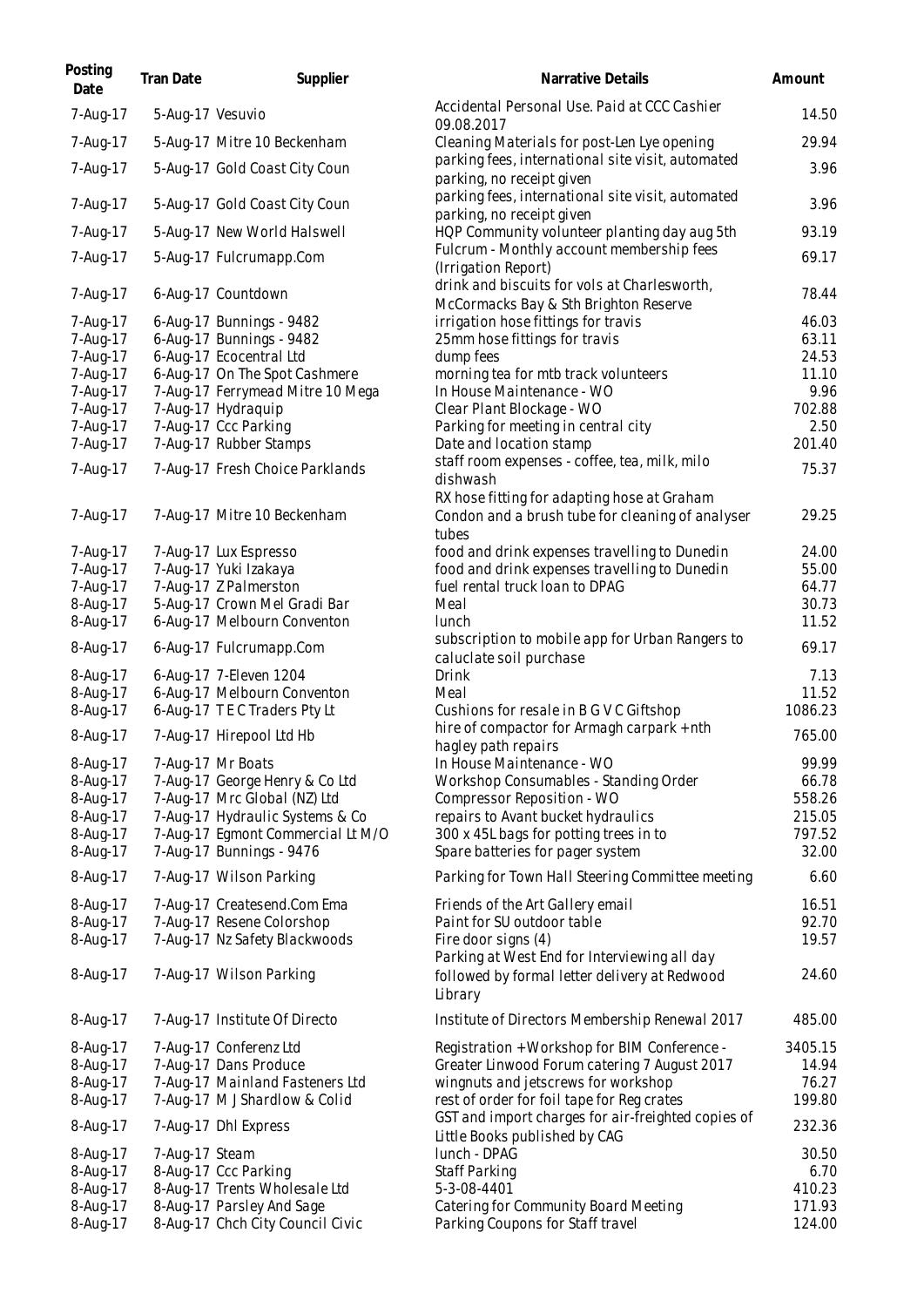| Posting<br>Date      | <b>Tran Date</b>  | Supplier                                                           | Narrative Details                                                                         | Amount         |
|----------------------|-------------------|--------------------------------------------------------------------|-------------------------------------------------------------------------------------------|----------------|
| 8-Aug-17             |                   | 8-Aug-17 Beckenham Service Ctr                                     | Parking coupons for Learning Centre team                                                  | 93.00          |
| 8-Aug-17             |                   | 8-Aug-17 Mister Minit The Palms                                    | Keys cut for the New Brighton Boardroom for DCL<br>use                                    | 24.20          |
| 8-Aug-17             |                   | 8-Aug-17 Freshchoice Barrington                                    | Items for smell machine                                                                   | 43.38          |
| 8-Aug-17             |                   | 8-Aug-17 Twl 123 Eastgate                                          | Soft toys for children's area to replace those<br>stolen                                  | 55.00          |
| 8-Aug-17             |                   | 8-Aug-17 Goldpine Christchurch                                     | pegs and stakes for drain installation jobs                                               | 99.82          |
| 8-Aug-17<br>8-Aug-17 |                   | 8-Aug-17 Ccc Art Gallery Car Prk<br>8-Aug-17 Surefreeze Appliances | Parking at Civic for meetings<br>repair of fridge from the 6th floor                      | 5.00<br>457.29 |
| 8-Aug-17             |                   | 8-Aug-17 Jizo Japanese Cafe                                        | food and drink expenses travelling to Dunedin                                             | 31.00          |
| 8-Aug-17             |                   | 8-Aug-17 The Kitchen Table                                         | food and drink expenses travelling to Dunedin                                             | 16.60          |
| 8-Aug-17             |                   | 8-Aug-17 Jizo Japanese Cafe                                        | food and drink expenses travelling to Dunedin                                             | 33.00          |
| 8-Aug-17             |                   | 8-Aug-17 Masterpet Corp Ltd                                        | Food for dog shelter                                                                      | 943.67         |
| 8-Aug-17             |                   | 8-Aug-17 Belfast Vet Clinic                                        | chk out sick sheep                                                                        | 136.95         |
| 8-Aug-17             |                   | 8-Aug-17 Wsl Eastgate                                              | magnetic tape and laminating pouches for                                                  | 53.97          |
|                      |                   |                                                                    | signage in the library                                                                    |                |
| 8-Aug-17             |                   | 8-Aug-17 Paper Plus Eastgate                                       | Book vouchers for school performers at the<br>opening ceremony of Matuku Takotako: Sumner | 300.00         |
|                      |                   |                                                                    | Centre                                                                                    |                |
| 9-Aug-17             |                   | 6-Aug-17 Rhumbas At Crown Pl                                       | food                                                                                      | 9.24           |
| 9-Aug-17             |                   | 6-Aug-17 Crown Mel Gochi                                           | Dinner                                                                                    | 36.30          |
| 9-Aug-17             |                   | 6-Aug-17 Rhumbas At Crown Pl                                       | Meal                                                                                      | 9.24           |
| 9-Aug-17             |                   | 6-Aug-17 Crown Mel Gochi                                           | Meal                                                                                      | 27.34          |
| 9-Aug-17             |                   | 6-Aug-17 Totalbins.Co.Nz                                           | Total Bins - Bins for Give Gear Get Great project                                         | 1062.60        |
| 9-Aug-17             | 7-Aug-17 Barama   |                                                                    | ribbon for wrap and pricing                                                               | 196.37         |
| 9-Aug-17             |                   | 7-Aug-17 Trumba Corporation                                        | <b>TRUMBA Licence</b>                                                                     | 180.86         |
| 9-Aug-17             |                   | 7-Aug-17 Gus*spot Messenger                                        | Spot Tracker Monthly Subscription                                                         | 22.97          |
| 9-Aug-17             |                   | 7-Aug-17 Sushi Hon Melbourne                                       | Meal                                                                                      | 11.00          |
| 9-Aug-17             |                   | 7-Aug-17 Belgian Beer Cafe Mel                                     | Meal                                                                                      | 22.00          |
| 9-Aug-17             |                   | 7-Aug-17 Rosdale Manufacturing                                     | Giftware for resale in B G V C Giftshop                                                   | 823.76         |
| 9-Aug-17             |                   | 8-Aug-17 Kevin Daly Mowers Ltd                                     | small plant maintenance - victa mower #1792                                               | 55.00          |
| 9-Aug-17<br>9-Aug-17 |                   | 8-Aug-17 Saecowilson - Christch<br>8-Aug-17 Wilson Parking         | Equipment Maintenance Workshop - WO<br>Parking - meetings at Civic                        | 56.35<br>10.60 |
| 9-Aug-17             |                   | 8-Aug-17 Conference Innovators Ltd                                 | Registration fee to attend the Asia Pacific Cycling                                       | 1077.30        |
| 9-Aug-17             |                   | 8-Aug-17 Wilson Parking                                            | Congress 2017 in Christchurch<br>Parking for interviews                                   | 12.60          |
| 9-Aug-17             |                   | 8-Aug-17 Nz Assoc Social Workrs                                    | Social Workers Association membership                                                     | 325.80         |
|                      |                   |                                                                    | A mirror was required as part of resource consent                                         |                |
| 9-Aug-17             |                   | 8-Aug-17 The Convex Mirror Shop                                    | conditions for heavy vehicles reversing into Kents                                        | 278.30         |
|                      |                   |                                                                    | 2 Flower arrangements for the Dean of Christ                                              |                |
| 9-Aug-17             |                   | 8-Aug-17 Aromaunga Baxter Flowers                                  | Church Oxford Martyn Percey Civic Reception                                               | 195.00         |
| 9-Aug-17             |                   | 8-Aug-17 Jemmetts Power Tool                                       | repair makita drill<br>Reimbursement: Road Landscape RFP. All day                         | 76.47          |
| 9-Aug-17             |                   | 8-Aug-17 Vbase Ilex Cafe                                           | meeting offsite, food and coffee purchased.                                               | 31.00          |
| 9-Aug-17             |                   | 8-Aug-17 Nz Safety Blackwoods                                      | Overalls and safety sunglasses                                                            | 137.83         |
| 9-Aug-17             |                   | 8-Aug-17 The Standard Kitchen                                      | food and drink expenses travelling to Dunedin                                             | 4.50           |
| 9-Aug-17             |                   | 8-Aug-17 The Standard Kitchen                                      | food and drink expenses travelling to Dunedin                                             | 36.50          |
| 9-Aug-17             |                   | 8-Aug-17 Tasman Bay Roses Ltd                                      | Roses central rose garden                                                                 | 174.50         |
| 9-Aug-17             |                   | 8-Aug-17 Evolution Cycles Limited                                  | brake levers for csp bike                                                                 | 30.00          |
| 9-Aug-17             |                   | 8-Aug-17 Evolution Cycles Limited                                  | Deraileur hangar wheels - csp bike repair                                                 | 55.00          |
| 9-Aug-17             | 8-Aug-17 Vault 21 |                                                                    | dinner - DPAG                                                                             | 34.50          |
| 9-Aug-17             |                   | 8-Aug-17 P B Tech Online 095269200                                 | More 16GB SD cards for PEL                                                                | 41.26          |
| 9-Aug-17             |                   | 8-Aug-17 P B Tech Online 095269200                                 | 16GB SD cards for PEL camera kits                                                         | 58.94          |
| 9-Aug-17<br>9-Aug-17 | 9-Aug-17 Bin 44   | 9-Aug-17 Blue Star Taxis                                           | From airport to home at midnight<br>Dinner whilst working at MBIE in Wellington           | 40.60<br>23.00 |
| 9-Aug-17             |                   | 9-Aug-17 Gold Band Taxis                                           | Taxi whilst working at MBIE in Wellington.                                                | 42.00          |
| 9-Aug-17             |                   | 9-Aug-17 Ferrymead Mitre 10 Mega                                   | In House Maintenance - WO                                                                 | 14.98          |
| 9-Aug-17             |                   | 9-Aug-17 The Chain Man Ltd                                         | Workshop Consumable - WO                                                                  | 31.56          |
| 9-Aug-17             |                   | 9-Aug-17 Wgtn Combined Taxis                                       | Travel Wellington City to Airport following                                               | 38.30          |
|                      |                   |                                                                    | Parliamentary Select Committee on Taxation                                                |                |
| 9-Aug-17             |                   | 9-Aug-17 Green Cabs Ltd                                            | Taxi from airport to Wellington Central for<br>Parliamentary Select Committee on Taxation | 42.30          |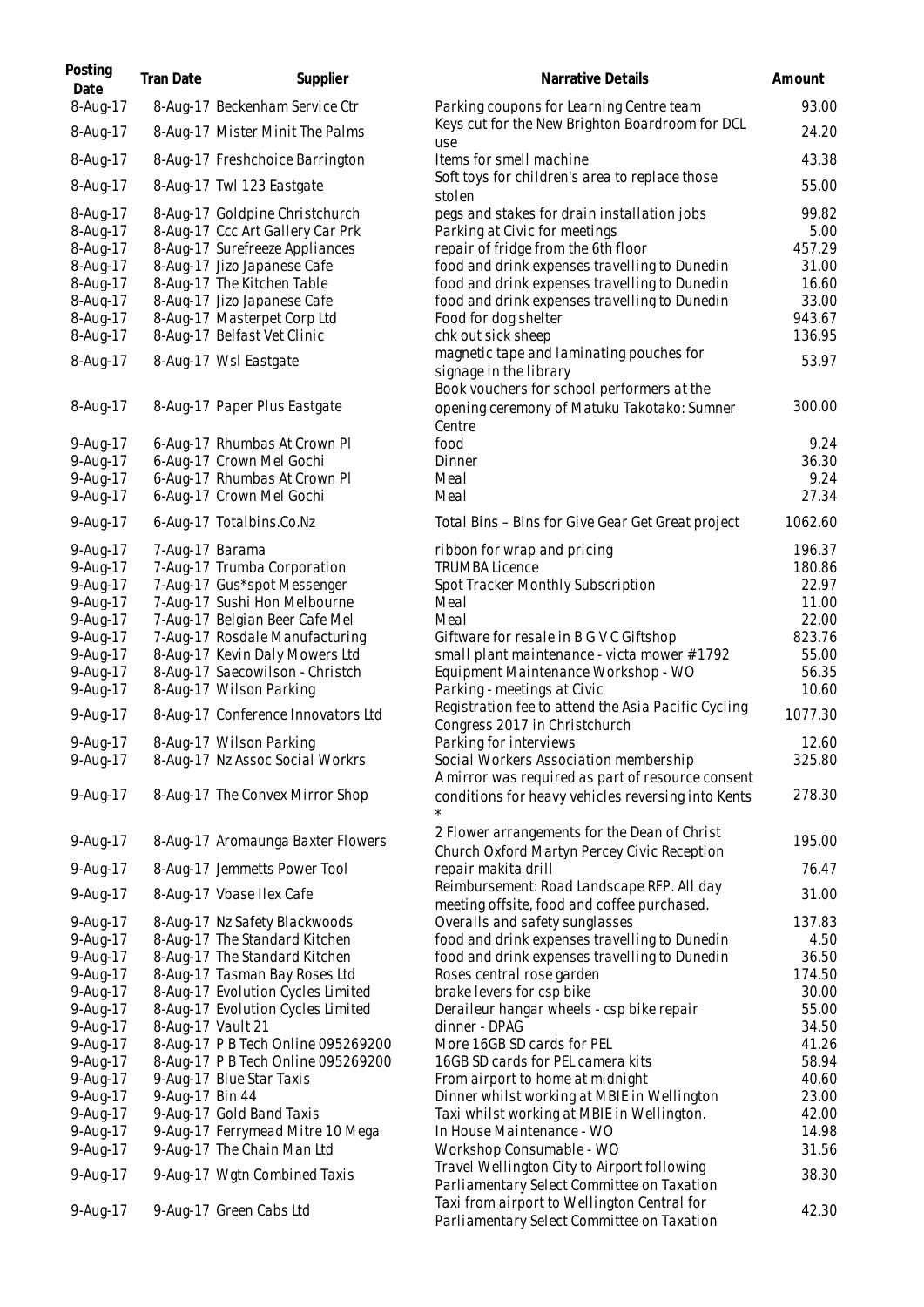| Posting<br>Date | Tran Date | Supplier                            | Narrative Details                                                                   | Amount    |
|-----------------|-----------|-------------------------------------|-------------------------------------------------------------------------------------|-----------|
| 9-Aug-17        |           | 9-Aug-17 New World South City       | External stakeholder NPW meeting                                                    | 27.92     |
| 9-Aug-17        |           | 9-Aug-17 Twl 120 Northlands         | Staff support and Recognition - Flowers                                             | 5.99      |
| 9-Aug-17        |           | 9-Aug-17 Central City Flowers       | Staff support and Recognition - Flowers                                             | 93.80     |
| 9-Aug-17        |           | 9-Aug-17 Twl 220 Riccarton          | Cutlery for Shirley Library                                                         | 21.00     |
| 9-Aug-17        |           | 9-Aug-17 Freshchoice Barrington     | Materials required for Team Forum 11.8.2017                                         | 16.79     |
| 9-Aug-17        |           | 9-Aug-17 Placemakers Riccarton      | vacume dust bags and fuller square tube                                             | 147.97    |
| 9-Aug-17        |           | 9-Aug-17 Animates Papanui           | Oxygen weed                                                                         | 14.54     |
| 9-Aug-17        |           | 9-Aug-17 Goldpine Christchurch      | timber for slot drains construction                                                 | 191.39    |
| 9-Aug-17        |           | 9-Aug-17 Countdown                  | Milk for 188 Carlyle St                                                             | 6.88      |
| 9-Aug-17        |           | 9-Aug-17 Ccc Art Gallery Car Prk    | Parking at Civic fo rmeetings                                                       | 10.00     |
| 9-Aug-17        |           | 9-Aug-17 Caltex Redwood             | Milk for Redwood Library Staffroom                                                  | 8.79      |
|                 |           |                                     | Fuel costs for Outward Ioan delivery and Inward                                     |           |
| 9-Aug-17        |           | 9-Aug-17 Z Ashburton                | Ioan collection trip to Dunedin                                                     | 64.91     |
| 9-Aug-17        |           | 9-Aug-17 Torpedo7                   | tyre levers for Clever commuters programme pilot                                    | 14.18     |
| 9-Aug-17        |           | 9-Aug-17 Torpedo7                   | tyre levers for Clever commuters programme pilot                                    | 14.18     |
| 9-Aug-17        |           | 9-Aug-17 Air NZ Taxi                | Taxi - airport to home                                                              | 28.66     |
| 9-Aug-17        |           | 9-Aug-17 Countdown                  | Dish wash powder for work room and fruits for<br>team meeting                       | 17.49     |
| 9-Aug-17        |           | 9-Aug-17 Countdown                  | Countdown - Catering for Community Events<br>meeting on 9 August 2017               | 5.69      |
| 10-Aug-17       |           | 7-Aug-17 Leftbank Right PI          | Food                                                                                | 26.51     |
|                 |           |                                     | Christchurch airport parking - LGNZ Forum WLG 7                                     |           |
| 10-Aug-17       |           | 7-Aug-17 Christchurch Airport       | August 2017<br>Taxes on sponsored airfares - IN ERROR WILL BE                       | 32.00     |
| 10-Aug-17       |           | 7-Aug-17 Singaporeai 2419745892     | <b>REFUNDED</b>                                                                     | 287.86    |
| 10-Aug-17       |           | 7-Aug-17 Paypal *zebragroup         | wall mounted barrier tapes (H&S)                                                    | 174.00    |
| 10-Aug-17       |           | 8-Aug-17 Gm Cabs Pty. Ltd.          | From Hotel to Airport in Melbourne                                                  | 77.02     |
| 10-Aug-17       |           | 8-Aug-17 Paypal *crtv Hrstcs        | Resources for Activity Zone programme                                               | 70.00     |
| 10-Aug-17       |           | 8-Aug-17 Octagon Night N Day Food   | food and drink expenses travelling to Dunedin                                       | 6.77      |
| 10-Aug-17       |           | 8-Aug-17 Sushi Hub Elizabeth        | Meal                                                                                | 10.28     |
| 10-Aug-17       |           | 8-Aug-17 Movida Pty Ltd             | Meal                                                                                | 44.19     |
| 10-Aug-17       |           | 9-Aug-17 Wilson Parking             | Wilson Parking                                                                      | 8.60      |
| 10-Aug-17       |           | 9-Aug-17 Kiwi Cabs                  | Taxi whilst working at MBIE in Wellington.                                          | 34.80     |
| 10-Aug-17       |           | 9-Aug-17 Hirepool Ltd Hb            | Credit Voucher Hirepool Ltd Hb                                                      | $-338.30$ |
| 10-Aug-17       |           | 9-Aug-17 Bp 2go Linwood             | Fuel for Small Plant Waterblaster) - WO                                             | 43.72     |
| 10-Aug-17       |           | 9-Aug-17 S & T Stainless            | IN House Maintenance Hanshin - WO                                                   | 51.70     |
| 10-Aug-17       |           | 9-Aug-17 Trade Tools Ltd            | In House Maintenance - WO                                                           | 58.06     |
| 10-Aug-17       |           | 9-Aug-17 George Henry & Co Ltd      | Workshop Consumables - WO                                                           | 148.71    |
| 10-Aug-17       |           | 9-Aug-17 Drills Taps & Dies Limite  | Work Shop Supplies - WO                                                             | 298.37    |
| 10-Aug-17       |           | 9-Aug-17 Saecowilson - Christch     | In House Maintenance Dryer - WO                                                     | 510.00    |
| 10-Aug-17       |           | 9-Aug-17 Bunnings - 9476            | Hose fittings and cable parts for stadium                                           | 13.86     |
| 10-Aug-17       |           | 9-Aug-17 Burnsco Marine             | Boat hook for retreiving swim platforms.                                            | 29.99     |
| 10-Aug-17       |           | 9-Aug-17 Pak N Save Hornby          | Food for Staff at Overnight training                                                | 152.32    |
| 10-Aug-17       |           | 9-Aug-17 Wilson Parking             | NRL Meeting                                                                         | 6.60      |
| 10-Aug-17       |           | 9-Aug-17 1 \$ 8 Shop The Palms Mall | Craft activities materials                                                          | 15.50     |
| 10-Aug-17       |           | 9-Aug-17 M J Shardlow & Colid       | Craft activities materials                                                          | 45.20     |
| 10-Aug-17       |           | 9-Aug-17 Bunnings - 9482            | Cable cutter and magic cloths for Poolside                                          | 55.10     |
| 10-Aug-17       |           | 9-Aug-17 French Bakery Limited      | Linwood Central Heathcote Community Board                                           | 51.80     |
| 10-Aug-17       |           | 9-Aug-17 French Bakery Limited      | meeting catering 3 July 2017<br>Linwood Central Heathcote Community Board           | 64.00     |
| 10-Aug-17       |           | 9-Aug-17 French Bakery Limited      | meeting catering 19 July 2017<br>Linwood Central Heathcote Community Board          | 77.00     |
| 10-Aug-17       |           | 9-Aug-17 Jemmetts Power Tool        | meeting catering 31 July 2017<br>repair batteries for dewalt drill                  | 40.25     |
| 10-Aug-17       |           | 9-Aug-17 French Bakery Limited      | Catering - Redcliffs Park and Redcliffs School<br>Proposed Land Swap Hearings Panel | 119.00    |
| 10-Aug-17       |           | 9-Aug-17 The Standard Kitchen       | food and drink expenses travelling to Dunedin                                       | 8.00      |
| 10-Aug-17       |           | 9-Aug-17 Wairere Nursery            | Roses central rose garden                                                           | 652.83    |
| 10-Aug-17       |           | 9-Aug-17 Wilson Parking             | Parking for meeting at Vargo/Lewis in CBD                                           | 8.60      |
| 10-Aug-17       |           | 9-Aug-17 2 Stags Cafe               | food and drink expenses travelling to Dunedin                                       | 29.00     |
| 10-Aug-17       |           | 9-Aug-17 The Standard Kitchen       | food and drink expenses travelling to Dunedin                                       | 37.00     |
|                 |           |                                     | Catering for Papanui-Innes Community Board                                          |           |
| 10-Aug-17       |           | 9-Aug-17 New World Bishopdale       | Workshop on 9/8/17.                                                                 | 25.44     |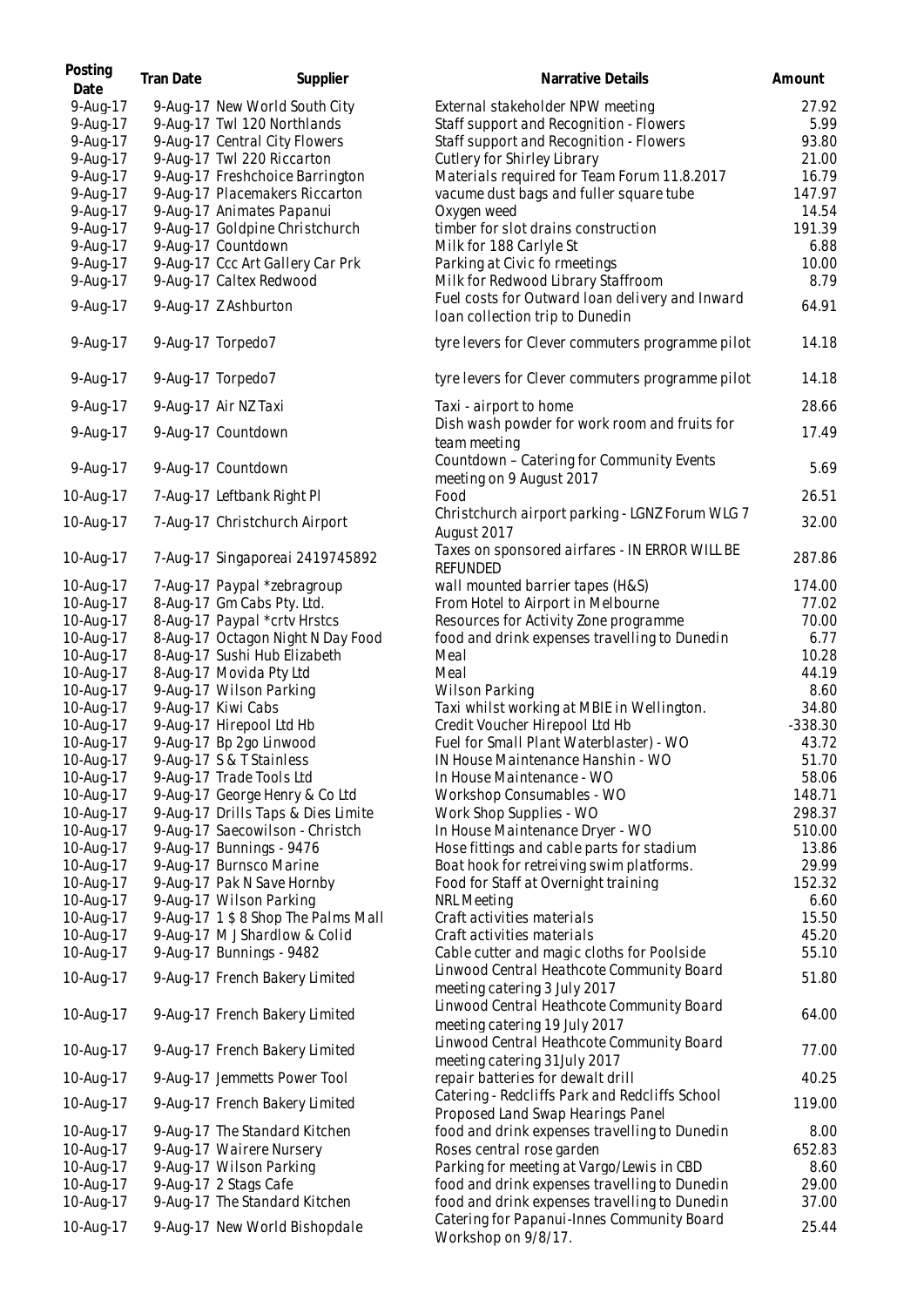| Posting<br>Date        | Tran Date          | Supplier                                             | Narrative Details                                                                           | Amount         |
|------------------------|--------------------|------------------------------------------------------|---------------------------------------------------------------------------------------------|----------------|
| 10-Aug-17              |                    | 9-Aug-17 Kmart - Riccarton                           | Black led clip lights for SmartTrax screen                                                  | 48.00          |
| 10-Aug-17              |                    | 9-Aug-17 Melbourn Conventon                          | Meal                                                                                        | 17.13          |
| 10-Aug-17              |                    | 10-Aug-17 Blue Star Taxis                            | Taxi whilst working at MBIE in Wellington.                                                  | 38.70          |
| 10-Aug-17              |                    | 10-Aug-17 Wgtn Combined Taxis                        | Taxi whilst working at MBIE in Wellington.                                                  | 42.60          |
| 10-Aug-17              |                    | 10-Aug-17 Vendhq.Com                                 | VendHQ licence                                                                              | 602.72         |
| 10-Aug-17              |                    | 10-Aug-17 Ccc Parking                                | Parking for meeting in central city                                                         | 3.60           |
| 10-Aug-17              |                    | 10-Aug-17 Ccc Parking                                | Parking for meeting in central city                                                         | 3.60           |
| 10-Aug-17              |                    | 10-Aug-17 Uoc Parking Meters                         | Parking for UC meeting                                                                      | 8.00           |
| 10-Aug-17              |                    | 10-Aug-17 Wsl South City                             | Stationery                                                                                  | 174.33         |
| 10-Aug-17<br>10-Aug-17 |                    | 10-Aug-17 Trademe Paynow<br>10-Aug-17 Trademe Paynow | Bonsai wire<br>Bonsai Wire                                                                  | 19.50<br>22.50 |
| 10-Aug-17              |                    | 10-Aug-17 Trademe Paynow                             | Bonsai Wire                                                                                 | 26.50          |
| 10-Aug-17              |                    | 10-Aug-17 Ccc Parking                                | Parking for meeting at civic                                                                | 3.60           |
|                        |                    |                                                      | Duct tape for carpet repairs at Central                                                     |                |
| 10-Aug-17              |                    | 10-Aug-17 Twl 175 South City                         | <b>Manchester</b>                                                                           | 27.00          |
| 10-Aug-17              |                    | 10-Aug-17 No 1 Fitness                               | Fitness equipment. (bands and tricep rope)                                                  | 96.00          |
| 10-Aug-17              |                    | 10-Aug-17 Ferrymead Mitre 10 Mega                    | Tool box & step ladder for IT installations                                                 | 205.92         |
| 10-Aug-17              |                    | 10-Aug-17 Goldpine Christchurch                      | 50mm x 50 mm pegs for attaching traps                                                       | 311.88         |
| 10-Aug-17              |                    | 10-Aug-17 Ferrymead Mitre 10 Mega                    | Coach bolts for bins                                                                        | 38.08          |
| 10-Aug-17              |                    | 10-Aug-17 Four Square Akaroa                         | hand towels                                                                                 | 9.57           |
| 10-Aug-17              |                    | 10-Aug-17 Z Curletts Rd                              | fuel rental truck upritchard loan to DPAG                                                   | 32.33          |
| 10-Aug-17              |                    | 10-Aug-17 Ascent Technology Ltd                      | 4 x wireless mice for SU                                                                    | 76.50          |
| 10-Aug-17              |                    | 10-Aug-17 Gold Band Taxis                            | Taxi ChCh Airport - home                                                                    | 62.00          |
| 11-Aug-17              |                    | 8-Aug-17 Airport Retail Enter                        | Food                                                                                        | 11.93          |
| 11-Aug-17              |                    | 8-Aug-17 Rhumbas At Crown Pl                         | food                                                                                        | 21.54          |
| 11-Aug-17              |                    | 8-Aug-17 Il Pomodoro Italian                         | Meal<br>Cloud storage for large format Botanic Gardens                                      | 11.04<br>29.99 |
| 11-Aug-17              |                    | 9-Aug-17 Google *google Storage                      | videos not able to be stored on CCC system                                                  |                |
| 11-Aug-17              |                    | 9-Aug-17 Dnh*godaddy.Com Nzd                         | ITTI districtplan.ccc.govt.nz SSL SAN up to 10 for 1<br>year balance                        | 144.89         |
| 11-Aug-17              |                    | 9-Aug-17 Sprout Social                               | ITDC Sprout Social 2017-08 Monthly Sub                                                      | 450.61         |
| 11-Aug-17              |                    | 9-Aug-17 Kingsgate Hotel Dunedin                     | food and drink expenses travelling to Dunedin                                               | 4.00           |
| 11-Aug-17              |                    | 9-Aug-17 Gm Cabs Pty. Ltd.                           | Melb Accom - Airport                                                                        | 66.92          |
| 11-Aug-17              |                    | 10-Aug-17 Astoria Cafe                               | Breakfast whilst working at MBIE in Wellington                                              | 20.00          |
| 11-Aug-17              |                    | 10-Aug-17 Drills Taps & Dies Limite                  | Workshop Supplies - WO                                                                      | 217.49         |
| 11-Aug-17              |                    | 10-Aug-17 Specsavers Northlands                      | Credit Voucher Specsavers Northlands                                                        | $-499.00$      |
| 11-Aug-17              |                    | 10-Aug-17 Pb Technologies Christchu                  | Samsung Gear VR headset and 360 Camera for<br>testing prior to New Central Library opening. | 648.60         |
| 11-Aug-17              |                    | 10-Aug-17 Wilson Parking                             | Parking for Council meeting                                                                 | 20.60          |
| 11-Aug-17              |                    | 10-Aug-17 Williams Auto Kaiapo                       | <b>WOF VAN</b>                                                                              | 50.80          |
| 11-Aug-17              |                    | 10-Aug-17 The Naked Baker Ltd                        | Stock for resale                                                                            | 82.60          |
| 11-Aug-17              |                    | 10-Aug-17 Skycity Andys Burger                       | Meal whilst in Auckland for Performance Reviews                                             | 58.00          |
|                        |                    |                                                      | Annual registration fee to NZ Registered                                                    |                |
| 11-Aug-17              |                    | 10-Aug-17 New Zealand Registered Ar                  | Architects Board                                                                            | 644.00         |
| 11-Aug-17              |                    | 10-Aug-17 Createsend.Com Ema                         | Ngā Puna Wai Sports Hub update - August 2017                                                | 17.68          |
| 11-Aug-17              |                    | 10-Aug-17 Officemax                                  | lectern for bishopdale                                                                      | 339.25         |
| 11-Aug-17              |                    | 10-Aug-17 Divine Cakes Northland                     | Volunteer recognition for Youth committee Dusk<br>to Dawn                                   | 29.90          |
| 11-Aug-17              |                    | 10-Aug-17 Hoyts Northlands                           | volunteer recognition for Dusk to Dawn planning                                             | 110.00         |
|                        |                    |                                                      | committee                                                                                   |                |
| 11-Aug-17              |                    | 10-Aug-17 Relish Catering                            | Catering for the meeting of the Coastal-Burwood<br>Community Board on Monday 7 August 2017  | 141.45         |
|                        |                    |                                                      |                                                                                             | 153.89         |
| 11-Aug-17              |                    | 10-Aug-17 George Henry & Co Ltd                      | Pry bar and tool bag<br>Registration fee to attend an Auldhouse Training                    |                |
| 11-Aug-17              |                    | 10-Aug-17 Auldhouse Computer                         | course called Advanced Skills                                                               | 569.25         |
| 11-Aug-17              |                    | 10-Aug-17 Relish Catering                            | Catering for Chairs and Staff Forum for August                                              | 236.56         |
| 11-Aug-17              |                    | 10-Aug-17 Bunnings - 9476                            | Racking and tools solutions                                                                 | 518.08         |
| 11-Aug-17              |                    | 10-Aug-17 Corporate Cabs Limit                       | Taxi - airport to home                                                                      | 36.40          |
| 11-Aug-17              | 10-Aug-17 Big Fish |                                                      | Dinner - CCINZ Conference, Auckland                                                         | 140.00         |
| 11-Aug-17              |                    | 10-Aug-17 New World Bishopdale                       | Catering for Papanui-Innes Community Board                                                  | 75.27          |
|                        |                    |                                                      | meeting held on 11-8-17.                                                                    |                |
| 11-Aug-17              |                    | 11-Aug-17 Vr Queen Street                            | Hotel Parking for Rental                                                                    | 28.00          |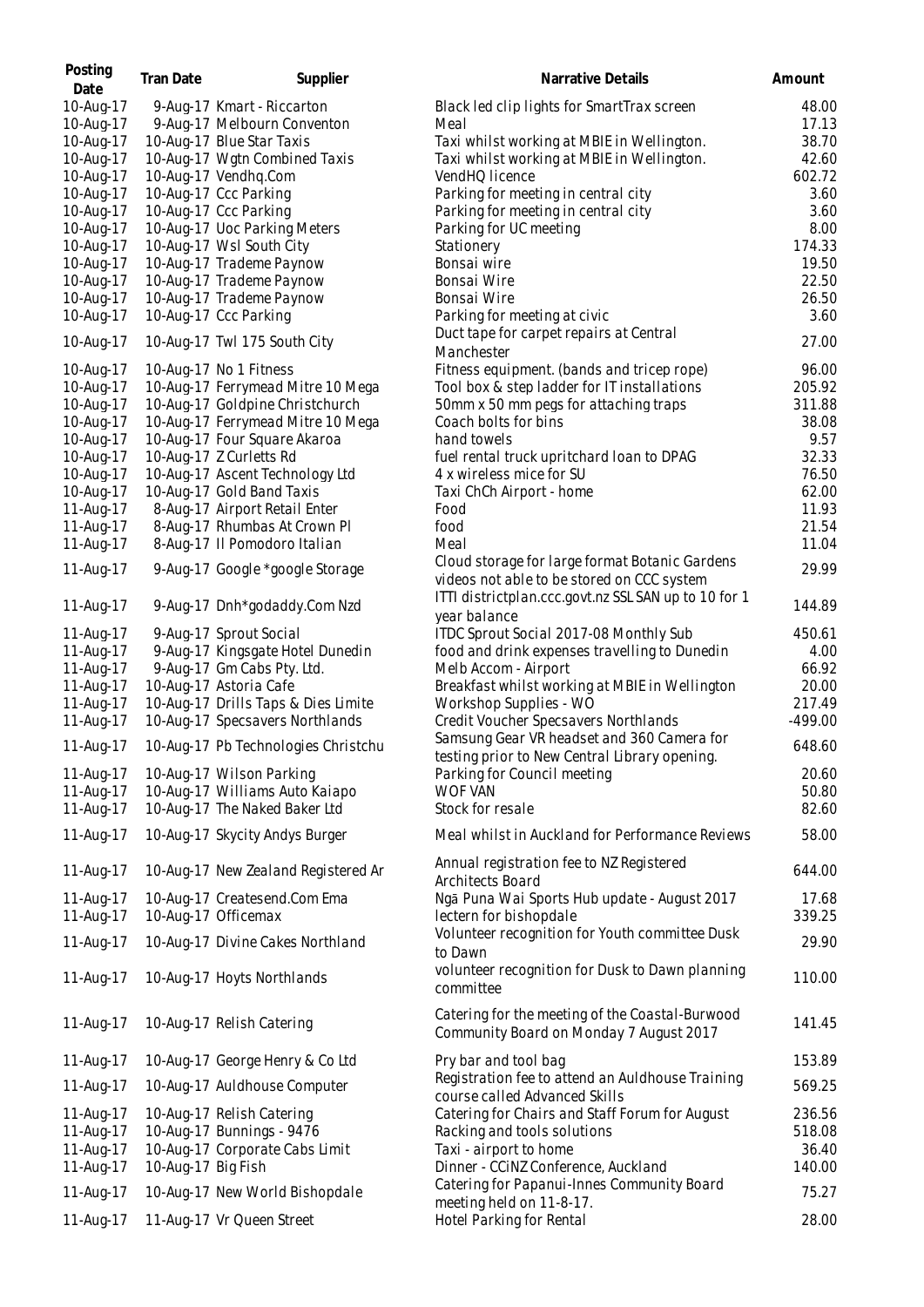| 11-Aug-17<br>11-Aug-17 Placemakers Cranford                                              | PPE gear for ongoing Scott Statue workshop visits                                           |                  |
|------------------------------------------------------------------------------------------|---------------------------------------------------------------------------------------------|------------------|
|                                                                                          | (Vest, Hardhat, safety glasses                                                              | 59.60            |
| 11-Aug-17<br>11-Aug-17 Property Council Nz                                               | Copy of Property Council NZ Award of Merit for<br>Redcliffs Library purchased               | 125.35           |
| 11-Aug-17 Smiths City 3207<br>11-Aug-17                                                  | New BBQ & Cover to replace broken old one for<br><b>Tourist Flat Patio</b>                  | 679.98           |
| 11-Aug-17 New World Halswell<br>11-Aug-17                                                | Koha for Sand Mandala event                                                                 | 50.00            |
| 11-Aug-17<br>11-Aug-17 Countdown                                                         | Linwood Central Heathcote Community Board<br>meetings catering August 2017                  | 41.17            |
| 11-Aug-17<br>11-Aug-17 Noel Leeming 3                                                    | emergency phone, no power needed                                                            | 39.00            |
| 11-Aug-17<br>11-Aug-17 Countdown                                                         | bbq volunteer food for mtb working bee                                                      | 94.48            |
| 11-Aug-17<br>11-Aug-17 Peter Timbs Meats                                                 | BBQ sausages - Spit Res planting                                                            | 193.30           |
| 11-Aug-17 Site Safe<br>11-Aug-17                                                         | Foundation Passport Training - Building<br>Construction                                     | 163.30           |
| 11-Aug-17<br>11-Aug-17 Pakn Save Rangiora                                                | Grocerys for re sale in the shop                                                            | 12.71            |
| 11-Aug-17<br>11-Aug-17 Pakn Save Rangiora                                                | Grocerys for re sale in the shop                                                            | 41.49            |
| 14-Aug-17<br>8-Aug-17 Balloon Art & Gifts                                                | Children's programming supplies                                                             | 107.00           |
| 14-Aug-17<br>9-Aug-17 Christchurch Airport                                               | Airport parking whilst travelling to Parliamentary<br>Select Committee in Wellington 9.8.17 | 25.00            |
| 14-Aug-17<br>9-Aug-17 Www.Aliexpress.Com                                                 | Puncture repair kits for clever commuters pilot                                             | 44.65            |
| 9-Aug-17 Www.Aliexpress.Com<br>14-Aug-17                                                 | puncture repair kits for clever commuters<br>programme trial                                | 44.65            |
| 9-Aug-17 Rhumbas At Crown Pl<br>14-Aug-17                                                | Meal                                                                                        | 9.33             |
| 14-Aug-17<br>10-Aug-17 Christchurch Airport                                              | Parking at airport, Regulatory Meeting in<br>Wellington                                     | 24.00            |
| 10-Aug-17 Dnh*godaddy.Com Nzd<br>14-Aug-17                                               | ITTI districtplan.ccc.govt.nz SSL SAN up to 10 for 1<br>year                                | 286.35           |
| 10-Aug-17 Christchurch Airport<br>14-Aug-17                                              | <b>CHCH Airport Car Park</b>                                                                | 25.00            |
| 14-Aug-17<br>10-Aug-17 Smk*wufoo.Com Charge                                              | vendor management summer                                                                    | 42.24            |
| 14-Aug-17<br>10-Aug-17 Skr*abebooks 43a52l<br>14-Aug-17<br>10-Aug-17 Nuovo Group Pty Ltd | Library book<br>Cards & Giftware for resale in B G V C Giftshop                             | 32.32<br>684.38  |
|                                                                                          | CCC image cake for the opening ceremony of                                                  |                  |
| 11-Aug-17 Kidds Cakes & Bakery<br>14-Aug-17                                              | Matuku Takotako.                                                                            | 155.00           |
| 11-Aug-17 Fiddlesticks<br>14-Aug-17<br>14-Aug-17<br>11-Aug-17 Dollar Store               | <b>Govhack Promotion</b><br>Display materials                                               | 117.30<br>18.50  |
| 14-Aug-17<br>11-Aug-17 Drills Taps & Dies Limite                                         | In House Maintenance Grit/Rag-WO                                                            | 148.35           |
| 11-Aug-17 Workplace Safety Sup<br>14-Aug-17                                              | H & S Consumables - Standing Order                                                          | 183.31           |
| 14-Aug-17<br>11-Aug-17 Bunnings - 9476                                                   | Double sided tape for DO office.                                                            | 23.07            |
| 14-Aug-17<br>11-Aug-17 Vehicle Testing NZ Ltd                                            | Certificate of Loading Copy                                                                 | 10.00            |
| 14-Aug-17<br>11-Aug-17 Vehicle Testing NZ Ltd                                            | COF                                                                                         | 139.00           |
| 14-Aug-17<br>11-Aug-17 Viscopy Limited                                                   | Matisse Viscopy licence fee                                                                 | 332.29           |
| 14-Aug-17<br>11-Aug-17 Createsend.Com Ema                                                | Coastal-Burwood Community Board ((August<br>Draft))                                         | 7.15             |
| 11-Aug-17 Createsend.Com Ema<br>14-Aug-17                                                | Papanui-Innes Community Board ((August Draft))                                              | 7.15             |
| 14-Aug-17<br>11-Aug-17 Createsend.Com Ema                                                | Papanui-Innes Community Board ((August Draft))                                              | 7.15             |
| 14-Aug-17<br>11-Aug-17 Createsend.Com Ema                                                | Fendalton-Waimairi-Harewood Community Board<br>Newsletter (August Draft)                    | 7.17             |
| 14-Aug-17<br>11-Aug-17 Createsend.Com Ema                                                | Banks Peninsula Community Board ((August<br>Draft))                                         | 7.20             |
| 14-Aug-17<br>11-Aug-17 Createsend.Com Ema                                                | Newsline 11/08/2017                                                                         | 82.38            |
| 14-Aug-17<br>11-Aug-17 Rhs London                                                        | Library subscription Garden magazine                                                        | 99.24            |
| 14-Aug-17<br>11-Aug-17 Mahuhu Espresso                                                   | Breakfast in Auckland                                                                       | 28.50            |
| 14-Aug-17<br>11-Aug-17 Trademe Paynow                                                    | rubber cover for work Mobile A7 phone                                                       | 5.94             |
| 14-Aug-17<br>11-Aug-17 Trademe Paynow                                                    | Protective case or mobile phone                                                             | 12.43            |
| 14-Aug-17<br>11-Aug-17 Paknsave Moorhouse                                                | Milk                                                                                        | 5.30             |
| 14-Aug-17<br>11-Aug-17 Wilson Parking                                                    | Parking for a meeting with DCL                                                              | 2.60             |
| 14-Aug-17<br>11-Aug-17 Sprout Social                                                     | Credit Voucher (USD 322.00) Sprout Social                                                   | $-429.33$        |
| 14-Aug-17<br>11-Aug-17 Sprout Social<br>11-Aug-17 Pulp Kitchen Catering                  | ITDC SproutSocial Invoice in error                                                          | 454.08<br>300.59 |
| 14-Aug-17<br>14-Aug-17<br>11-Aug-17 Fresh Choice Parklands                               | Catering meeting 27 July (joint with ECan)<br>BBQ supplies-Spit Res planting                | 138.22           |
| 14-Aug-17<br>11-Aug-17 South Hort                                                        | Alpine potting media and 5mm chip                                                           | 225.25           |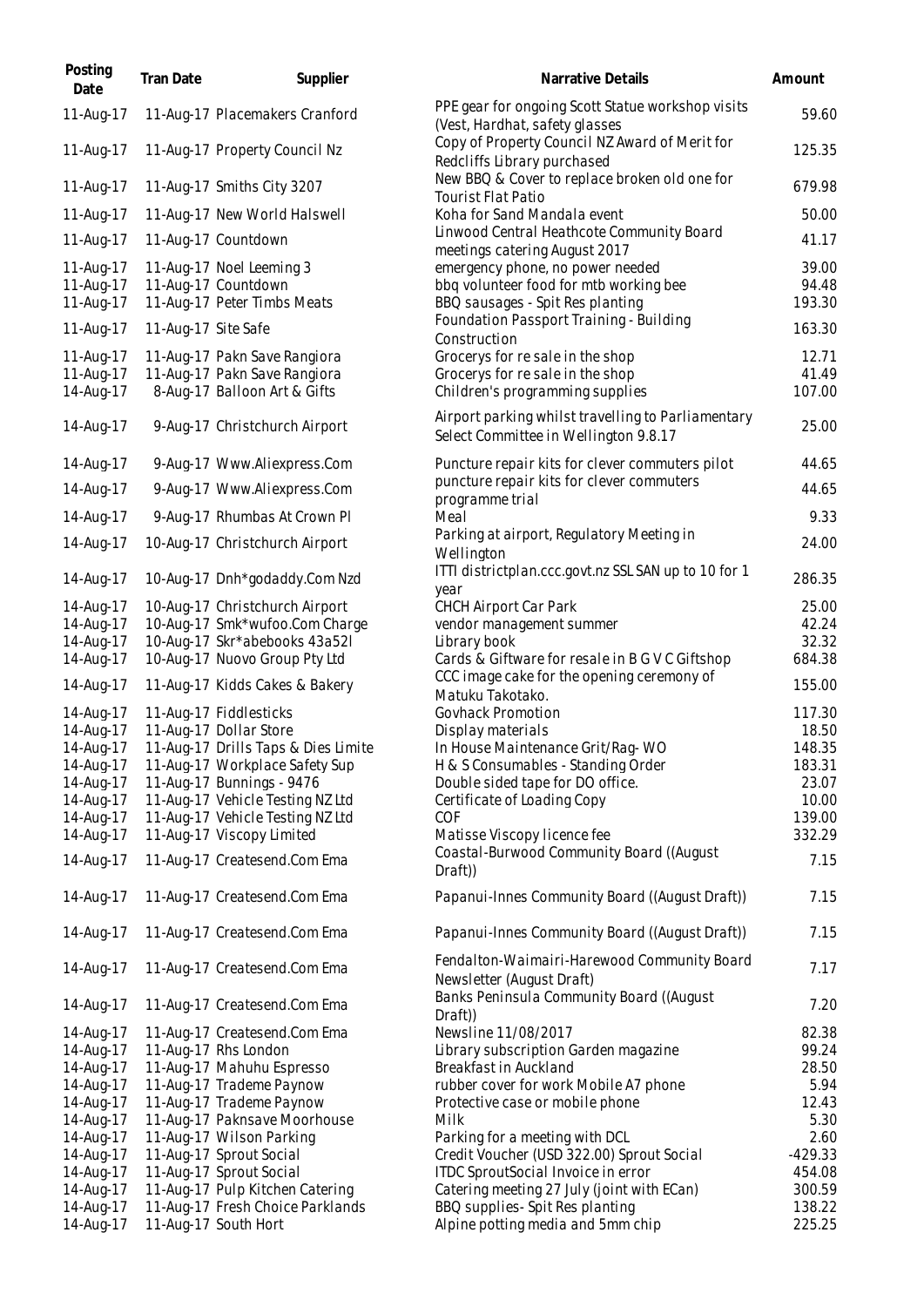| Posting<br>Date        | <b>Tran Date</b>   | Supplier                                                       | Narrative Details                                                                                            | Amount           |
|------------------------|--------------------|----------------------------------------------------------------|--------------------------------------------------------------------------------------------------------------|------------------|
| 14-Aug-17              |                    | 11-Aug-17 Bunnings - 9476                                      | drop cloth for Clever commuters programme pilot<br>- to protect floor at cycle maintenance sessions          | 86.88            |
| 14-Aug-17              |                    | 11-Aug-17 Fiddlesticks                                         | staff recognition                                                                                            | 60.00            |
| 14-Aug-17              |                    | 11-Aug-17 New Zealand Planning Inst                            | The Lost Art of Street Design training                                                                       | 650.00           |
| 14-Aug-17              |                    | 11-Aug-17 Department Of Internal Af                            | Library book                                                                                                 | 92.00            |
| 14-Aug-17              | 11-Aug-17 Orbitkey |                                                                | Giftware for resale in B G V C Giftshop                                                                      | 920.81           |
| 14-Aug-17              |                    | 12-Aug-17 Spotify P03228e4fd                                   | 5306-4615 Cafe monthly music subscription                                                                    | 14.99            |
| 14-Aug-17              |                    | 12-Aug-17 Parsley And Sage                                     | Catering for Community Board Meeting                                                                         | 204.01           |
| 14-Aug-17              |                    | 12-Aug-17 Bunnings - 9482                                      | <b>Building Maintenance</b>                                                                                  | 42.20            |
| 14-Aug-17              |                    | 12-Aug-17 The Naked Baker Ltd                                  | Cups for volunteers - Spit Res planting                                                                      | 22.00            |
| 14-Aug-17              |                    | 13-Aug-17 Createsend.Com Ema                                   | Steady rain forecast - Council taking<br>precautionary steps                                                 | 22.75            |
| 14-Aug-17              |                    | 13-Aug-17 Ecocentral Ltd                                       | Dump fees                                                                                                    | 19.62            |
| 14-Aug-17              |                    | 13-Aug-17 On The Spot Cashmere                                 | mtb volunteer morning tea supplies                                                                           | 11.00            |
| 14-Aug-17              |                    | 13-Aug-17 Mitre 10 Beckenham                                   | Rat Poison                                                                                                   | 159.96           |
| 14-Aug-17              |                    | 14-Aug-17 Ccc Parking                                          | parking fee for attending meeting at Civic                                                                   | 6.70             |
| 14-Aug-17              |                    | 14-Aug-17 Fairfax Media (Ps)                                   | Press Account for July 2017                                                                                  | 293.31           |
|                        |                    |                                                                | liquid ant killer for BG visitor centre messroom                                                             |                  |
| 14-Aug-17              |                    | 14-Aug-17 Pak N Save Riccarton                                 | kitchen                                                                                                      | 4.39             |
| 14-Aug-17              |                    | 14-Aug-17 Mrc Global (NZ) Ltd                                  | In House Maintenance G2 & 3 Spares - WO                                                                      | 22.38            |
| 14-Aug-17              |                    | 14-Aug-17 Ferrymead Mitre 10 Mega                              | plywood                                                                                                      | 71.88            |
| 14-Aug-17              |                    | 14-Aug-17 New World South City                                 | Office morning tea supplies and nibbles for after                                                            | 89.22            |
|                        |                    |                                                                | <b>External Advisory Group Meeting</b>                                                                       |                  |
| 14-Aug-17              |                    | 14-Aug-17 Mitre 10 Beckenham                                   | new fat max chisel for wood work                                                                             | 39.01            |
| 14-Aug-17              |                    | 14-Aug-17 Mitre 10 Mega Papanui                                | Wheelbarrow, watering wand, wolf hoe                                                                         | 252.76           |
| 14-Aug-17              |                    | 14-Aug-17 Irrigation Warehouse                                 | Credit Voucher Irrigation Warehouse                                                                          | $-75.98$         |
| 14-Aug-17              |                    | 14-Aug-17 Irrigation Warehouse<br>14-Aug-17 Mighty Ape Limited | valve boxes for irrigation on nursery ground                                                                 | 189.08<br>940.56 |
| 14-Aug-17<br>14-Aug-17 |                    | 14-Aug-17 Pak N Save Northlands                                | Swim nappies -pre-summer-pools purchasing<br>Papanui-Innes Community Board Youth Project                     | 16.51            |
| 14-Aug-17              |                    | 14-Aug-17 F2c*fmanz                                            | FMANZ - Corporate membership for Council staff<br>to participate in the NZ Facilities Management<br>Associ * | 201.25           |
| 14-Aug-17              |                    | 14-Aug-17 Noel Leeming 12                                      | GPS unit for Council Ute, fleet no 846.                                                                      | 299.97           |
| 15-Aug-17              |                    | 14-Aug-17 Wilson Parking                                       | Wilson Parking                                                                                               | 6.60             |
| 15-Aug-17              |                    | 14-Aug-17 Lincraft NZ Limited                                  | Credit Voucher Lincraft NZ Limited                                                                           | $-2.40$          |
| 15-Aug-17              |                    | 14-Aug-17 Lincraft NZ Limited                                  | Ribbons to trial for opening ceremony of Matuku<br>Takotako.                                                 | 11.34            |
| 15-Aug-17              |                    | 14-Aug-17 New Zealand Planning Inst                            | NZ Institute of Planning design course                                                                       | 650.00           |
|                        |                    |                                                                | registration                                                                                                 |                  |
| 15-Aug-17              |                    | 14-Aug-17 Pb Technologies Christchu                            | 128Gb SD Card for 360 Camera                                                                                 | 100.97           |
| 15-Aug-17              |                    | 14-Aug-17 Wilson Parking                                       | car parking                                                                                                  | 8.60             |
| 15-Aug-17              |                    | 14-Aug-17 Createsend.Com Ema                                   | South New Brighton Regeneration Planning                                                                     | 7.26             |
| 15-Aug-17              |                    | 14-Aug-17 Createsend.Com Ema                                   | Bays area Skate project                                                                                      | 7.32             |
| 15-Aug-17<br>15-Aug-17 |                    | 14-Aug-17 Createsend.Com Ema<br>14-Aug-17 Createsend.Com Ema   | Bays area Skate project<br>Correction: Bays Area Skate project                                               | 8.01<br>8.01     |
| 15-Aug-17              |                    | 14-Aug-17 Createsend.Com Ema                                   | Weather update Xam                                                                                           | 13.32            |
| 15-Aug-17              |                    | 14-Aug-17 Createsend.Com Ema                                   | Weather update                                                                                               | 17.04            |
| 15-Aug-17              |                    | 14-Aug-17 Createsend.Com Ema                                   | Linwood-Central-Heathcote Community Board                                                                    | 20.18            |
| 15-Aug-17              |                    | 14-Aug-17 Createsend.Com Ema                                   | August<br>Linwood-Central-Heathcote Community Board                                                          | 22.57            |
| 15-Aug-17              |                    | 14-Aug-17 Wilson Parking                                       | August<br>Parking for meetings                                                                               | 18.60            |
| 15-Aug-17              |                    | 14-Aug-17 Relish Catering                                      | Catering, Morning Tea and Lunch for 18 for the<br>Local Government Procurement Group Meeting                 | 691.16           |
| 15-Aug-17              |                    | 14-Aug-17 Mad Butcher Ferry Road                               | Linwood Central Heathcote Community Board<br>meeting grapes 14 August 2017                                   | 5.49             |
| 15-Aug-17              |                    | 14-Aug-17 Boulevard Cafe & Bar                                 | Catering for Support for Kids Tohoku Japan group<br>courtesy call on Mayor, 14 August 2017                   | 49.50            |
| 15-Aug-17              |                    | 14-Aug-17 Bunnings - 9476                                      | Battery powered spray tank plus fittings                                                                     | 148.96           |
| 15-Aug-17              |                    | 14-Aug-17 Bunnings - 9476                                      | Citrus cleaner and materials                                                                                 | 23.93            |
| 15-Aug-17              |                    | 14-Aug-17 Nz Safety Blackwoods                                 | Safety boots                                                                                                 | 144.90           |
| 15-Aug-17              |                    | 14-Aug-17 Nz Safety Blackwoods                                 | PPE                                                                                                          | 247.42           |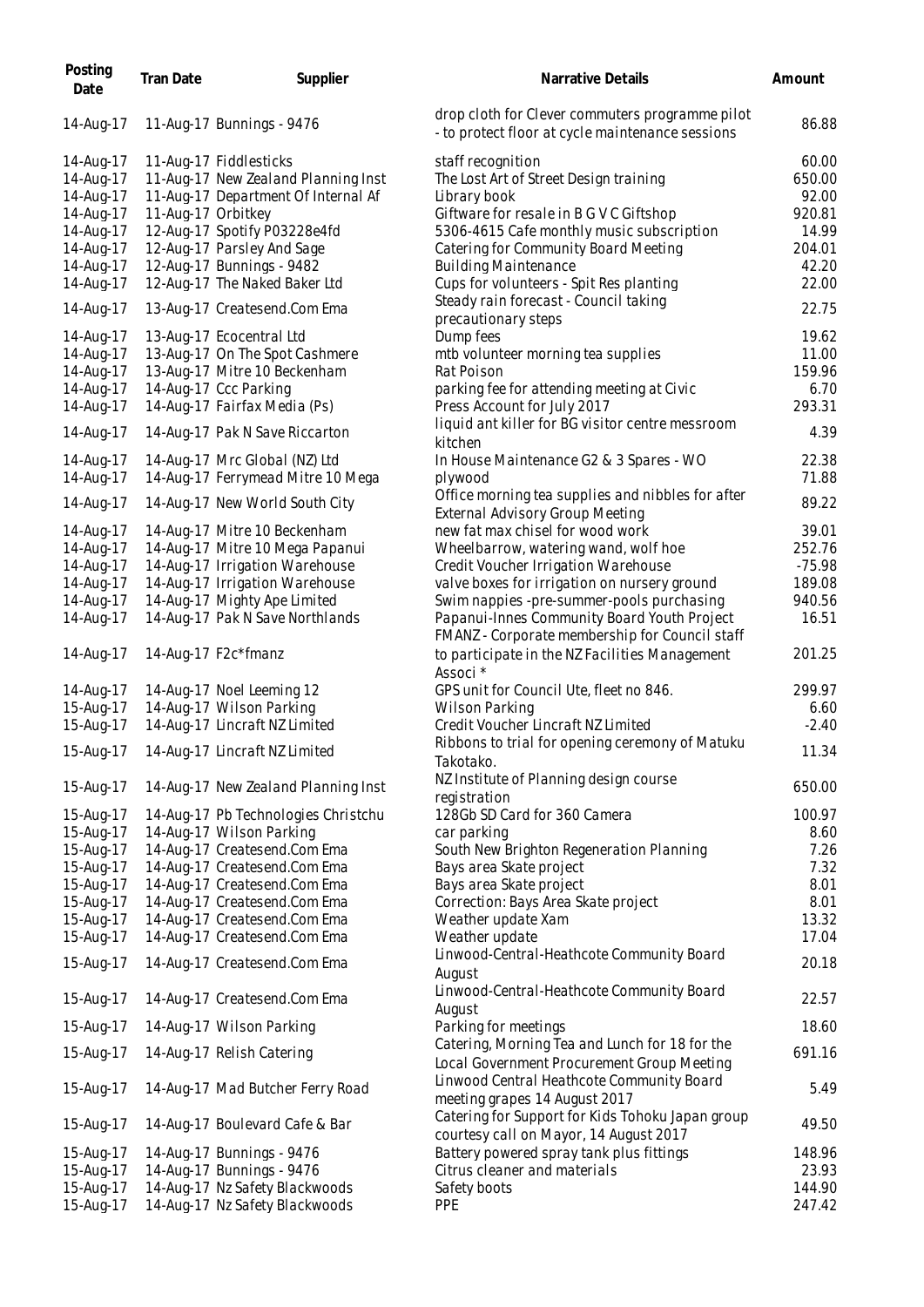| Posting<br>Date                                                            | Tran Date         | Supplier                                                                                                                                                                 | Narrative Details                                                                                                                                                                                             | Amount                                               |
|----------------------------------------------------------------------------|-------------------|--------------------------------------------------------------------------------------------------------------------------------------------------------------------------|---------------------------------------------------------------------------------------------------------------------------------------------------------------------------------------------------------------|------------------------------------------------------|
| 15-Aug-17                                                                  |                   | 15-Aug-17 Twl 181 Belfast                                                                                                                                                | Toys for toddler pool. Sweets for first aid bag,<br>diabetics                                                                                                                                                 | 28.00                                                |
| 15-Aug-17<br>15-Aug-17<br>15-Aug-17<br>15-Aug-17<br>15-Aug-17<br>15-Aug-17 |                   | 15-Aug-17 Parsley And Sage<br>15-Aug-17 Z Moorhouse<br>15-Aug-17 Mitre 10 Mega Hornby<br>15-Aug-17 Countdown<br>15-Aug-17 Fendalton Service Ctr<br>15-Aug-17 No1 Fitness | Board Meeting Catering - 14 Aug 2017<br>gas bottle refill for path weed control burner<br>2 x Tubes sealant<br>coffeed for board meetings<br>Parking coupons - Fendalton Library<br>new o bar covers for neck | 202.69<br>143.60<br>39.60<br>29.40<br>46.50<br>64.97 |
| 15-Aug-17<br>15-Aug-17                                                     |                   | 15-Aug-17 Ferrymead Mitre 10 Mega<br>15-Aug-17 Parsley And Sage                                                                                                          | brackets & Screws<br>Catering for Fendalton Board Meeting and                                                                                                                                                 | 34.64<br>119.14                                      |
| 15-Aug-17                                                                  |                   | 15-Aug-17 Ccc Parking                                                                                                                                                    | Seminar 14 August 2017<br>car parking for training at Civic<br>Resource Management Case Law update 17th                                                                                                       | 3.60                                                 |
| 15-Aug-17                                                                  | 15-Aug-17 Rmla    |                                                                                                                                                                          | August                                                                                                                                                                                                        | 30.00                                                |
| 15-Aug-17<br>15-Aug-17                                                     |                   | 15-Aug-17 New World Ilam<br>15-Aug-17 Placemakers Riccarton                                                                                                              | Retirement morning tea<br>castors for Reg dollies and clear sealer for Reg                                                                                                                                    | 1.99<br>376.89                                       |
| 15-Aug-17                                                                  | 15-Aug-17 Rapallo |                                                                                                                                                                          | crates<br>HDMI repeaters for Sumner Digital Signage                                                                                                                                                           | 135.00                                               |
| 15-Aug-17                                                                  |                   | 15-Aug-17 Mitre 10 Beckenham                                                                                                                                             | Credit for Hand Tools for Parks Rangers -<br>Volunteer Equipment                                                                                                                                              | $-15.99$                                             |
| 15-Aug-17                                                                  |                   | 15-Aug-17 Mitre 10 Beckenham                                                                                                                                             | Hand Tools for Parks Rangers - Volunteer<br>Equipment                                                                                                                                                         | 19.98                                                |
| 15-Aug-17                                                                  |                   | 15-Aug-17 Briscoes Riccarton                                                                                                                                             | Fitout items for Sumner Library staff room and<br>meeting rooms                                                                                                                                               | 872.76                                               |
| 15-Aug-17<br>15-Aug-17                                                     |                   | 15-Aug-17 Briscoes Riccarton<br>15-Aug-17 Every Educaid                                                                                                                  | Stationery required for set up of the library<br>Children's toys                                                                                                                                              | 141.88<br>499.91                                     |
| 15-Aug-17                                                                  |                   | 15-Aug-17 Countdown                                                                                                                                                      | Countdown - Biscuits for Spreydon-Cashmere<br>Community Board meetings                                                                                                                                        | 56.14                                                |
| 15-Aug-17                                                                  |                   | 15-Aug-17 Beckenham Service Ctr                                                                                                                                          | Beckenham Service Centre - Parking coupons for<br>Community Governance Team.                                                                                                                                  | 77.50                                                |
| 16-Aug-17<br>16-Aug-17                                                     |                   | 9-Aug-17 Mighty Gripper Co Ltd<br>14-Aug-17 Earthtribe                                                                                                                   | Bottle Dropper with 10m robe - Micro<br>Goods For Resale                                                                                                                                                      | 840.00<br>411.79                                     |
| 16-Aug-17                                                                  |                   | 14-Aug-17 Will & Caro Pty Ltd                                                                                                                                            | Jewellery for resale in the B G V C Giftshop                                                                                                                                                                  | 479.30                                               |
| 16-Aug-17                                                                  |                   | 15-Aug-17 Kmart - Riccarton                                                                                                                                              | Doll for Matuku Takotako preschool<br>programming.                                                                                                                                                            | 15.00                                                |
| 16-Aug-17                                                                  |                   | 15-Aug-17 Bunnings - 9476                                                                                                                                                | nut & bolt for gate repair - Sth Hagley<br>tow strap & wheel to repair ambulance entrance                                                                                                                     | 1.96                                                 |
| 16-Aug-17                                                                  |                   | 15-Aug-17 Bunnings - 9476                                                                                                                                                | gate Sth Hagley                                                                                                                                                                                               | 58.00                                                |
| 16-Aug-17<br>16-Aug-17                                                     |                   | 15-Aug-17 Paramount Pools & Spas<br>15-Aug-17 Papertree Bishopdale                                                                                                       | defoamer for Peacock fountain<br>Display materials                                                                                                                                                            | 80.91<br>14.99                                       |
| 16-Aug-17                                                                  |                   | 15-Aug-17 Pearsons Coal & Garden                                                                                                                                         | Soil Filter Bark                                                                                                                                                                                              | 149.00                                               |
| 16-Aug-17                                                                  |                   | 15-Aug-17 Kiwi Cabs                                                                                                                                                      | taxi Wellington airport to CBD for ILM<br>Procurement meeting<br>taxi Wellington CBD to Airport after Procurement                                                                                             | 31.60                                                |
| 16-Aug-17                                                                  |                   | 15-Aug-17 Almaz Taxi Account                                                                                                                                             | ILM meeting                                                                                                                                                                                                   | 47.80                                                |
| 16-Aug-17<br>16-Aug-17                                                     |                   | 15-Aug-17 Createsend.Com Ema<br>15-Aug-17 Createsend.Com Ema                                                                                                             | <b>Construction Standard Specifications 2017</b><br>Friends of the Art Gallery email                                                                                                                          | 14.74<br>22.56                                       |
| 16-Aug-17                                                                  |                   | 15-Aug-17 Vanguard Group                                                                                                                                                 | Luminous step edging for Tourist flat                                                                                                                                                                         | 92.46                                                |
| 16-Aug-17<br>16-Aug-17                                                     |                   | 15-Aug-17 Filecorp NZ Limited<br>15-Aug-17 Divine Cakes Westfield                                                                                                        | Stationery - file covers and clips<br>Retirement leaving morning tea                                                                                                                                          | 385.85<br>29.90                                      |
| 16-Aug-17                                                                  |                   | 15-Aug-17 Couplands Bakeries                                                                                                                                             | Various Bakery items for retirement morning tea.                                                                                                                                                              | 85.85                                                |
| 16-Aug-17                                                                  |                   | 15-Aug-17 Ascent Technology Ltd                                                                                                                                          | Adata microSDHC Card, 32GB, Class 4 for digital<br>signage players                                                                                                                                            | 103.39                                               |
| 16-Aug-17                                                                  |                   | 15-Aug-17 Bunnings - 9476                                                                                                                                                | Hose, tie pull downs, misc                                                                                                                                                                                    | 72.74                                                |
| 16-Aug-17<br>16-Aug-17                                                     |                   | 15-Aug-17 Bunnings - 9476<br>15-Aug-17 George Stock & Co Ltd                                                                                                             | Turps to clean stereos for sale<br>Puncture repaire kits for clever commuters                                                                                                                                 | 8.66<br>57.26                                        |
| 16-Aug-17                                                                  |                   | 15-Aug-17 Freedom Furniture Moorhou                                                                                                                                      | programme<br>Clock for Sumner Project                                                                                                                                                                         | 199.00                                               |
| 16-Aug-17                                                                  |                   | 15-Aug-17 Kmart - Riccarton                                                                                                                                              | children's stamps                                                                                                                                                                                             | 7.00                                                 |
| 16-Aug-17                                                                  |                   | 15-Aug-17 Freedom Furniture Moorhou                                                                                                                                      | a clock in the foyer                                                                                                                                                                                          | 199.00                                               |
| 16-Aug-17                                                                  |                   | 16-Aug-17 Seedling New Zealand                                                                                                                                           | Goods For Resale                                                                                                                                                                                              | 348.54                                               |
| 16-Aug-17<br>16-Aug-17                                                     |                   | 16-Aug-17 Gold Band Taxis<br>16-Aug-17 Wgtn Combined Taxis                                                                                                               | Taxi whilst working at MBIE in Wellington.<br>Taxi whilst working at MBIE in Wellington.                                                                                                                      | 41.40<br>44.40                                       |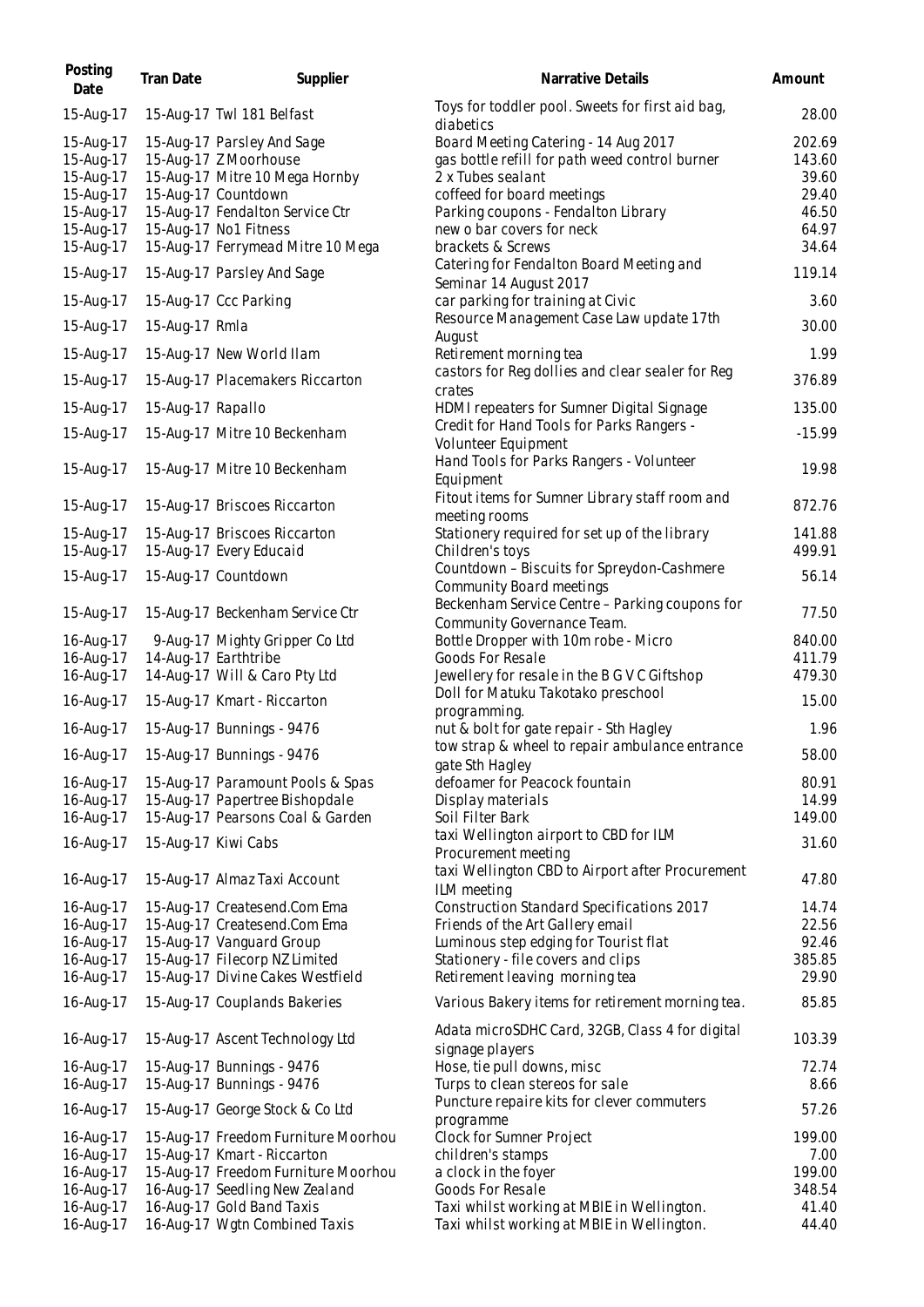| Posting<br>Date        | Tran Date       | Supplier                                                            | Narrative Details                                                                                                     | Amount         |
|------------------------|-----------------|---------------------------------------------------------------------|-----------------------------------------------------------------------------------------------------------------------|----------------|
| 16-Aug-17<br>16-Aug-17 |                 | 16-Aug-17 Gas & Gear<br>16-Aug-17 Ferrymead Mitre 10 Mega           | Workshop Equipment - Gas Bottle Fittings<br>Battery for sumners clock                                                 | 435.19<br>7.90 |
| 16-Aug-17              |                 | 16-Aug-17 Countdown                                                 | coffee, milk, toilet paper, battery for scales and<br>battery for smoke alarm                                         | 70.57          |
| 16-Aug-17              |                 | 16-Aug-17 Repco Northwood 52                                        | grease gun and attachment for trolley<br>maintenance, fuel can for Avant                                              | 91.97          |
| 16-Aug-17              |                 | 16-Aug-17 Noel Leeming 3                                            | Audio/USB cords for spin room.                                                                                        | 29.98          |
| 16-Aug-17              |                 | 16-Aug-17 Noel Leeming 12                                           | Purchase of equipment (Ipod for bathroom sound<br>system & internal bell to call staff from staff<br>room             | 303.99         |
| 16-Aug-17              |                 | 16-Aug-17 Twl 220 Riccarton                                         | 4 Batteries for smoke alarms in cabins                                                                                | 15.20          |
| 16-Aug-17              |                 | 16-Aug-17 Twl 128 Hornby                                            | Large pot to go on BBQ side burner for tourist Flat                                                                   | 29.97          |
| 16-Aug-17              |                 | 16-Aug-17 Nz Camera Ltd                                             | 2 batteries for men urinal sensor                                                                                     | 49.98          |
| 16-Aug-17              |                 | 16-Aug-17 Mitre 10 Mega Hornby                                      | Fence stain to tidy up Tourist flat fence                                                                             | 80.98          |
| 16-Aug-17              |                 | 16-Aug-17 Animates Papanui                                          | Oxygen weed                                                                                                           | 6.96           |
| 16-Aug-17              |                 | 16-Aug-17 Mitre 10 Beckenham                                        | drymix concrete for signs install                                                                                     | 43.08          |
| 16-Aug-17              |                 | 16-Aug-17 Twl 120 Northlands                                        | Two small whiteboards for staff notices in<br>Redwood Staffroom                                                       | 8.00           |
| 16-Aug-17              |                 | 16-Aug-17 Ferrymead Mitre 10 Mega                                   | A masking tape required for the opening<br>ceremony                                                                   | 4.98           |
| 16-Aug-17              |                 | 16-Aug-17 Countdown                                                 | cups, plates, cookies, coffee, tea, etc required for<br>the opening ceremony                                          | 169.81         |
| 16-Aug-17              |                 | 16-Aug-17 Countdown                                                 | Countdown - Catering for Combined Boards<br>Seminar at Civic 16 August 2017.                                          | 24.68          |
| 16-Aug-17              |                 | 16-Aug-17 Hallenstein Online                                        | Hallenstein Online - Hooded sweats for Hoon Hay<br>Hoops event.                                                       | 299.90         |
| 17-Aug-17              |                 | 15-Aug-17 Red Rocks Cafe                                            | lunch while in Wellington for ILM Procurement<br>meeting                                                              | 20.00          |
| 17-Aug-17              |                 | 16-Aug-17 Parkhouse Rd Garden                                       | Kakanui Gold mulch x 1 scoop                                                                                          | 75.06          |
| 17-Aug-17              |                 | 16-Aug-17 Bunnings - 9476                                           | Store "A" Setup                                                                                                       | 94.70          |
| 17-Aug-17              |                 | 16-Aug-17 Mainland Fasterners                                       | <b>Workshop Consumables</b>                                                                                           | 455.48         |
| 17-Aug-17              |                 | 16-Aug-17 Flooring Wholesale Ltd                                    | Digester Steps Reflective - 801090286                                                                                 | 501.30         |
| 17-Aug-17              |                 | 16-Aug-17 George Henry & Co Ltd                                     | Worshop Consumables - WO                                                                                              | 972.05         |
| 17-Aug-17<br>17-Aug-17 |                 | 16-Aug-17 New Zealand Institute Of                                  | NZIA design series seminar-<br>car parking                                                                            | 120.00         |
| 17-Aug-17              |                 | 16-Aug-17 Wilson Parking<br>16-Aug-17 Createsend.Com Ema            | Friends of the Art Gallery email                                                                                      | 12.60<br>7.29  |
| 17-Aug-17              |                 | 16-Aug-17 Createsend.Com Ema                                        | Friends of the Art Gallery email                                                                                      | 16.50          |
|                        |                 |                                                                     | Registration Fees to attend an NZPI Course called                                                                     |                |
| 17-Aug-17              |                 | 16-Aug-17 New Zealand Planning Inst                                 | <b>Ethics for Planners</b>                                                                                            | 450.00         |
| 17-Aug-17              |                 | 16-Aug-17 Shipleys Audiovisual                                      | Repair of Projector in Boardroom                                                                                      | 157.55         |
| 17-Aug-17              |                 | 16-Aug-17 Couplands Bakeries                                        | Farewell morning tea                                                                                                  | 56.64          |
| 17-Aug-17<br>17-Aug-17 | 16-Aug-17 Crisp | 16-Aug-17 P B Tech Online 095269200                                 | Apple lightning adapter BI                                                                                            | 93.02<br>18.35 |
| 17-Aug-17              |                 | 16-Aug-17 Pizza Hut - 762                                           | greens and fruit 4 birds and rabbits.<br>Pizza Hut - Catering for Combined Boards<br>Seminar at Civic 16 August 2017. | 76.00          |
| 17-Aug-17              |                 | 17-Aug-17 Mitre 10 Mega Papanui                                     | Various items for summer pools.                                                                                       | 228.02         |
| 17-Aug-17              |                 | 17-Aug-17 Blue Star Taxis                                           | Taxi whilst working at MBIE in Wellington.                                                                            | 41.20          |
| 17-Aug-17              |                 | 17-Aug-17 Wgtn Combined Taxis                                       | Taxi whilst working at MBIE in Wellington.                                                                            | 49.30          |
| 17-Aug-17              |                 | 17-Aug-17 Wsl South City                                            | Paper for Bridget Riley Lesson                                                                                        | 38.97          |
| 17-Aug-17              |                 | 17-Aug-17 Briscoes Chch Salisbury                                   | Crockery for Community Centre                                                                                         | 919.79         |
| 17-Aug-17              |                 | 17-Aug-17 Ccc Parking                                               | Parking for meeting in central city                                                                                   | 2.05           |
| 17-Aug-17              |                 | 17-Aug-17 Ccc Parking                                               | Parking for meeting in central city                                                                                   | 5.15           |
| 17-Aug-17              |                 | 17-Aug-17 Specsavers Riccarton                                      | Eye exam                                                                                                              | 30.00          |
| 17-Aug-17              |                 | 17-Aug-17 Ballantynes                                               | Stationery-Staff leaving card                                                                                         | 10.99          |
| 17-Aug-17<br>17-Aug-17 |                 | 17-Aug-17 Twl 175 South City                                        | Hooks for headsets                                                                                                    | 20.00<br>49.00 |
| 17-Aug-17              |                 | 17-Aug-17 Ferrymead Mitre 10 Mega<br>17-Aug-17 Mitre 10 Mega Hornby | Door Stops for Use at Library Facilities<br>Keys cutting and whistles                                                 | 231.50         |
| 17-Aug-17              |                 | 17-Aug-17 Cactus Outdoor Limited                                    | Radio harness for welfare and Rescue teams                                                                            | 907.80         |
| 17-Aug-17              |                 | 17-Aug-17 Mitre 10 Mega Hornby                                      | timed switch for ipad docks at south                                                                                  | 8.98           |
| 17-Aug-17              |                 | 17-Aug-17 Ccc Parking                                               | Parking for meeting at civic                                                                                          | 3.60           |
|                        |                 |                                                                     | Part of afternoon tea for staff member leaving                                                                        |                |
| 17-Aug-17              |                 | 17-Aug-17 New World South City                                      | after 10 years service                                                                                                | 62.13          |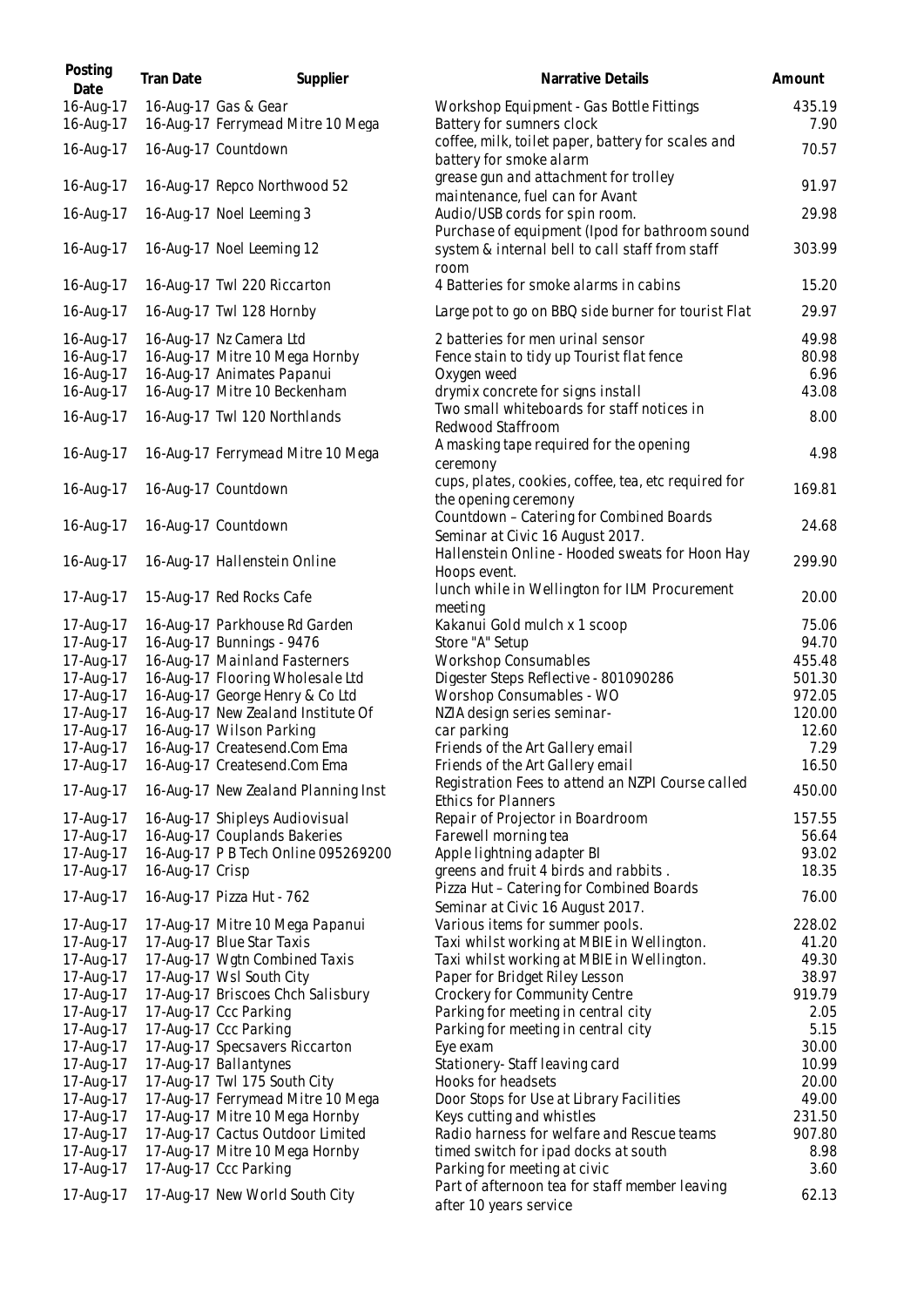| Posting<br>Date        | Tran Date          | Supplier                                                 | Narrative Details                                                                                                  | Amount         |
|------------------------|--------------------|----------------------------------------------------------|--------------------------------------------------------------------------------------------------------------------|----------------|
| 17-Aug-17              |                    | 17-Aug-17 Sydenham Bakery                                | Balance of catering for farewell afternoon tea for<br>staff member after 10 years service                          | 227.50         |
| 17-Aug-17              |                    | 17-Aug-17 Placemakers Riccarton                          | clear pnie for Reg Ch racks                                                                                        | 96.57          |
| 17-Aug-17              |                    | 17-Aug-17 Lincraft NZ Limited                            | hole punch for Sumner Library Hell pizza                                                                           | 5.99           |
| 17-Aug-17              |                    | 17-Aug-17 Countdown                                      | challenge<br>Milk for Carlyle Street                                                                               | 6.88           |
| 17-Aug-17              |                    | 17-Aug-17 Countdown                                      | Papanui-Innes Community Board Ward School                                                                          | 50.24          |
| 17-Aug-17              |                    | 17-Aug-17 Shirley Vet Clinic                             | Principals Meeting - 18 August 2017<br>Vaccination of Education dog - Noddy                                        | 65.00          |
| 17-Aug-17              |                    | 17-Aug-17 Burwood Produce                                | straw and saw dust for sheep and rabbits                                                                           | 20.00          |
| 17-Aug-17              | 17-Aug-17 Briscoes |                                                          | Curtains for the Homestead                                                                                         | 149.00         |
| 17-Aug-17              |                    | 17-Aug-17 Countdown                                      | refreshment for school performers at the opening<br>ceremony                                                       | 56.00          |
| 17-Aug-17              |                    | 17-Aug-17 New York Deli Bnz Centr                        | GovHack Catering                                                                                                   | 1663.66        |
| 17-Aug-17              |                    | 17-Aug-17 Jaycar Pty Ltd                                 | Specialist tool for elecical connection between<br>QEII Tractor and Sprayer Unit, Fleet No 4892                    | 28.80          |
| 17-Aug-17              |                    | 17-Aug-17 The Warehouse Online                           | The Warehouse Online - Tee shirts for Hoon Hay<br>Hoops event.                                                     | 50.00          |
| 18-Aug-17              | 15-Aug-17 Leanpub  |                                                          | DevOps testing ebook                                                                                               | 21.22          |
| 18-Aug-17              |                    | 15-Aug-17 Christchurch Airport                           | Christchurch Airport Parking - travel to Auckland                                                                  | 25.00          |
| 18-Aug-17              |                    | 15-Aug-17 Christchurch Airport                           | for LGFA meeting<br>Chch airport parking for Procurement ILM<br>meeting                                            | 25.00          |
| 18-Aug-17              |                    | 16-Aug-17 Candle Bark Creation                           | Goods For Resale                                                                                                   | 33.33          |
| 18-Aug-17              |                    | 16-Aug-17 Candle Bark Creation                           | Goods For Resale                                                                                                   | 279.20         |
| 18-Aug-17              |                    | 16-Aug-17 Axure Software                                 | ITDC Axure monthly sub 2017-08                                                                                     | 277.48         |
| 18-Aug-17              |                    | 16-Aug-17 Pizza Hut - 762                                | Pizza Hut - Catering for Combined Boards Seminar<br>at Civic 16 August 2017. Additional charge                     | 3.00           |
| 18-Aug-17              |                    | 17-Aug-17 Stevens Moorehouse                             | Knife suitable for cake cutting at opening<br>ceremony of Matuku Takotako                                          | 17.49          |
| 18-Aug-17              |                    | 17-Aug-17 Officemax                                      | Magnetic pen holders for whiteboard                                                                                | 35.97          |
| 18-Aug-17              |                    | 17-Aug-17 Officemax                                      | Paper for Bridget Riley lesson and magnets for<br>whiteboard                                                       | 61.95          |
| 18-Aug-17              |                    | 17-Aug-17 Bunnings - 9482                                | Tools, Cleaning and Safety                                                                                         | 383.43         |
| 18-Aug-17              |                    | 17-Aug-17 Pepperberry                                    | flowers for bereavment                                                                                             | 86.00          |
| 18-Aug-17              |                    | 17-Aug-17 Fosters Outdoor Power                          | Chainsaw cases and tools for chainsaws                                                                             | 418.51         |
| 18-Aug-17              |                    | 17-Aug-17 Wilson Parking                                 | Parking for Sumner meeting at Civic                                                                                | 8.60           |
| 18-Aug-17<br>18-Aug-17 |                    | 17-Aug-17 Flythru Coffee Stop                            | Meal whilst travelling to CDEM conference                                                                          | 14.30          |
|                        |                    | 17-Aug-17 Mainland Fasterners                            | jet and self tapping screws Reg grill racks in CH                                                                  | 142.31         |
| 18-Aug-17<br>18-Aug-17 |                    | 17-Aug-17 New World St Martins                           | staff morning tea supplies<br>bark for filling in the gaps around the planters                                     | 21.86<br>30.00 |
| 18-Aug-17              |                    | 17-Aug-17 Oderings Nurseries<br>17-Aug-17 Wilson Parking | Parking for meeting at Civic                                                                                       | 10.60          |
| 18-Aug-17              |                    | 17-Aug-17 Bp Connect Qe Ii                               | Milk for BLFP                                                                                                      | 11.97          |
| 18-Aug-17              |                    | 17-Aug-17 Ascent Technology Ltd                          | 2 x black extension cables and power-boards (SU                                                                    | 89.03          |
| 18-Aug-17              |                    | 17-Aug-17 Freshchoice Merivale                           | fit-out)<br>Sweets for Innovation Expo                                                                             | 53.91          |
| 18-Aug-17              |                    | 17-Aug-17 Scorpio Books                                  | Magazines for library                                                                                              | 21.25          |
| 18-Aug-17              |                    | 18-Aug-17 Lincraft NZ Limited                            | Ribbons used for opening ceremony of Matuku<br>Takotako.                                                           | 14.90          |
| 18-Aug-17              |                    | 18-Aug-17 Wsl Eastgate                                   | Pairs of Scissors for opening ceremony of Matuku<br>Takotako.                                                      | 62.93          |
| 18-Aug-17              |                    | 18-Aug-17 Dyers Rd Timber & Bldg                         | Repairs Ponds Sample Point - WO                                                                                    | 23.43          |
| 18-Aug-17              |                    | 18-Aug-17 Dyers Rd Timber & Bldg                         | Repairs Ponds Sample Point - WO                                                                                    | 90.77          |
| 18-Aug-17              |                    | 18-Aug-17 Ferrymead Mitre 10 Mega                        | Shed 'A' - WO Workshop Consumables                                                                                 | 196.42         |
| 18-Aug-17              |                    | 18-Aug-17 Ccc Parking                                    | Parking for meeting in central city                                                                                | 3.60           |
| 18-Aug-17              |                    | 18-Aug-17 Fairfax Media (Ps)                             | Press subscription                                                                                                 | 102.00         |
| 18-Aug-17              |                    | 18-Aug-17 Crowne Plaza Queenstown                        | Accommodation, Professional Development<br>workshop 2017-08-17<br>leaving function for staff member leaving as per | 299.43         |
| 18-Aug-17              |                    | 18-Aug-17 Sydenham Bakery                                | policy                                                                                                             | 69.00          |
| 18-Aug-17              |                    | 18-Aug-17 Mitre 10 Beckenham                             | nails for survey points                                                                                            | 8.67           |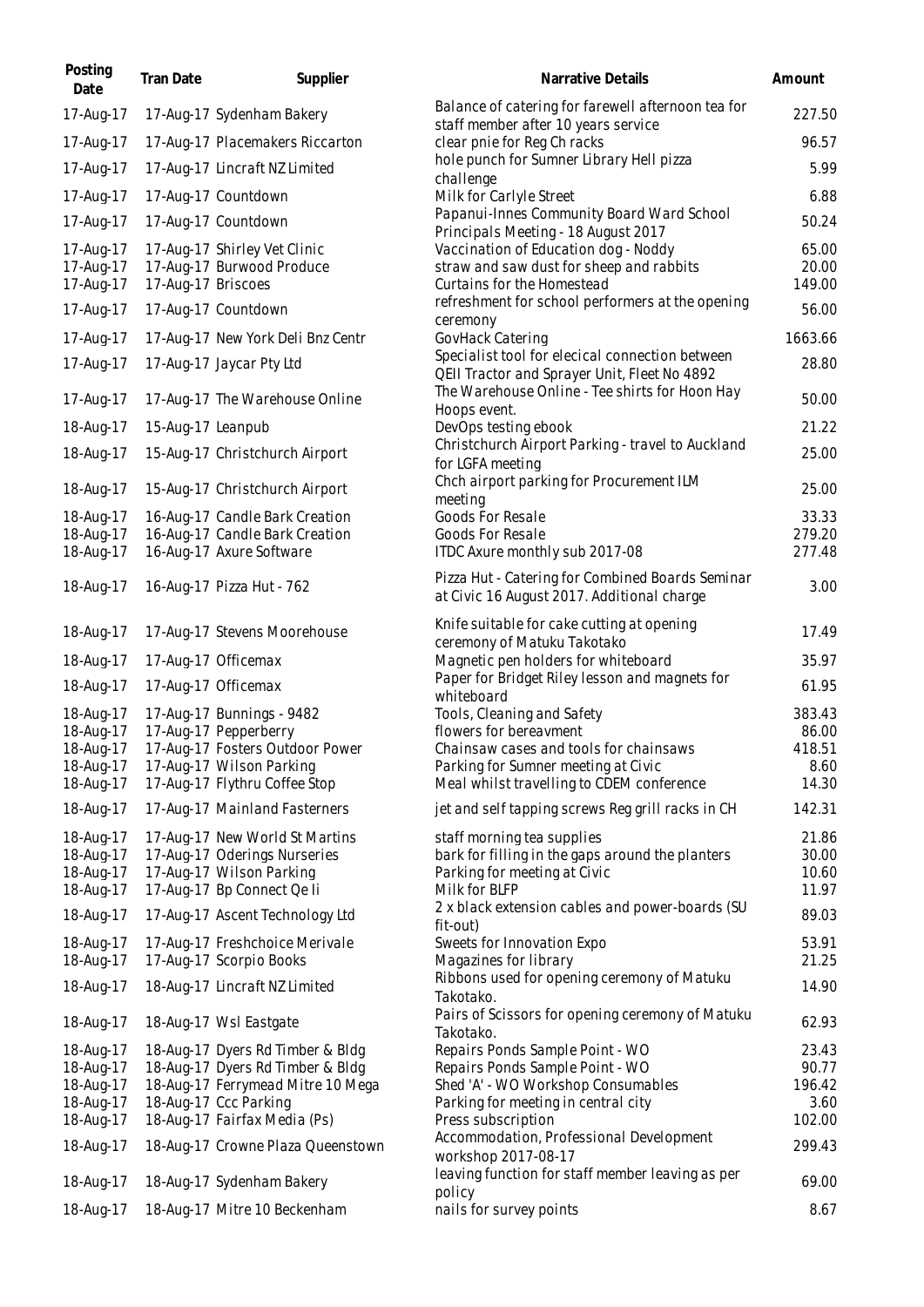| Posting<br>Date        | Tran Date | Supplier                                                                | Narrative Details                                                                                          | Amount          |
|------------------------|-----------|-------------------------------------------------------------------------|------------------------------------------------------------------------------------------------------------|-----------------|
| 18-Aug-17              |           | 18-Aug-17 New World South City                                          | Farewell morning tea - TSD Facilities & Structures<br>Team                                                 | 143.50          |
| 18-Aug-17              |           | 18-Aug-17 New World Halswell                                            | bbq food for volunteer mtb working bee<br>9 volt battery packs for a computer                              | 169.64          |
| 18-Aug-17              |           | 18-Aug-17 Countdown                                                     | deconstruction event at Gamezone, a library event<br>for older kids                                        | 9.98            |
| 18-Aug-17              |           | 18-Aug-17 Countdown                                                     | Milk for resale in the shop                                                                                | 44.68           |
| 18-Aug-17              |           | 18-Aug-17 Ferrymead Mitre 10 Mega                                       | Sumner Library: Padlock for staff bike lockup,<br>keys for cleaners                                        | 62.98           |
| 18-Aug-17              |           | 18-Aug-17 Ferrymead Mitre 10 Mega                                       | Sumner Library: Vests for wardens & keys for<br>community hub                                              | 99.96           |
| 18-Aug-17              |           | 18-Aug-17 Twl 175 South City                                            | Sumner Library: Misc items for building opening.<br>Brooms, brush & shovel, dishwash liq, wall<br>fastener | 112.97          |
| 18-Aug-17              |           | 18-Aug-17 New World Redcliffs                                           | Milk, toilet brush, and toilet aerosol                                                                     | 16.77           |
| 18-Aug-17              |           | 18-Aug-17 New World Redcliffs                                           | Disposable cups and plates for opening ceremony                                                            | 17.58           |
| 18-Aug-17              |           | 18-Aug-17 Countdown                                                     | Disposable cups and plates for opening ceremony                                                            | 20.96           |
| 21-Aug-17              |           | 16-Aug-17 Pp*urbaani                                                    | Goods For Resale                                                                                           | 634.91          |
| 21-Aug-17              |           | 16-Aug-17 Christchurch Airport                                          | <b>CHCH Airport Parking</b>                                                                                | 25.00           |
| 21-Aug-17              |           | 17-Aug-17 Lil Regie Ltd                                                 | <b>Tickets for NetHui</b>                                                                                  | 110.00          |
| 21-Aug-17              |           | 17-Aug-17 Eb Machine Learning 1                                         | 3x Tickets for staff to attend the Canterbury<br>Summit Tech                                               | 150.00          |
| 21-Aug-17              |           | 18-Aug-17 Bunnings - 9482                                               | loppers, hand shears, line trimmer wire for<br>Charlesworth reserve                                        | 114.93          |
| 21-Aug-17              |           | 18-Aug-17 Jedko Games                                                   | Goods For Resale                                                                                           | 957.32          |
| 21-Aug-17              |           | 18-Aug-17 Blacks Fasteners Ltd                                          | wood screws general repairs, signs, chairs,<br>tables, fencing                                             | 307.05          |
| 21-Aug-17              |           | 18-Aug-17 Parkhouse Rd Garden                                           | pea gravel x 2 scoops for Curators house garden                                                            | 53.91           |
| 21-Aug-17              |           | 18-Aug-17 Storage Box-Tower Junctio                                     | Stor "A" Setup - WO                                                                                        | 206.43          |
| 21-Aug-17              |           | 18-Aug-17 Ullrich Alumnm Co Ltd                                         | Platform Ladder Dryer - WO                                                                                 | 473.80          |
| 21-Aug-17              |           | 18-Aug-17 Nz Safety Blackwoods                                          | face shield for handling acid used in seed<br>scarification. boot laces                                    | 37.69           |
| 21-Aug-17              |           | 18-Aug-17 M J Shardlow & Colid                                          | Credit Voucher M J Shardlow & Colid<br>Reimbursement for unused polysterene Chip                           | $-69.00$        |
| 21-Aug-17              |           | 18-Aug-17 Resene Paints                                                 | paint for balconies post Art Event                                                                         | 142.42          |
| 21-Aug-17              |           | 18-Aug-17 M J Shardlow & Colid                                          | Gel Tape (for general exhibition use)                                                                      | 490.57          |
| 21-Aug-17              |           | 18-Aug-17 Wilson Parking                                                | Parking                                                                                                    | 6.60            |
| 21-Aug-17              |           | 18-Aug-17 Nz Safety Blackwoods                                          | Boots - TSD - Survey Team Member                                                                           | 199.04          |
| 21-Aug-17              |           | 18-Aug-17 Createsend.Com Ema                                            | The Press subscription (July & August)<br>Truck Hire for removals at NB Hub                                | 82.23<br>109.00 |
| 21-Aug-17<br>21-Aug-17 |           | 18-Aug-17 Usave Car & Truck Rentals<br>18-Aug-17 Westfield Gift Voucher | Prizes for consultation survey                                                                             | 100.00          |
| 21-Aug-17              |           | 18-Aug-17 Pivotel Communicat                                            | GPS location device Port Hills                                                                             | 45.94           |
| 21-Aug-17              |           | 18-Aug-17 Pivotel Communicat                                            | <b>GPS location device Port Hills</b>                                                                      | 45.94           |
| 21-Aug-17              |           | 18-Aug-17 Christchurch Airport                                          | Christchurch Airport parking overnight 17/8/17;<br>professional dev forum Queenstown                       | 64.00           |
| 21-Aug-17              |           | 18-Aug-17 Computer Dynamics Ltd                                         | Various patch cables for Sumner Library (HDMI,<br>CAT6A etc.)                                              | 116.43          |
| 21-Aug-17              |           | 18-Aug-17 Thomson Reuters                                               | Copy of Building Act                                                                                       | 110.40          |
| 21-Aug-17              |           | 18-Aug-17 Ascent Technology Ltd                                         | 12 x Belkin charge-sync lightning cable for bulk<br>iPad recharger - PEL                                   | 201.56          |
| 21-Aug-17              |           | 18-Aug-17 Avonside Wainoni Vet                                          | Neuter Synz Mike - Welf assist                                                                             | 135.00          |
| 21-Aug-17              |           | 18-Aug-17 Bp Connect Qe li                                              | Window washer bug spray for Council Ute 846<br>Refreshments for the Children's groups                      | 8.50            |
| 21-Aug-17              |           | 19-Aug-17 Supervalue Sumner                                             | performing at the opening ceremony of Matuku<br>Takotako.                                                  | 33.29           |
| 21-Aug-17              |           | 19-Aug-17 Spotify P032ffdb8f                                            | 5-3-08-4401 For Horncastle Arena                                                                           | 14.99           |
| 21-Aug-17              |           | 19-Aug-17 Bunnings - 9482                                               | Tools                                                                                                      | 60.49           |
| 21-Aug-17              |           | 19-Aug-17 Bunnings - 9482                                               | Tools                                                                                                      | 119.02          |
| 21-Aug-17              |           | 19-Aug-17 Nz Safety Blackwoods                                          | <b>Work Boots</b>                                                                                          | 112.48          |
| 21-Aug-17              |           | 19-Aug-17 Supervalue Sumner                                             | Milk for opening ceremony                                                                                  | 8.21            |
| 21-Aug-17              |           | 20-Aug-17 2degrees Mobile                                               | Volunteer Mobile Phones                                                                                    | 110.78          |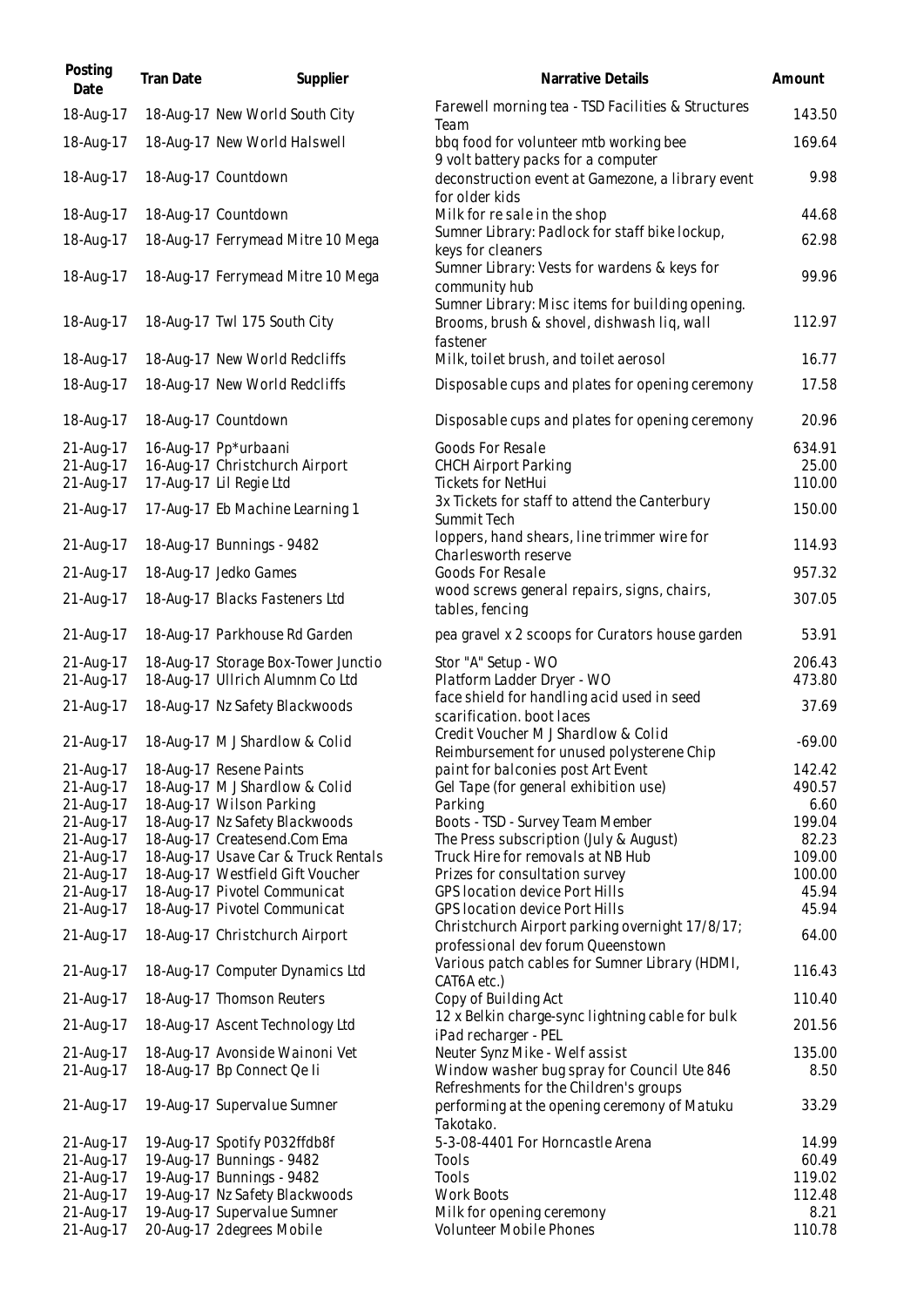| Posting<br>Date | <b>Tran Date</b> | Supplier                            | Narrative Details                                                                              | Amount |
|-----------------|------------------|-------------------------------------|------------------------------------------------------------------------------------------------|--------|
| 21-Aug-17       |                  | 20-Aug-17 Bunnings - 9482           | <b>Building Supplies</b>                                                                       | 27.87  |
| 21-Aug-17       |                  | 20-Aug-17 Bunnings - 9482           | Building supplies                                                                              | 133.39 |
| 21-Aug-17       |                  | 20-Aug-17 Countdown                 | Biscuits for sister city meetings                                                              | 9.78   |
| 21-Aug-17       |                  | 20-Aug-17 On The Spot Cashmere      | mtb volunteers morning tea supplies                                                            | 11.39  |
| 21-Aug-17       |                  | 20-Aug-17 Vodafone NZ Riccarton     | Vic Prk Gate Sim Card                                                                          | 5.00   |
| 21-Aug-17       |                  | 20-Aug-17 Modica Group Limited      | service contract email to SMS one month payment<br>FingerTip Library                           | 211.01 |
| 21-Aug-17       |                  | 21-Aug-17 Twl 128 Hornby            | 3 large bins for summer pools                                                                  | 36.00  |
| 21-Aug-17       |                  | 21-Aug-17 Mitre 10 Mega Hornby      | Assortment of items for Jellie and summer pools.                                               | 236.03 |
| 21-Aug-17       |                  | 21-Aug-17 Fairfaxmedia Recurring    | The Press subscription                                                                         | 43.33  |
| 21-Aug-17       |                  | 21-Aug-17 Fairfaxmedia Recurring    | The Press subscription                                                                         | 56.85  |
| 21-Aug-17       |                  | 21-Aug-17 Fairfaxmedia Recurring    | The Press subscription (July & August)                                                         | 81.79  |
| 21-Aug-17       |                  | 21-Aug-17 Fairfaxmedia Recurring    | The Press subscription                                                                         | 82.96  |
| 21-Aug-17       |                  | 21-Aug-17 Countdown                 | mints fr the board meeting                                                                     | 2.98   |
|                 |                  |                                     |                                                                                                |        |
| 21-Aug-17       |                  | 21-Aug-17 No1 Fitness               | 2 x new tricep ropes and handles for cable<br>machine                                          | 138.99 |
| 21-Aug-17       |                  | 21-Aug-17 N Z W W A                 | Pipelines 2017 Workshop, chch x3 staff @ 108.70<br>ea                                          | 375.00 |
| 21-Aug-17       |                  | 21-Aug-17 Paper Plus Eastgate       | Prizes for Captain Underpants competition                                                      | 28.98  |
| 21-Aug-17       |                  | 21-Aug-17 Fairfaxmedia Recurring    | The Press subscription                                                                         | 45.50  |
| 21-Aug-17       |                  | 21-Aug-17 Vodafone NZ Tuam St       | Phone charger                                                                                  | 39.80  |
| 21-Aug-17       |                  | 21-Aug-17 Caltex Redwood            | Milk for redwood Staffroom                                                                     | 8.79   |
| 21-Aug-17       |                  | 21-Aug-17 Ballantynes               | staff presentation                                                                             | 11.94  |
|                 |                  |                                     |                                                                                                |        |
| 21-Aug-17       |                  | 21-Aug-17 Wsl Papanui               | Storage Container for Styx Catchment Working<br>Party Maps, Data Projector to Ipad VGA Adapter | 87.96  |
| 22-Aug-17       |                  | 15-Aug-17 Ottoman Collection        | Giftware for resale in B G V C Giftshop                                                        | 825.70 |
| 22-Aug-17       | 17-Aug-17 Jtbgmt |                                     | One nights accommodation for Stadia and Arena<br>conference - Chiba                            | 216.68 |
| 22-Aug-17       |                  | 19-Aug-17 Jotform Inc.              | Web form for OHS reporting                                                                     | 26.71  |
| 22-Aug-17       |                  | 21-Aug-17 Nz Safety Blackwoods      | Sign, cone and tape. Jellie and Halswell.                                                      | 109.98 |
| 22-Aug-17       |                  | 21-Aug-17 Bunnings - 9476           | cleaner spray to clean signage in Hagley                                                       | 29.90  |
| 22-Aug-17       |                  | 21-Aug-17 Voyager Internet Ltd      | Webhosting for Spencer Beach HP                                                                | 34.44  |
| 22-Aug-17       |                  | 21-Aug-17 Niwa Research Ltd - Wgtn  | <b>Staff Guage Plates</b>                                                                      | 174.23 |
|                 |                  |                                     |                                                                                                |        |
| 22-Aug-17       |                  | 21-Aug-17 Createsend.Com Ema        | Recreation and Sport Centres 3 Month<br>Membership Renewal Discount September 2017             | 7.38   |
| 22-Aug-17       |                  | 21-Aug-17 Createsend.Com Ema        | Recreation and Sport Centres 12 Month                                                          | 8.89   |
|                 |                  |                                     | Membership Renewal Discount September 2017                                                     |        |
| 22-Aug-17       |                  | 21-Aug-17 Akaroa Shuttle            | older adults expo                                                                              | 414.00 |
| 22-Aug-17       |                  | 21-Aug-17 Voyager Internet Ltd      | Bulletin messaging                                                                             | 57.87  |
| 22-Aug-17       |                  | 21-Aug-17 Ecocentral Ltd            | Dump fees                                                                                      | 9.81   |
| 22-Aug-17       |                  | 21-Aug-17 Nz Institute Of Surveyors | <b>NZIS</b> fees                                                                               | 651.50 |
| 22-Aug-17       |                  | 21-Aug-17 Pack And Send Riccar      | Packing and courier cost to send framed<br>Honorary Citizenship certificate                    | 313.00 |
| 22-Aug-17       |                  | 22-Aug-17 James Bull & Co           | Key for Penguin                                                                                | 12.92  |
| 22-Aug-17       |                  | 22-Aug-17 Countdown                 | Dishwasher cleaner and baking paper                                                            | 15.48  |
| 22-Aug-17       |                  | 22-Aug-17 Beckenham Service Ctr     | <b>Staff Parking Coupons</b>                                                                   | 930.00 |
| 22-Aug-17       |                  | 22-Aug-17 Twl 178 Barrington        | replacement forks for staff room, sharp knives<br>and stock                                    | 30.00  |
| 22-Aug-17       |                  | 22-Aug-17 Gold Band Taxis           | Taxi whilst working at MBIE in Wellington.                                                     | 39.80  |
| 22-Aug-17       |                  | 22-Aug-17 Green Cabs Ltd            | Taxi whilst working at MBIE in Wellington.                                                     | 39.80  |
| 22-Aug-17       |                  | 22-Aug-17 Black Pearl Mail Ltd      | Black Pearl software subscription                                                              | 23.03  |
| 22-Aug-17       |                  | 22-Aug-17 Uoc Parking Meters        | Parking at University of Canterbury while working                                              | 8.00   |
|                 |                  |                                     | on Bulletin with staff and students                                                            |        |
| 22-Aug-17       |                  | 22-Aug-17 Nz Red Cross              | Defib pads for summer pools                                                                    | 287.50 |
| 22-Aug-17       |                  | 22-Aug-17 Ccc Parking               | car parking                                                                                    | 6.70   |
| 22-Aug-17       |                  | 22-Aug-17 C 4 Coffee                | coffee meeting with DCL re Precinct                                                            | 8.00   |
| 22-Aug-17       |                  | 22-Aug-17 Nova Cafe                 | Lunch while in Dunedin for research                                                            | 23.70  |
| 22-Aug-17       |                  | 22-Aug-17 Twl 175 South City        | Hooks for headsets and pliers                                                                  | 59.10  |
| 22-Aug-17       |                  | 22-Aug-17 Canterbury Club           | Venue hire for Belbin Team Analysis Workshop                                                   | 480.50 |
| 22-Aug-17       |                  | 22-Aug-17 Countdown                 | Thank you gifts for parenting week presenters                                                  | 47.90  |